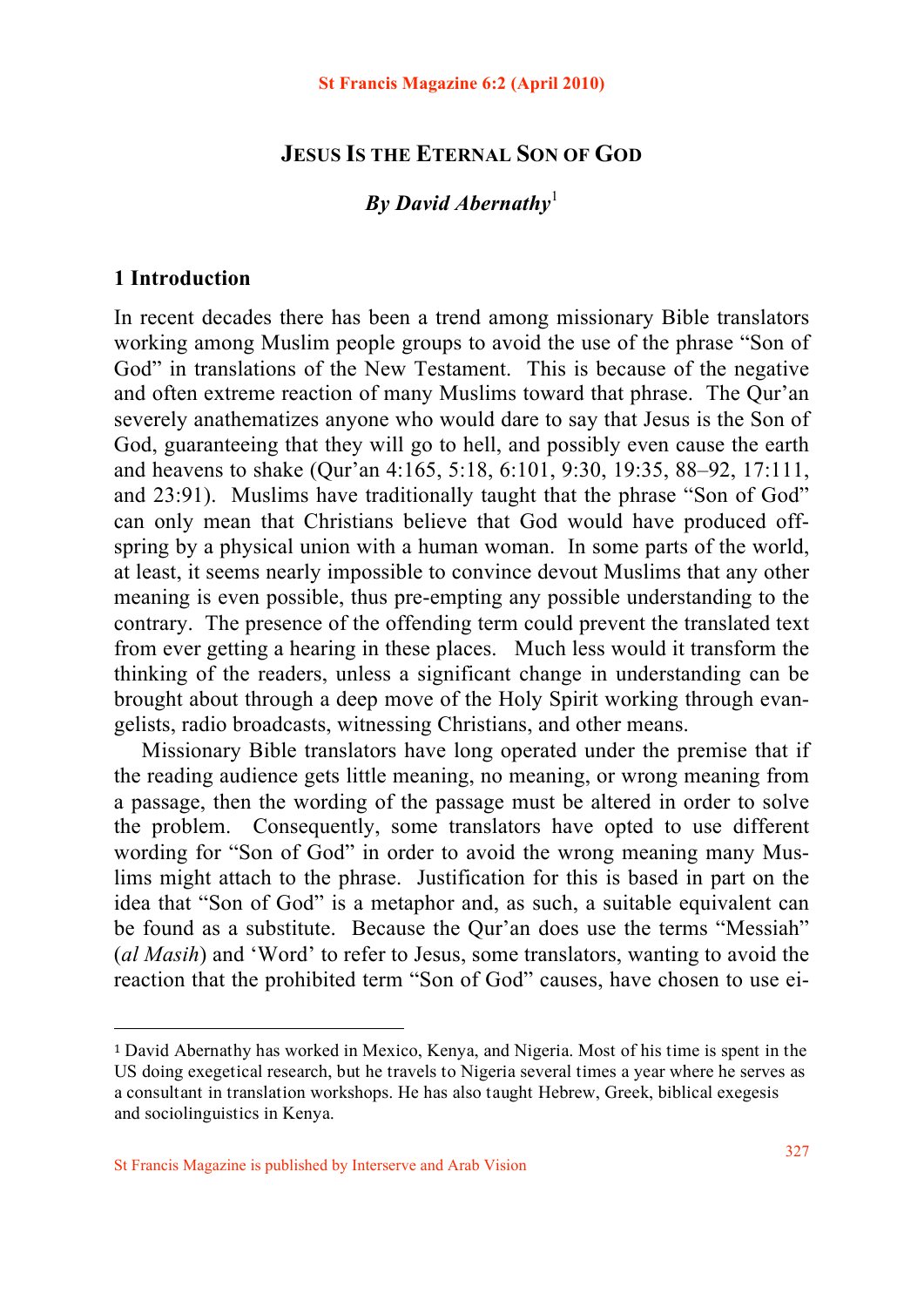ther "Messiah" or "Word" in place of "Son of God". The problem that immediately presents itself, even to non-scholars, if the offending phrase "Son of God" is removed, is that historic Christian understanding has always held that the phrase "Son of God" means that Jesus actually *is* God's Son, and has been for all eternity. This is true in the fields of scholarly theology and exegesis as well as in preaching and worship. Changing the phrase to "Messiah" or "Word" or anything else fails to communicate the reality of this eternal Father-Son relationship.

## **2 The meaning of the term "Son of God"**

## *2.1 Metaphorical or metaphysical?*

One of the arguments some use for substituting different wording for "Son of God" is that the term is considered a metaphor. As such, it can be altered to communicate the same intended meaning, whatever the meaning of the metaphor is determined to be for the context. The rationale behind this is that since Jesus does not have a divine mother, he cannot literally be the Son of God. Thus, it is assumed that the only other option is that he is Son only in some metaphorical sense. That is, if the sonship is not literal/physical it can only be metaphorical. No third category is recognized.

 But when talking about the persons of the Trinity there is a third possible category, and that is the *metaphysical*. Christ's sonship is a metaphysical and essential<sup>2</sup> sonship that is eternal and real; it *is the essence of who he is eternally* (Carson 1991: 162; 1984: 109, 345; Schnackenberg 1995: 310; Harris 1992: 87; Guthrie 1981: 313; Marshall in Michel 1986: 646; Vos 1953: 193; Morris 1981: 13). As St. Hilary of Poitiers put it, 'He is the "the onlybegotten, perfect, eternal Son of the unbegotten, perfect, eternal Father"' (Hilary, *De Trinitate* 3.3). *The statement that "God sent his Son" means that Jesus was already the Son of God when he was sent; that is, Jesus is the Son of God in an eternal sense*. For explicit statements regarding Christ's eternal preexistence as the Son, see Carson 1991: 111; Cranfield 1955: 58, 1975: 382; Lenski 1936: 37; Hodge 1886: 252, 1878: 334, 1872-73: I, cha.6, sec. 6, C,1,3; Hendriksen 1981: 42; Harrison 1976: 14, 87; Giles 2006: 7, 309, 311; Bloesch 1978: 128; France 1985: 96; Moo 1996: 48–49, 478–480; Murray 1968: 280; 1982: 69–70; Schreiner 1998: 38, 402; Fitzmyer 1993: 484–485;

 $2^2$  Some scholars use the term "ontological," but this term can have philosophical meaning that touches on issues not discussed here, so I have avoided it except where citing those scholars who specifically use it (e.g., Carson, Erickson, Blomberg, Torrance, O'Collins, Frame).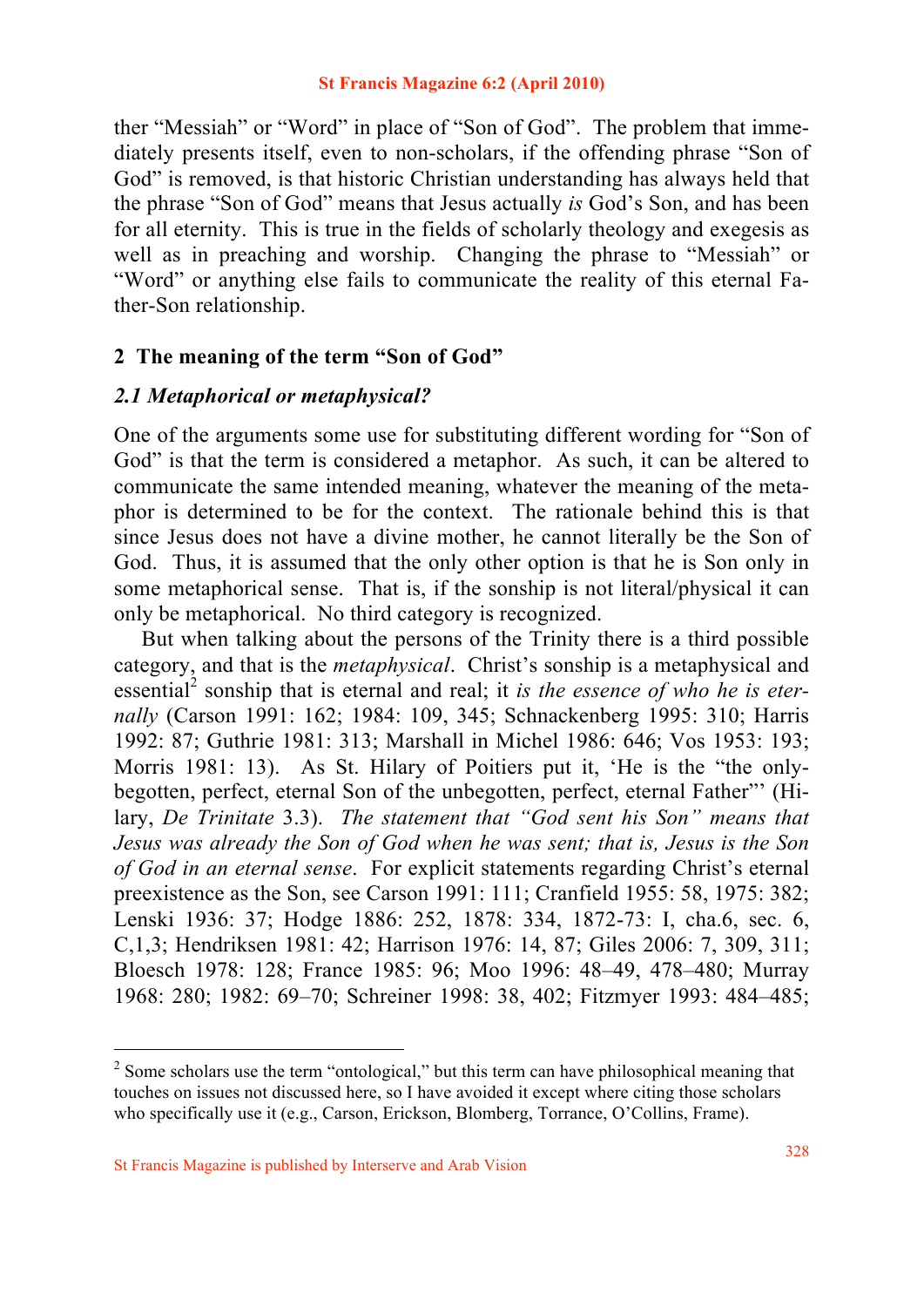Stott 1994: 48–50, 219; Ridderbos 1975: 69, 77; Ladd 1974: 160; Fung 1988: 182; Bruce 1982: 195; 1986: 157; 1977: 199; Garland 1999: 377; George 1994: 301; Burton 1977: 217; W. Lane 1991: 12, 26; Charles 1990: 174; A. Lane 1982: 275–276; Morris 1988: 302; Sanday and Headlam 1971: 8, 192; Godet 1969: 298, 329; Verseput 1987: 540, 545; Beasley–Murray 1987: lxxxii, 51; Harris 1992: 87, 101; Schenk 1997: 99; Oberholtzer 1988; 84; Meier 1985: 179, 188; Marshall in Michel 1986: 645, 646; Stern 1992: 21; Bauer 1992: 775; Burke 1984: 1034; Guthrie 1981: 314, 316, 317; Bavinck 1977: 305, 307; Grudem 1994: 547; Hughes 1977: 37, 55–56; Miller 1988: 6; Stein 1992: 87; Vos 1953: 162–163; Geisler 2003: 291; Geldenhuys 1977: 77, 147; Sproul 1986: 42; Vanhoozer 2000: 67; Walvoord 1969: 38, 41; Erickson 1991: 232, 2009: 135; D. Kelly 2008: 132; O'Collins 1999: 62; Frame 2002: 710, 660-61. For additional, though less explicit support, see also Akin 2001: 183; Blomberg 1992; 417; Watts 1990: 84; W. Mounce 2006: 669; Köstenberger 2004: 500; Tasker 1960: 189; Hurtado 1993: 900, 902; Müller 1993: 710; Yarbrough 2008: 189, 278; Balchin 1982: 213; Warfield 1916: 371. This is only a partial listing of scholars who acknowledge the eternal and metaphysical nature of Christ's divine sonship; it could be much longer.

 The church has always understood Christ's sonship in this way. This goes far beyond a metaphorical understanding. If it were a matter of metaphor, it would be a comparison derived from a more basic reality, which in this case would be human relationships. Human relationships would be the starting point, and the divine relationships would be described in terms of the human. This implies that God is somewhat at a loss for ways to describe aspects of his being, and can only draw from human experiences to do so. But we should think of it exactly in reverse. Just as a computer hard drive must be formatted before data can be written to it, so also the human experience and personality has been stamped with certain patterns that enable us to conceptualize important aspects of the essential nature of God. God has made us in such a way that we can know him truly, though not completely. He has established means whereby we can learn about his eternal nature and intra-Trinitarian relations: it has to do with the very pattern in which we are made, as persons created in his image. The Father-Son relation is an eternal pattern, inherent in the very nature of the persons of the Trinity, and is one that he has built into our own human experience in order to teach us something about himself.

 In Ephesians 3:14–15 (NIV) Paul says, "I kneel before the Father, from whom his whole family in heaven and on earth derives its name". What Paul is saying, though without elaborating on it further, is that earthly fatherhood has its origin in God himself. Most of the confessions of faith of the Refor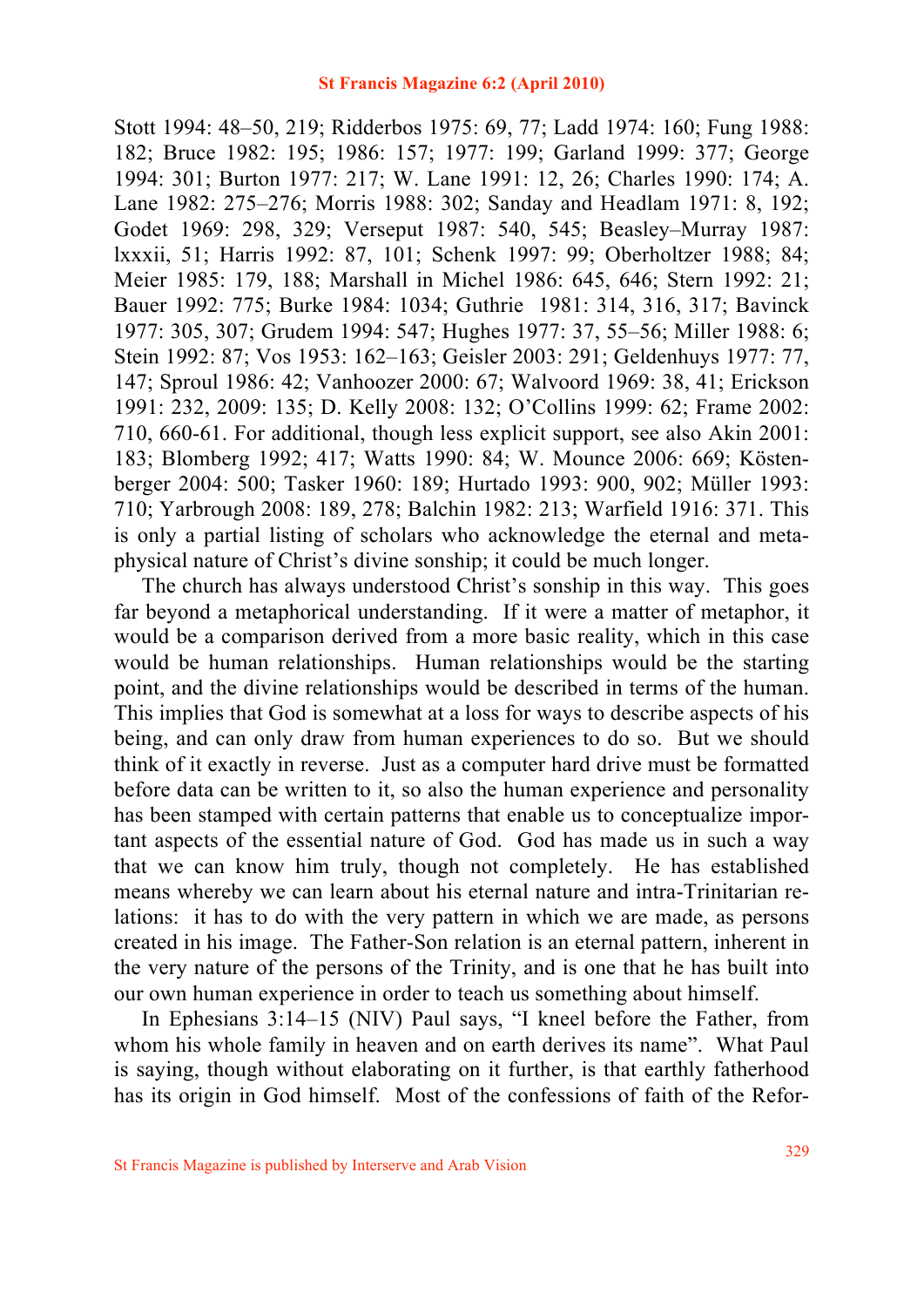mation assert that the Son is eternally begotten of the Father, as do many of the ancient creeds of the church. Most of the doctrinal statements of those mission organizations, Christian academic institutions, or denominational church bodies that are conservative enough to have a doctrinal statement will assert in one form or another that God exists eternally as Father, Son, and Holy Spirit. If God exists eternally as Father, Son, and Holy Spirit then fatherhood and sonship are an eternal aspect of their relationship, so God is Father eternally, and Jesus is Son eternally.

## *2.2 Metaphor, archetype, and inherent sonship*

Dutch theologian Herman Bavinck said that when we refer to God as Father we are not using a metaphor, as though fatherhood is primarily an attribute of humanity, pertaining to God only in a secondary or derived sense. Rather, he says, the relation is reversed: "God is Father in the real and complete sense of the term."<sup>3</sup> His fatherhood pertains to his very eternal essence, and fatherhood on earth is but a dim reflection or shadow of God's eternal fatherhood. The eternal character of God's fatherhood then implies the eternal character of Christ's divine sonship (Bavinck 1977: 305, 307; Murray 1982: 66). Human fatherhood and sonship are, by comparison, only faint copies of the eternal Father-Son relation between God the Father and God the Son (Tenney 1981: 196). The nouns "Father" and "Son" have their proper Biblical meaning only in relation to the other; that is, the Father is called that as the Father of the Son, who is the Son of the Father (Jenson 2004: 204; Murray 1982:  $66$ ).<sup>4</sup> In regard to Jesus' revelation of himself as being one with the Father in John 10:30, Bauckham comments:

'The terms "Father" and "Son" entail each other. The Father is called Father only because Jesus is his Son, and Jesus is called Son only because he is the Son of his divine Father. Each is essential to the identity of the other. So to say that Jesus and the Father are one is to say that the unique divine identity comprises the relationship in which the Father is who he is only in relation to the Son and vice versa.' (Bauckham 2008: 106)

<sup>&</sup>lt;sup>3</sup> Athanasius, commenting on Eph 3:15, said, "God does not make man his pattern, but rather, since God alone is properly and truly Father, we men are called fathers of our own children, for of him every fatherhood in heaven and earth is named" (*Contra Arianos* 1.23). <sup>4</sup>

Calvin likewise, citing Augustine, says that Christ is called 'God' with respect to himself, but 'Son' with respect to the Father; the Father is called 'God' with respect to himself, but 'Father' with respect to the Son (*Institutes* I, xiii, 19).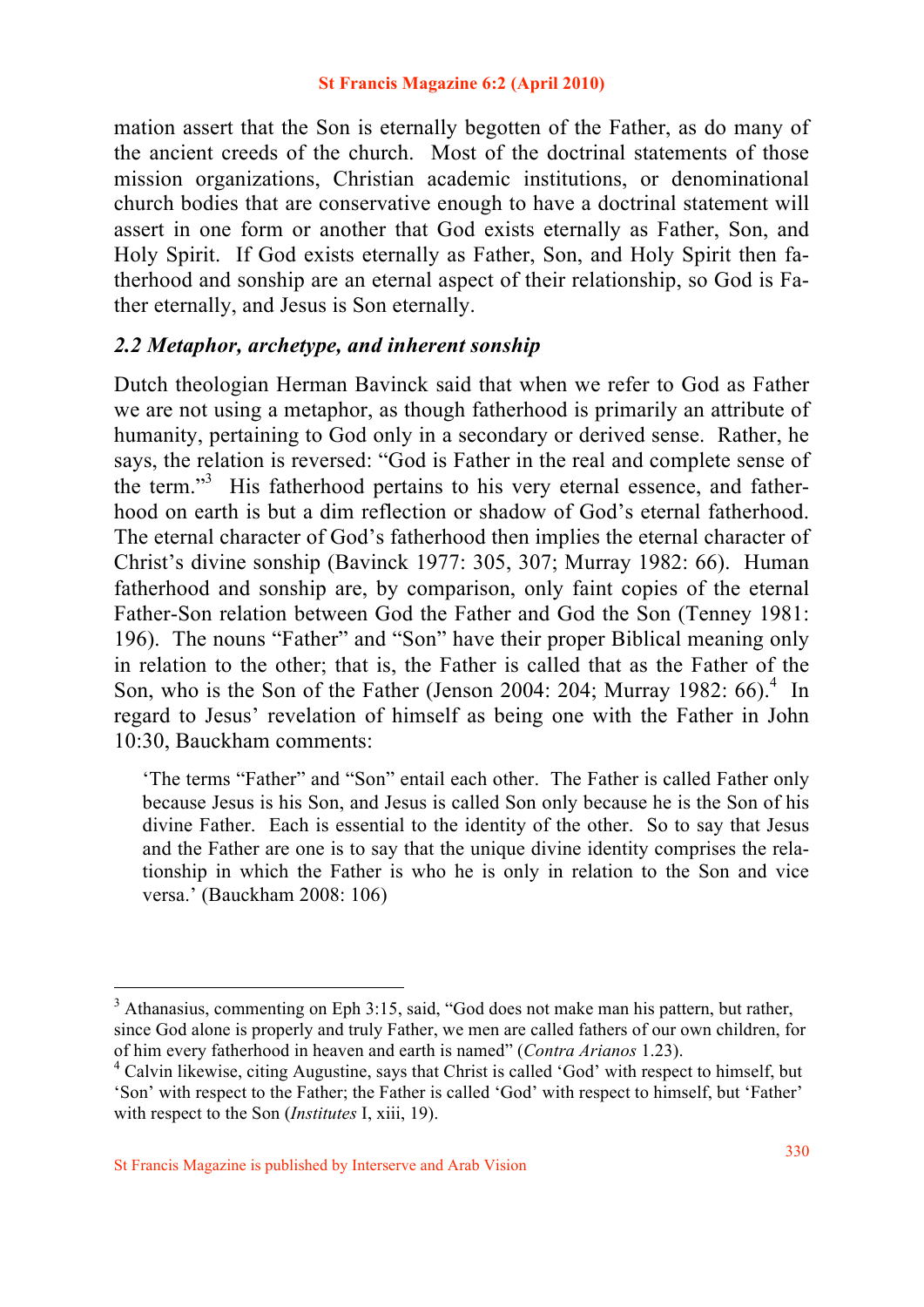Consequently, only God is father in the fullest sense; he was the first father. Bavinck goes on to conclude that whoever refuses to honor God as Father shows more disrespect toward him than the one who does not acknowledge him as creator. D. Kelly says that it is significant that both the Apostle's Creed and the Nicene Creed mention the fatherhood of God before speaking of him as creator; that is, he was always Father, but he was not always creator (D. Kelly 2008: 449). This understanding of God's eternal fatherhood is nothing new; Athanasius elaborated this point in the fourth century in his fourth discourse against the Arians.<sup>5</sup>

 So instead of seeing "Son of God" as a metaphor drawn from human experiences and relations, we should understand the phrase in terms of a prototype or archetype. This is an original pattern rooted in God's eternal nature that was stamped upon humanity at the time of creation, giving humankind many, though not all, of those features of Christ's own sonship (which, for humans, would include "daughtership" as well). This original Father-Son relationship is the basis upon which our own understanding and experience of human father-son relationships are based. So the divine fatherhood and sonship are not conceptual constructs that have their origin in human relations and experiences; human experience of fatherhood and sonship (that is, the parent-child relation) derives from the eternal pattern of relations in the Trinity. God has so made us that everyone experiences what it means to be a son or daughter, and most people experience what it means to be a parent. Our psychological "hard drives" are formatted to understand intuitively certain aspects of God's eternal being. We also see the concept of archetypes used in the epistle to the Hebrews in which the writer says that the earthly tabernacle was a "copy" that corresponded to a heavenly reality (Heb 9:11, 23). Likewise, he says that Melchizedek, as a priest and king, is "like" the Son of God. He is not using the Jewish tabernacle as a pattern, saying that heavenly realities are similar in certain ways, or taking Melchizedek as a pattern and saying that Jesus' ministry is like his in certain ways; he is doing exactly the reverse. The earthly tabernacle and the earthly priest-king Melchizedek display certain similarities to the eternal heavenly realities.

 Perhaps one more observation would be in order concerning the question of "Son of God" being a metaphor, and the frequency with which particular metaphors are used in the Bible. We have already said that the Father-Son

<sup>&</sup>lt;sup>5</sup> Athanasius said, "It belongs to the Godhead alone that the Father is properly father, and the Son properly Son, and in them, and them only, does it hold that the Father is ever Father and the Son ever Son." (*Against the Arians: Discourse Four, Ch. VI, section 21*. http://www.ccel.org/ccel/schaff/npnf204.xxi.ii.i.iv.html).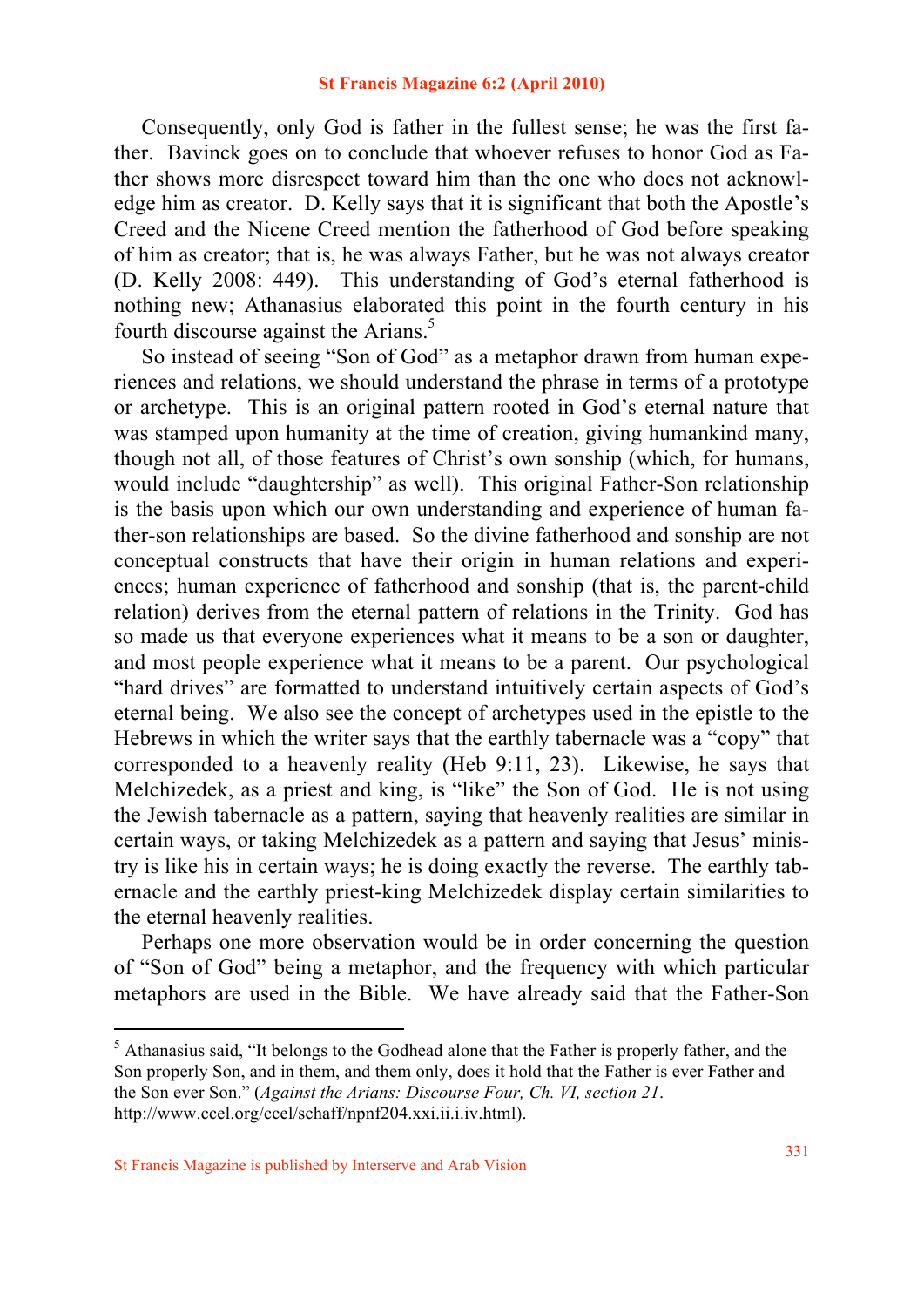relation has its roots in God's eternal nature, and has been imprinted upon humanity to enable us to understand essential truth about God. It is also true that the Father-Son-Son of God conceptual cluster, which occurs several hundred times in the New Testament, has far more frequency and a much more widespread distribution than is normal for Biblical metaphors. The Biblical authors don't tell us that Christ's sonship is a metaphor; *they describe it as*  though it were a fact.<sup>6</sup> Hence we don't need to assume that the term "Son of God" must be metaphorical, and the only possible alternative to understanding it in a literal/physical sense. There is an eternal and metaphysical sense in which Jesus is the divine Son, the Son of God, and this is how the church has always understood it.

## *2.3 Divine sonship as prototype for humans becoming God's sons and daughters*

Numerous scholars comment on the fact that it is Christ's essential sonship that is the avenue to human beings gaining a similar status as sons and daughters of God. The mission of God's Son was to bring others into the status of a relationship with God as his children (Ladd 1974: 458). It is Jesus' uncreated, natural, eternal sonship that makes all the other sons of God possible (Bloesch 1978: 126).<sup>7</sup> Hurtado notes that in Paul's view God's purpose in sending his Son was that we might become sons by adoption (1993:905–906; see also O'Collins 1999: 62). In Romans 8:29 and Gal. 4:4–6 Paul shows that it is through the work of the preexistent Son whom God sent into the world to die for us that we can be adopted as God's sons (Marshall 1980: 778; Erickson 1991: 35). The Son leads other sons to salvation as well as to the inheritance that is inherent in sonship, both his and theirs (Schenk 1997: 98, 102). This means that Jesus, as the divine Son whose sonship is not derived from another, is the prototype and the agent of granting others the right to be God's sons as well; the sonship of Christians is derived from his own sonship and patterned after it (Hurtado 1993: 905–906; Schenk 1997: 99), and the pattern of that sonship is essentially obedience (Bauer 1992: 774). Jesus mediates for them a new relationship with God, bringing them into the same intimate relationship with God whereby they may call him "Abba" (Marshall 1967: 90;

<sup>&</sup>lt;sup>6</sup> This is also true of the sonship of believers. 1 John 3:1 (NIV) says, "How great is the love the

Father has lavished on us, that we should be called children of God! And that is what we are!"  $7$  Calvin notes that although God was never Father to either angels or men, but only with regard to his only begotten son, he nevertheless enables sinful men to become God's sons by free adoption through Christ, who is the son of God by nature, and who by his eternal generation always possessed sonship (*Institutes* II, xiv, 5).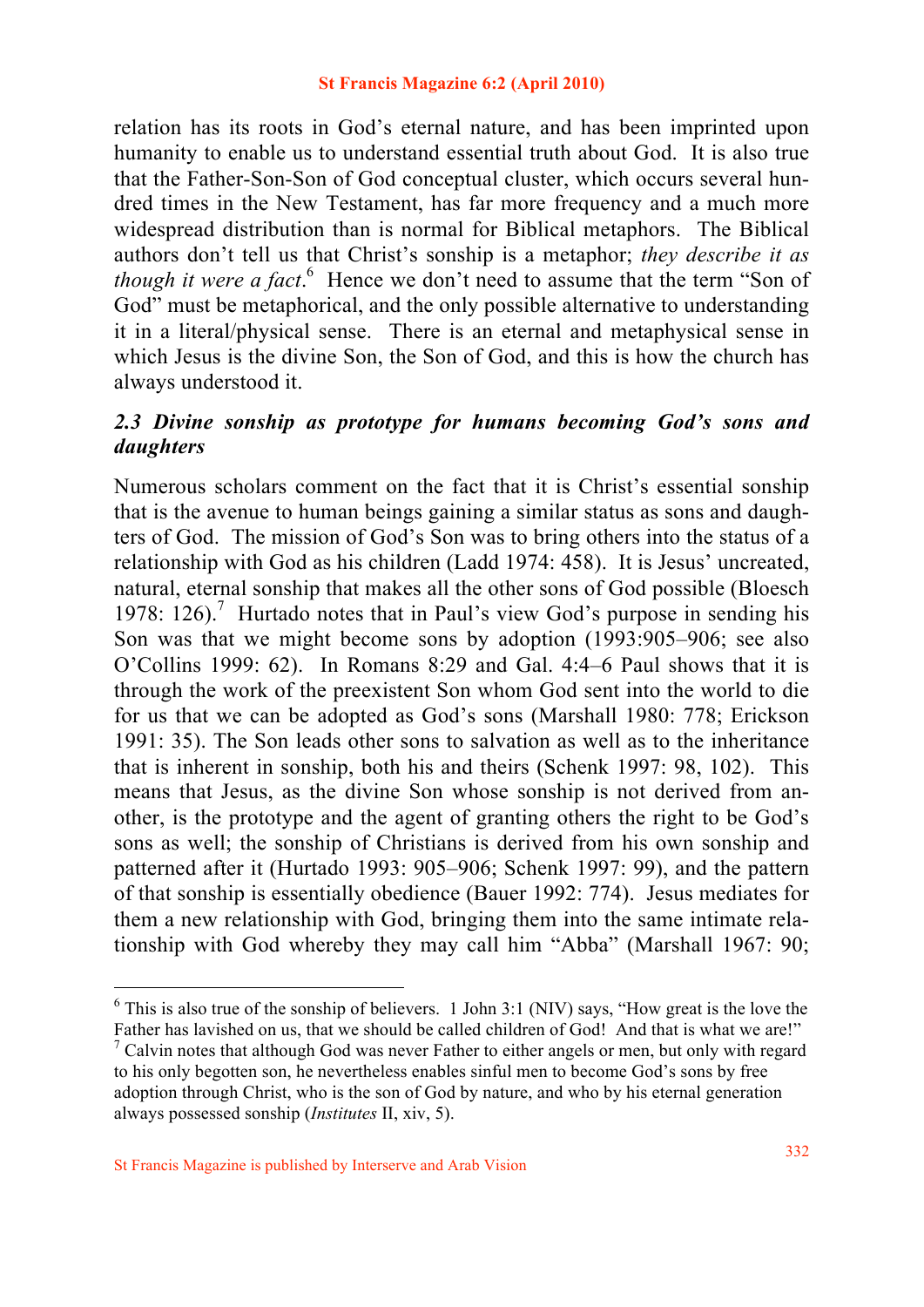Blomberg 1997: 405). Through him, the Son of God, every believer is accepted in him as a child of God and can call his Father their Father as well (Geldenhuys 1977: 130). Staniloae says that "The revelation of the Trinity, occasioned by the incarnation and earthly activity of the Son, has no other purpose than to draw us after grace, to draw us through the Holy Spirit into the filial relationship the Son has with the Father," which he characterizes as a relationship of eternal love and communion (Staniloae 1994: 249, cited in Kelly 2008: 261).

 That new relationship is essentially one of love. D. Kelly says that through the incarnation the Son of God revealed the heart of God to the human race and, on their behalf and in their place, gave the perfect filial responses required by God so that they could know the Father as the Son knows him (D. Kelly 2008: 178). Bruce characterizes the process this way: "The Son and the Father exist together in an eternal relationship of reciprocal love, and all those who are united to the Son through believing in him are welcomed into this relationship: the Father of Jesus becomes their Father too" (Bruce 1986: 167). In other words, our own union with God "depends upon the intimate union of the Father and the Son" (Sanday and Headlam 1971: 389; see also Vos 1953: 200–201).

 Hughes says that Christ's exaltation and enthronement in heaven mark the completion of his redeeming mission to our world. However, at the same time it is a "begetting" in and with him of our fallen humanity in the sense of the regeneration and rehabilitation of humankind. Christ's "sonship is now our sonship, his inheritance is now our inheritance, his exaltation is now our exaltation" (Hughes 1977: 55-56). In fact, the Son's appointment at the ascension as heir of all things in Heb. 1:2 is best understood as the culmination of what had been God's plan all along. This plan of the Son's relation to humankind was a plan formed before creation began, touching on everything about them, including their origin, history, and destiny (Miller 1988: 6). In other words, the salvation that believers have been granted, as part of God's eternal plan in which they become his own sons and daughters, was brought about through the perfect Son, whose sonship now becomes a model of their own.

### *2.4 The nature of Christ's eternal sonship*

Understanding Christ's sonship, as the church has always done, as an eternal sonship naturally leads to the question of what sonship would mean in the eternal sense. Unfortunately, it is much easier to describe Jesus' divine sonship in terms of his rule over creation or of his earthly life and mission, be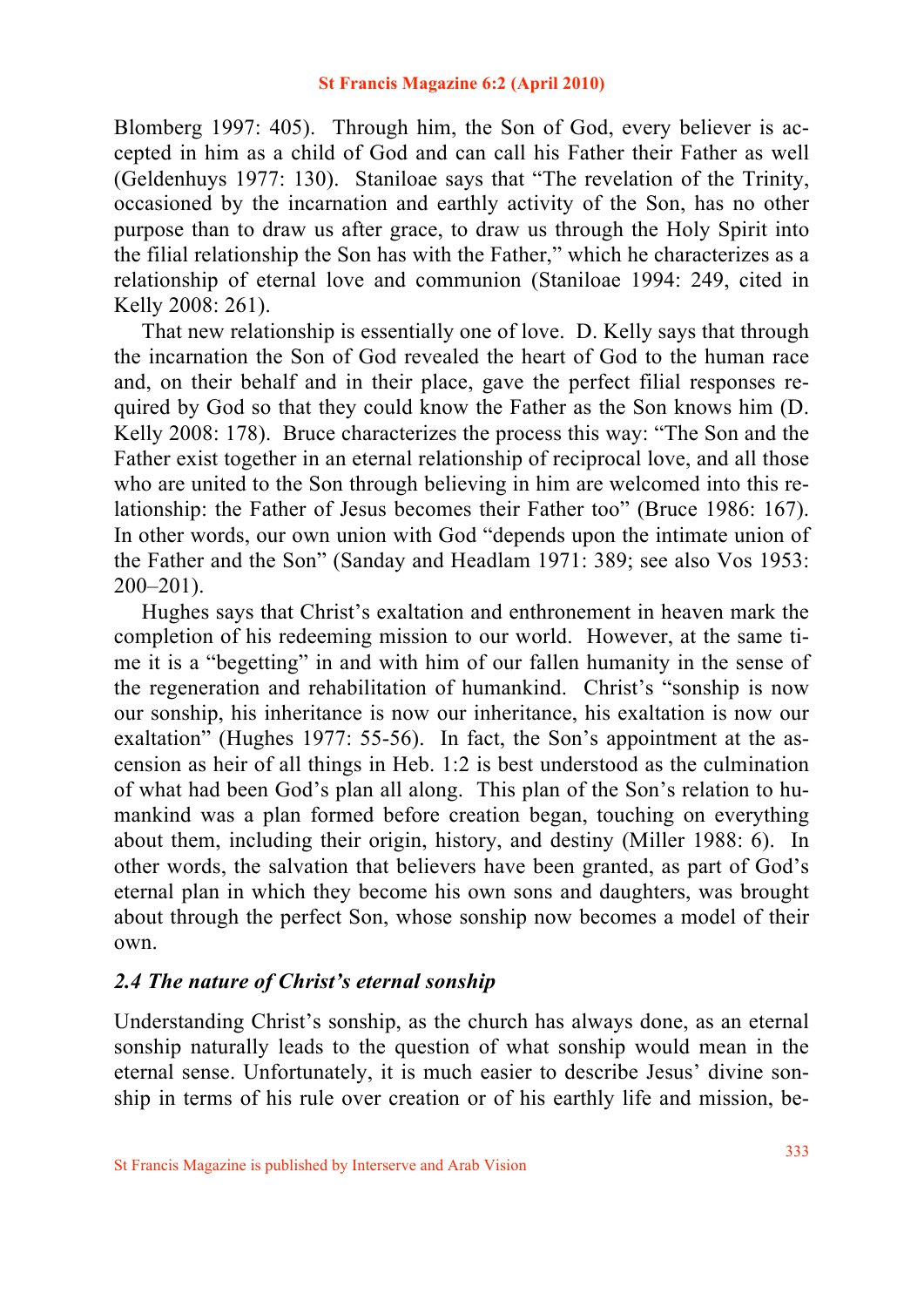cause that is the reality in which we exist, than to describe his eternal sonship. In fact, much of Paul's discussion of Christ's divine sonship could be said to focus on soteriology, that is, on his role as savior (Marshall in Michel 1986: 643–644; Marshall 1980: 778; Fee 1987: 45 fn 48). The exalted Christology of Col. 1:15–20 begins with *hos estin*, "who is," referring to the phrase "his dear son" in the previous sentence, and spells out what his sonship means as Lord over all created things. Likewise, the exalted Christology of the first chapter of Hebrews is an elaboration on "his Son" in 1:2. But even this chapter speaks mostly of the Son in terms of his rule over his creation and his full representation of God toward all creation.

 On the other hand, the Bible says little about the eternal preexistent relation of the persons of the Trinity one toward another, prior to and without reference to anyone or anything else. These things are by their nature very difficult for us to conceive of or talk about. But we do know some things. The Bible does reveal God as triune, as Father, Son, and Holy Spirit. Each of the members of the Trinity is deity; each is eternal; each is personal. The relationships of the persons toward one another are therefore eternal, and they are characterized by love  $(1$  John 4:8).<sup>8</sup> Importantly, the relationship of two of those persons is a Father-Son relation. In his high priestly prayer in John 17 Jesus describes that relationship between himself and the Father in terms of a *glory* that was given by the Father to the Son, and which consists of their oneness with one another (17:22). It is described also in terms of the Father's *love* for him prior to the creation of the world (17:24). The term "sonship" used with reference to Jesus expresses a unity of nature, unique intimacy and close fellowship between him and the Father (Tenney 1981: 196).

 Jesus also said in John 5:27 and 6:57 that *his life derives from the living Father* who sent him. This could possibly be seen as referring to his incarnation, his earthly existence.<sup>9</sup> However, the overall context may actually incline the other way. As Carson says, it seems to be saying that in some sense, even in his pre-incarnate eternal existence, his life is derived from the Father; just as God has life-in-himself as a divine attribute, so also he granted that divine attribute to the Son, and did so in an eternal sense, not just as a function of the messianic mission. Consequently these verses have been used as support for the concept of the eternal generation of the Son (Carson 1991: 257; see also

<sup>&</sup>lt;sup>8</sup> Erickson describes the Trinity as a society or complex of persons within which love binds and unites each of the persons with each of the others "so closely that they are actually one" (Erickson 2000: 58).

<sup>9</sup> See for example, Charles Hodge, *Systematic Theology*, Part One, Chapter VI, sec. 6B.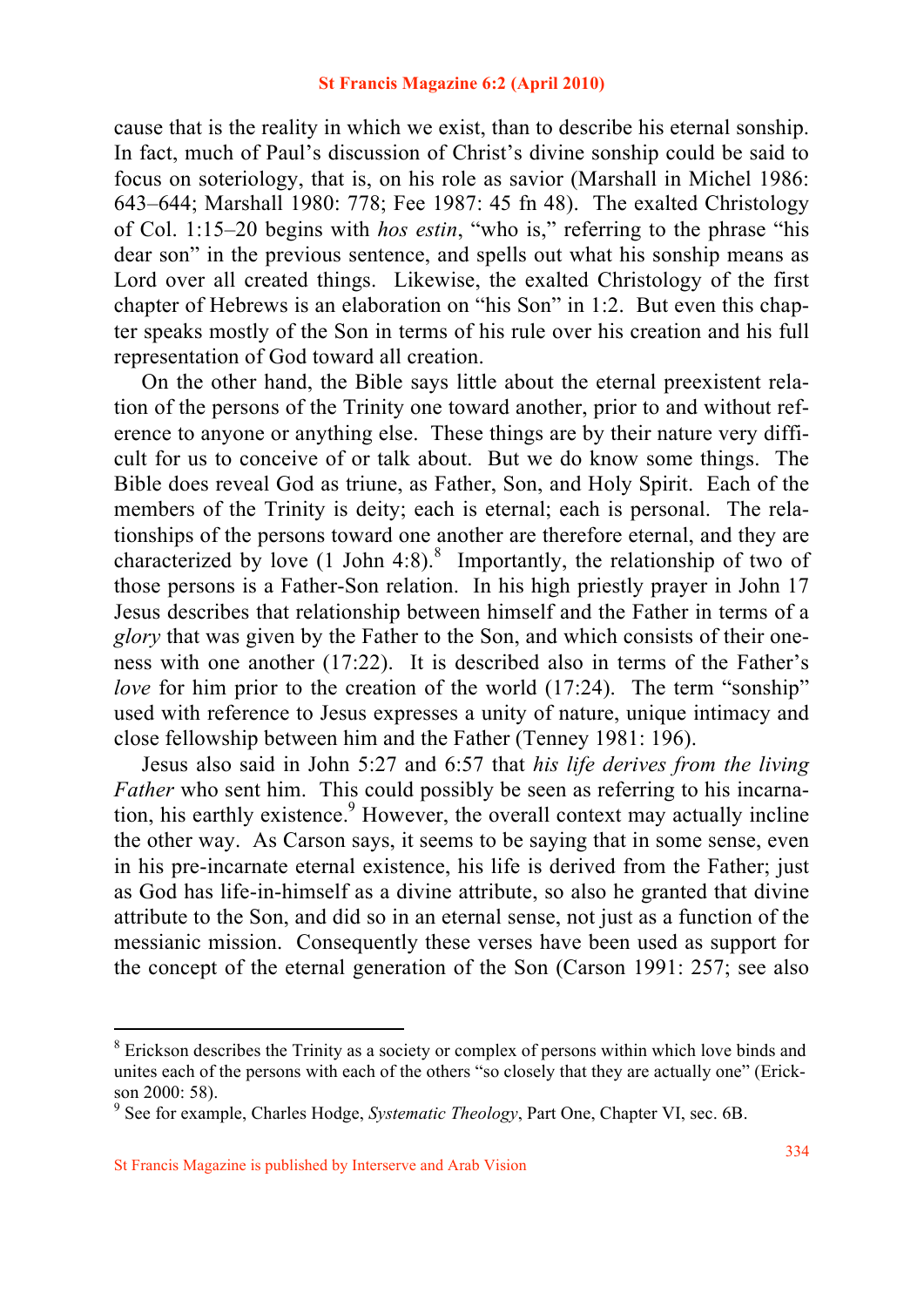Köstenberger 2004:189; Morris 1995: 282–83).<sup>10</sup> Herein we may see part of the rationale for the statement by the creeds and confessions that Jesus is *eternally begotten* by the Father. While it is by no means clear what eternal begetting might mean, the assertion that he is *begotten* communicates that in some sense the relationship is a Father-Son relationship, and that in some sense the Son derives his eternal existence from the Father, but the fact that the begetting is *eternal* makes it clear that he has no origin or creation, that he never began to be. $^{11}$ 

 Two of the ecumenical creeds assert that he is eternally begotten of the Father, as do various confessions of the Reformation, including the Anglican Thirty-Nine Articles, the Baptist Confession of Faith of 1689 and the Westminster Confession. In addition, the Heidelberg Catechism, the Belgic Confession and the Lutheran Formula of Concord all profess Christ's eternal sonship. As we said before, almost any denominational church body, Bible college or seminary, or mission agency conservative enough to have a doctrinal statement will have in their statement something to the effect that God exists eternally in three persons, Father, Son, and Holy Spirit.<sup>12</sup> Some church bodies will affirm allegiance to the Ecumenical Creeds. So, if God exists eternally as Father, Son, and Holy Spirit, the Father-Son relationship is an eternal one, and not primarily a designation of Jesus' messianic mission as Christ, savior, or savior-king.

<sup>&</sup>lt;sup>10</sup> See also Hilary of Poitiers *On the Trinity* 2.11, Augustine's *Homilies in John, Tractate* 19.11.<br><sup>11</sup> For a synopsis of the philosophical and theological difficulties involved with the idea of eter-

nal begetting or generation, see Erickson 2009: 179-184, 251. Erickson says that the concept lacks biblical warrant and does not make sense philosophically, and should be eliminated from theological discussions of the Trinity (2009: 251). He points out that Calvin refrains from delving into the idea of eternal begetting, considering the idea foolish and of little profit (*Institutes* I, xiii, 29). In his systematic theology Grudem recommends discontinuing the use of the language of eternal begetting of the Son for contemporary theological formulations (Grudem 1994: 1234). Frame, on the other hand, is willing to retain the term "eternal generation" but admits that it is difficult to say that it means anything more than that the Father is eternally Father and the Son eternally Son, which Erickson, Grudem, and Calvin also affirm (Frame 2002: 712-714).<br><sup>12</sup> This would include Wycliffe Bible Translators US, UK, Canada, and International, SIM,

New Tribes Mission, and the Lausanne Covenant statement of faith, to which various evangelical groups subscribe.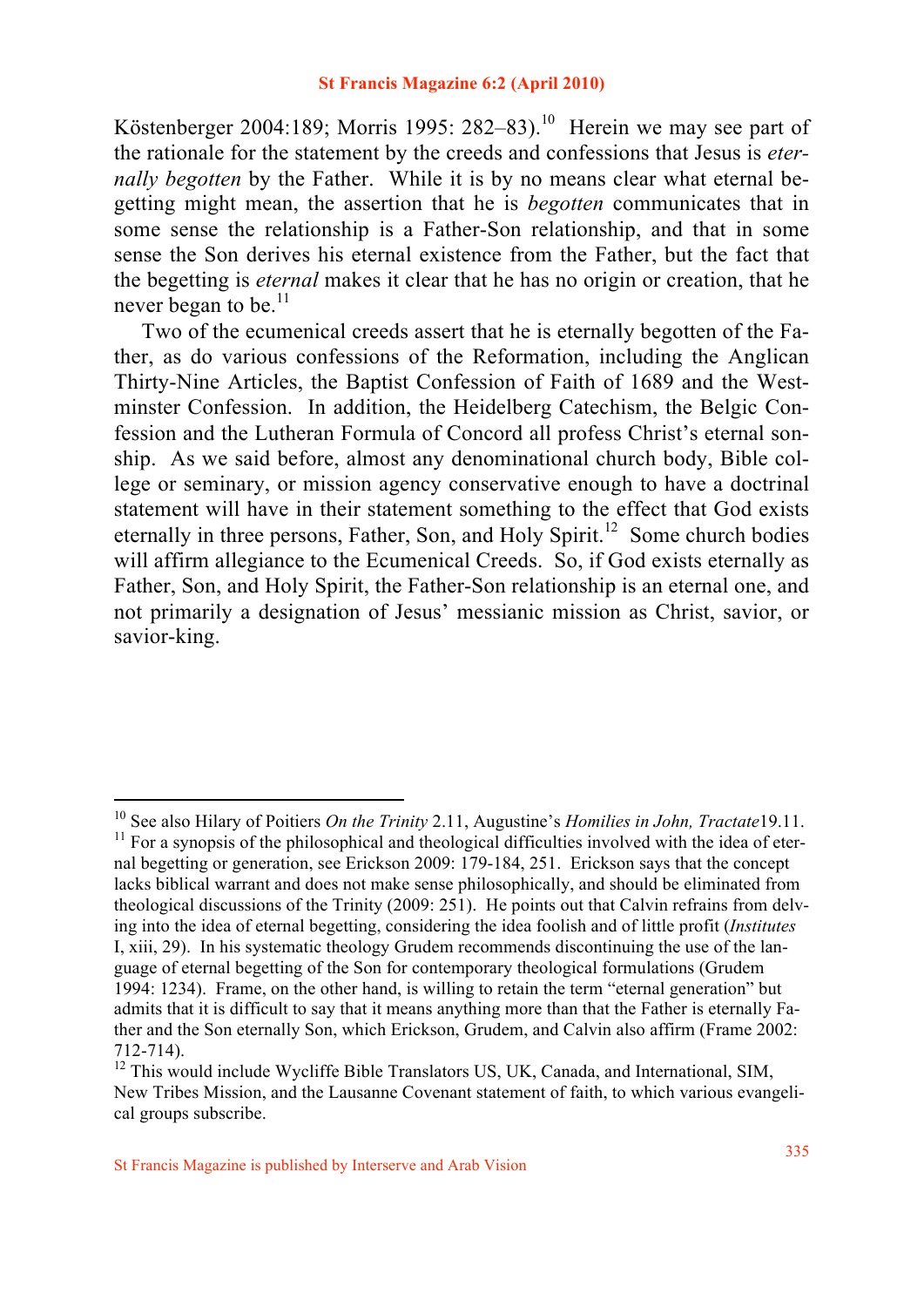### **3 The historical development of christological and Trinitarian doctrine**

## *3.1 The creeds, the Trinity, and the Son*

At the very end of the gospel of Matthew Jesus gives his apostles their marching orders, using an aorist imperative: they are to make disciples of all nations. Then using two present participles in an imperatival sense he tells them what that consists of: baptizing and teaching them everything he had taught them. As for baptism, it was to be in the name (singular) of the Father, the Son, and the Holy Spirit. This is the only place in Scripture where a member of the Trinity speaks objectively to name the persons of the Trinity, and for good reason it has become the normative Trinitarian formula. In the book of Acts there seem to be variations in the baptismal formula, but it is not known whether that is a matter of abbreviation on Luke's part for literary reasons, or, more likely, that the formula had not been standardized yet.

 In any event, in the *Didache*, which is a church manual of instruction written toward the end of the first century or the beginning of the second century, the formula given for baptism was the same as that expressed in Mat 28:19: "In the name of the Father, the Son, and the Holy Spirit." Even today that formula is used, not only in the west, with Roman Catholics as well as Protestants, but also in the east, with Orthodox, Coptic, Maronite, Roman Catholic, and other communions. In other words, the use of that Trinitarian formula is almost universal, and always has been.

 Early Christian writers told their readers that it would be by the *regula veritatis* (the "rule of truth" or "rule of faith") that they would be able to recognize the true Church that alone could lead them to a saving knowledge of God. This *regula veritatis* was in fact the Trinitarian baptismal formula of Mat 28:19. "This threefold formula was useful not only as a symbol for entrance into the household of faith, but it also served as a safeguard for orthodox belief against the alternative teachings of heretics within the Church" (D. Kelly 2008: 427). Kelly comments that "this prime baptismal formula has served as the heart of the basic Trinitarian theology of the Christian Church from the beginning of its life and mission to the world" (D. Kelly 2008: 451). It was the use of the baptismal formula in Mt. 28:19 that ultimately gave us the creeds.<sup>13</sup> This was true both in the western, Latin tradition, culminating in the Apostles' Creed, but also in the east, culminating in the Nicene-

<sup>&</sup>lt;sup>13</sup> See D. Kelly (2008: 427–33), for further elaboration of how the trinitarian formula of Mt. 28:19 was used as the core of Christian teaching, the *regula veritatis*, by Irenaeus, Theophilus of Antioch, Clement of Alexandria, Origen, Tertullian, Hippolytus of Rome, Cyprian, Dionysisus of Alexandria, and Novatian.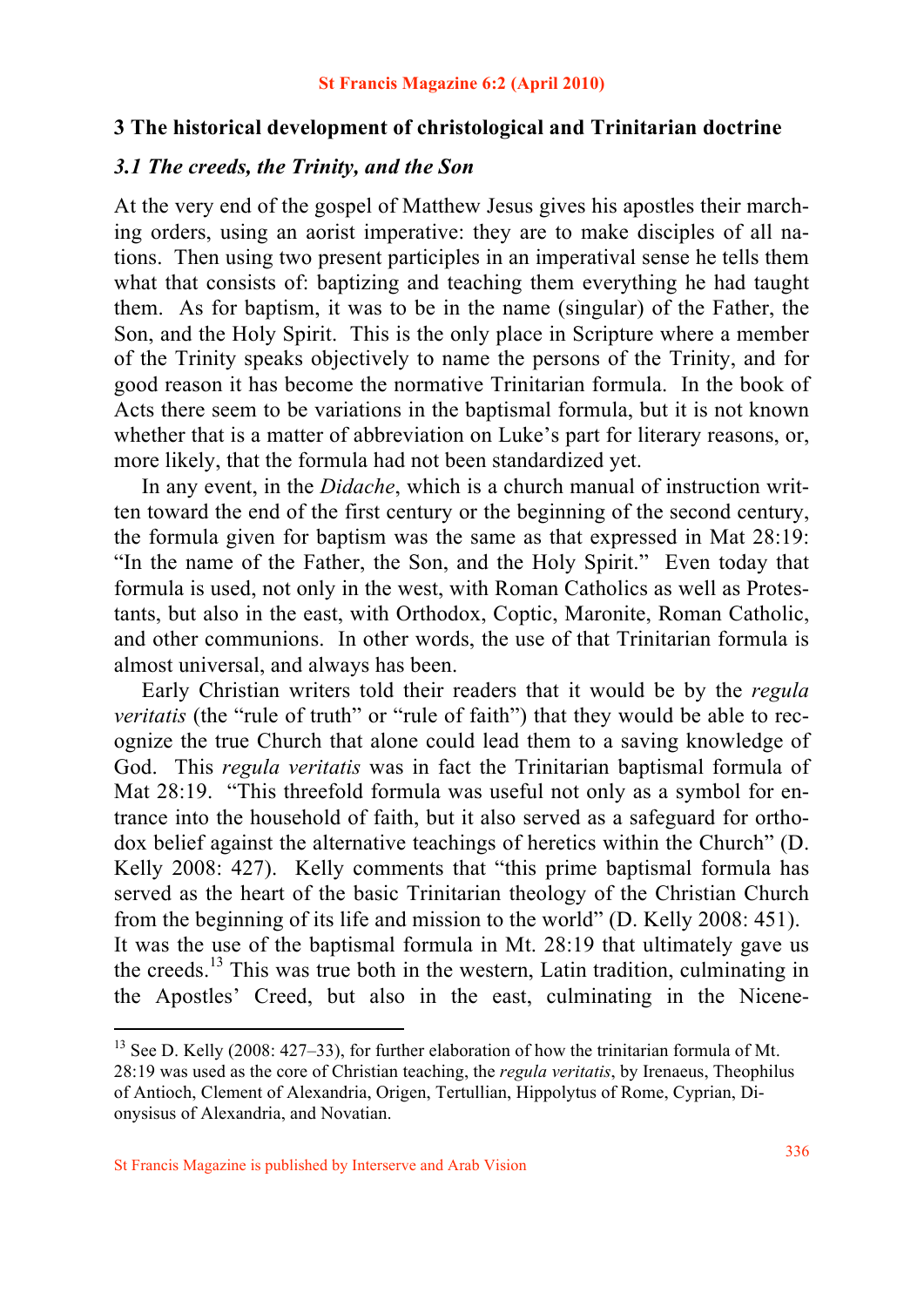Constantinopolitan creed (J. N. D. Kelly 1972: 89–91, 96, 121), which grew out of various other creedal traditions, such as the Caesarean creed and others. It is natural that creeds would arise out of the most primitive form of baptismal confessions because candidates for baptism had to be catechized and had to be able to profess the faith into which they were being baptized (J. N. D. Kelly 1972, 206; Schaff http://www.ccel.org/ccel/schaff/creeds2.iii.i.x.html). In the early third century Hippolytus records a baptismal interrogation that included a three-fold profession of faith, corresponding to the three persons of the Trinity (Martin 1964: 61).

 The creeds stated, but did not elaborate on, the doctrine of the Trinity as well as the doctrine of Christ's nature. With regard to the idea that the creeds evolved from Paul's statement about "one God…one Lord" in 1 Cor 8:6, J. N. D. Kelly says that many early creeds show the influence of it, but many others are entirely free from it, and it is probably not the nucleus of the developed confessions. "The Lord's Trinitarian baptismal command was the creative model on which the baptismal questions, and so baptismal creeds, were constructed. Where hints of the Pauline text occur we may suspect that they were imposed as an inspired after-thought upon material much more primitive" (J. N. D. Kelly 1972: 203–204).

 The creeds not only tell us how the early church conceived of and named the Trinity; they also tell us something about how people understood who Christ was. The old Roman creed, which is the predecessor of the Apostles' Creed, seems to clearly imply that Christ was the Son of God and that as the only-begotten, he pre-existed as Son (J. N. D. Kelly 1972: 148). This creed also has as its nucleus the command given by Christ to the apostles in Mt. 28:19. In the formula "Father, Son, and Holy Spirit" we have the heart of the Christian gospel: God, who is a Father, revealed himself in history through one who was at the same time both God and man, and who continues to operate in the lives of those who follow him by his Spirit. "In this is the uniqueness of Christianity" (Latourette 1997: 135).

 Some ancient creeds used "Word" instead of "Son", such as that of St. Macarius, or the creed developed by the heretic Arius in his bid to be reinstated into the church. But creeds that had "Son of God" or "only begotten Son of God" were more common. Some that contained the phrase "only begotten Son of God" were the creeds of Jerusalem (third and fourth century), the Alexandrian creed (early fourth century), and the creed of Mopsuestia (late fourth century). The creed of Antioch (early third century), and the Apostolic Constitution of Syria (late fourth century) say "only begotten Son." The reconstructed prototype of the Eastern creeds says: "And in one Lord Je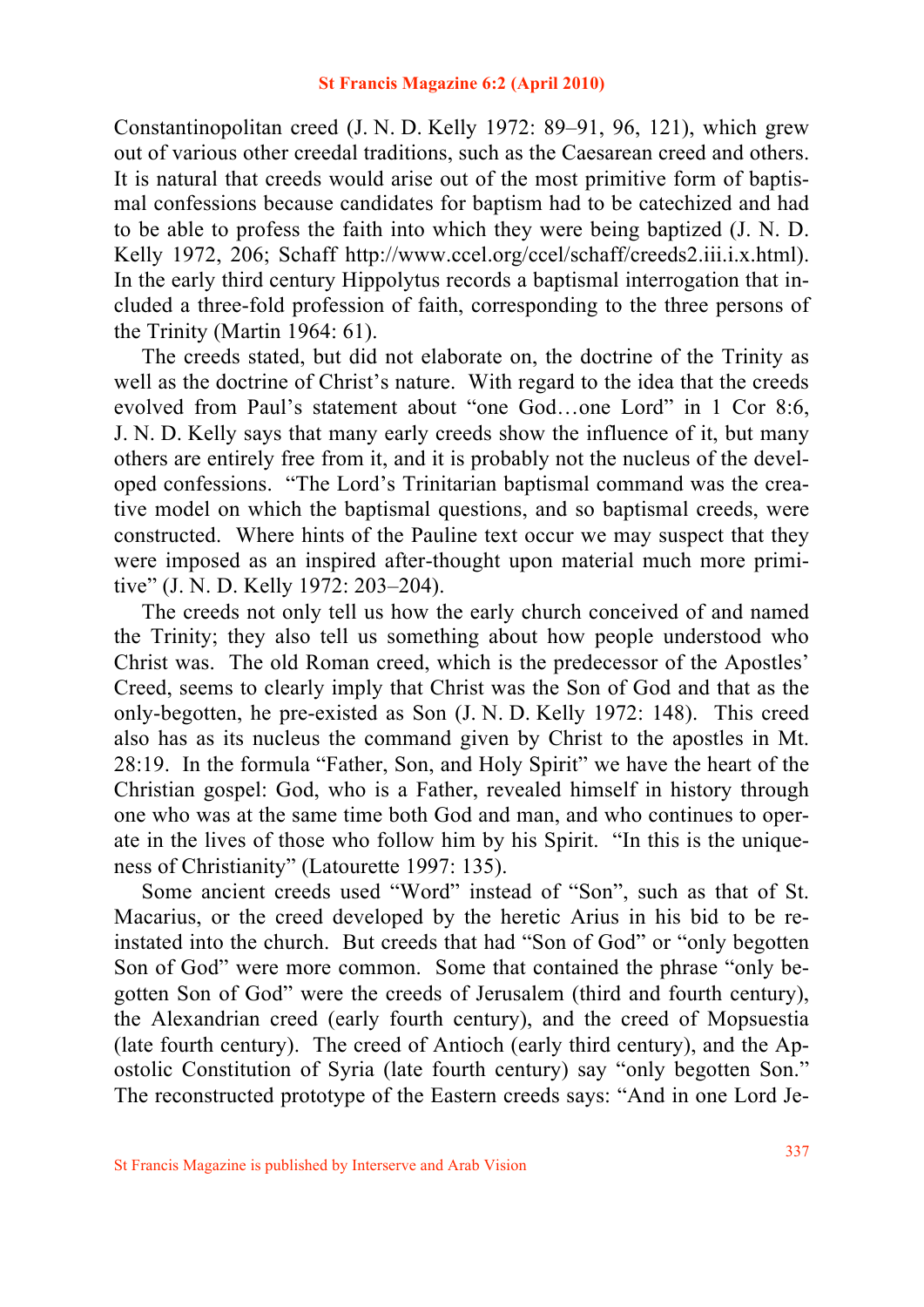sus Christ, the only begotten Son of God, who was begotten from the Father before all ages…" (J. N. D. Kelly 1972: 197). The Caesarean Creed, dated in the early fourth century and being an immediate predecessor to the Nicene formula, described Jesus Christ both as the Word of God as well as the only begotten Son, begotten of God the Father before all ages. Because of the Arin controversy, the part about his being the Word of God was dropped from the Nicene Creed. But very little about the Nicene creed was new; it contained no abrupt changes from the long creedal traditions that preceded it (J. N. D. Kelly 1972: 205).

## *3.2 The Word, the Son, and Marcellus*

During the first three centuries after the apostolic era many of the early church fathers made considerable use of the term Logos in their writing and thinking. This was natural, given the ties they had with Greek philosophical tradition, and the natural tie that the term had with those traditions. Yet they also continued to use the term "Son of God" or "Son" liberally in their writings. We can see this in the works of Justin Martyr (Apology), Clement of Rome (Epistle to Diognetus, chapter 9), Athenagorus (Plea, chapters 10, 24), Ignatius (Letter to the Ephesians, chapter 20), The Martyrdom of Polycarp (chapter 14), Irenaeas (Against Heresies, chapter 3), and others (see Richardson 1970). Yet it is important to realize that, while they could speak freely and often about Christ as the Word or Logos, what made that sensible and workable, as opposed to a philosophical abstraction, was that they also fully conceived of him as the eternal Son. But when that concept is removed, problems crop up, eventually leading to a serious christological deficiency, as happened in the case of the otherwise orthodox Marcellus of Ancyra.

 Marcellus lived during the theologically turbulent fourth century when the debates with the Arians were raging, along with other battles between East and West that were less doctrinal than personal, cultural and political. Marcellus was one of the more respected and influential theologians of his day, and was a signer of the Nicene canons. However, he never promoted the Nicene creed for reasons we shall soon see. Unfortunately Marcellus' most enduring legacy came from reaction to his teaching that prior to the incarnation Jesus existed as Logos but not as Son, which catalyzed the development of Trinitarian dogma. Many interpreted his views as a new variation of the old modalist heresy. His ideas also gave additional fuel to the speculations of the Arians, though not intentionally. His views were rejected in the twentysix anathemas of the First Sirmian Creed in 351, mainly because of how he applied his analogy of mind and word to the Logos, and because of the diffi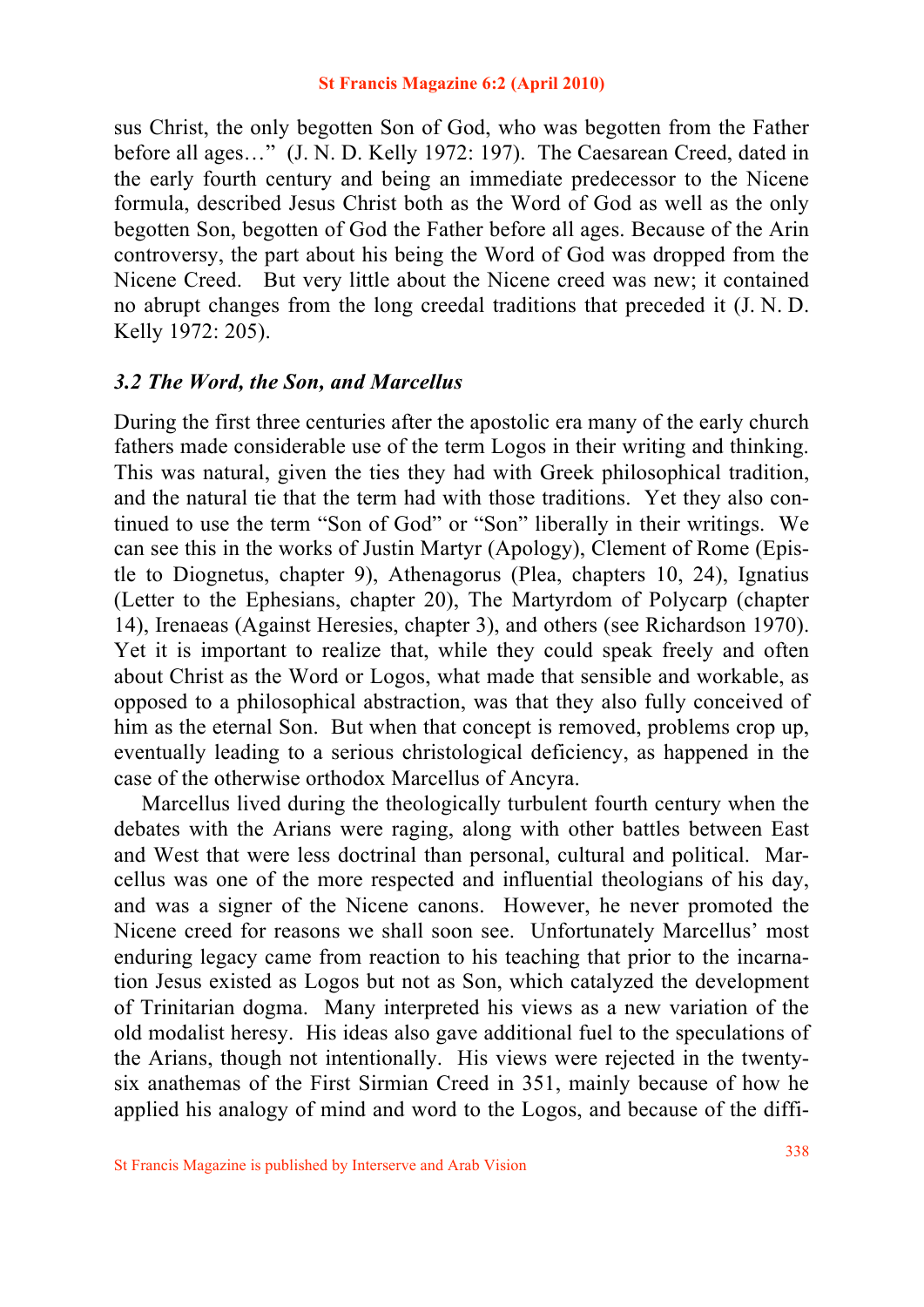culty of conceiving how a word could have an eternal existence. Then Marcellus himself was condemned as a heretic at the Council of Constantinople in 381 (Toom 2007: 97), and a year later at a council called in Rome by Pope Damasus. One of the twenty-four anathemas from that council stated that "if anyone denies that the Father is eternal, that the Son is eternal, and that the Holy Spirit is eternal, he is a heretic."<sup>14</sup>

 The crux of his error had to do with how he conceived of the eternal Logos in distinction from the Son of God. For him, the Logos was eternal, but did not become the Son of God until the incarnation, meaning that he did not acknowledge Christ as a personal, preincarnate Son (H. Brown 1984: 121), which is one of the reasons for which he balked at promoting the Nicene creed (Toom 2007: 99). Of course, the notion of self-sacrifice inherent in the idea that God gave his son is robbed of force if that sonship is regarded as beginning with the incarnation (Vos 1953: 221). But Marcellus had reasoned that the Logos existed as Word, but not as a *hypostasis*, which was what the theologians of the day called a personal entity.

 But to proceed on the presupposition that Christ was eternal Logos without also seeing him as eternal Son leads naturally to the question of how such an entity can exist, not only as a person, but as anything real at all. A word exists only potentially in the mind until you say it, but then once it is said, ceases to exist except as a memory. That is, without the concept of a fully personal and eternal Son relating to a fully personal and eternal Father in an eternal Father-Son relationship, the inevitable conclusion will be, or appear to be, a form of modalism or adoptionism – both of which had already been condemned as heresies. In fairness to Marcellus we must say that he was not fully a modalist or an adoptionist in the original sense of those terms, but in the end we must also agree with the conclusion of the council of Constantinople that a son-less Trinity is conceptually and theologically unworkable, since it is difficult to conceive in what way a Logos would be personal. It should also be apparent that the idea of the Son not existing eternally as Son is inconsistent with the broad witness of the New Testament as well, especially John's gospel.

 The following century saw the council of Chalcedon, in the year 451, which dealt further with the two natures of Christ, the divine and the human, in the one person. This was the last major council that dealt with Trinitarian and christological issues. For the most part, christological and Trinitarian

<sup>&</sup>lt;sup>14</sup> John Calvin, dealing with a similar error taught by Servetus and others, says that Jesus did not become Son of God at the incarnation, but is so by virtue of his deity and eternal essence (*Institutes* II, xiv, 6).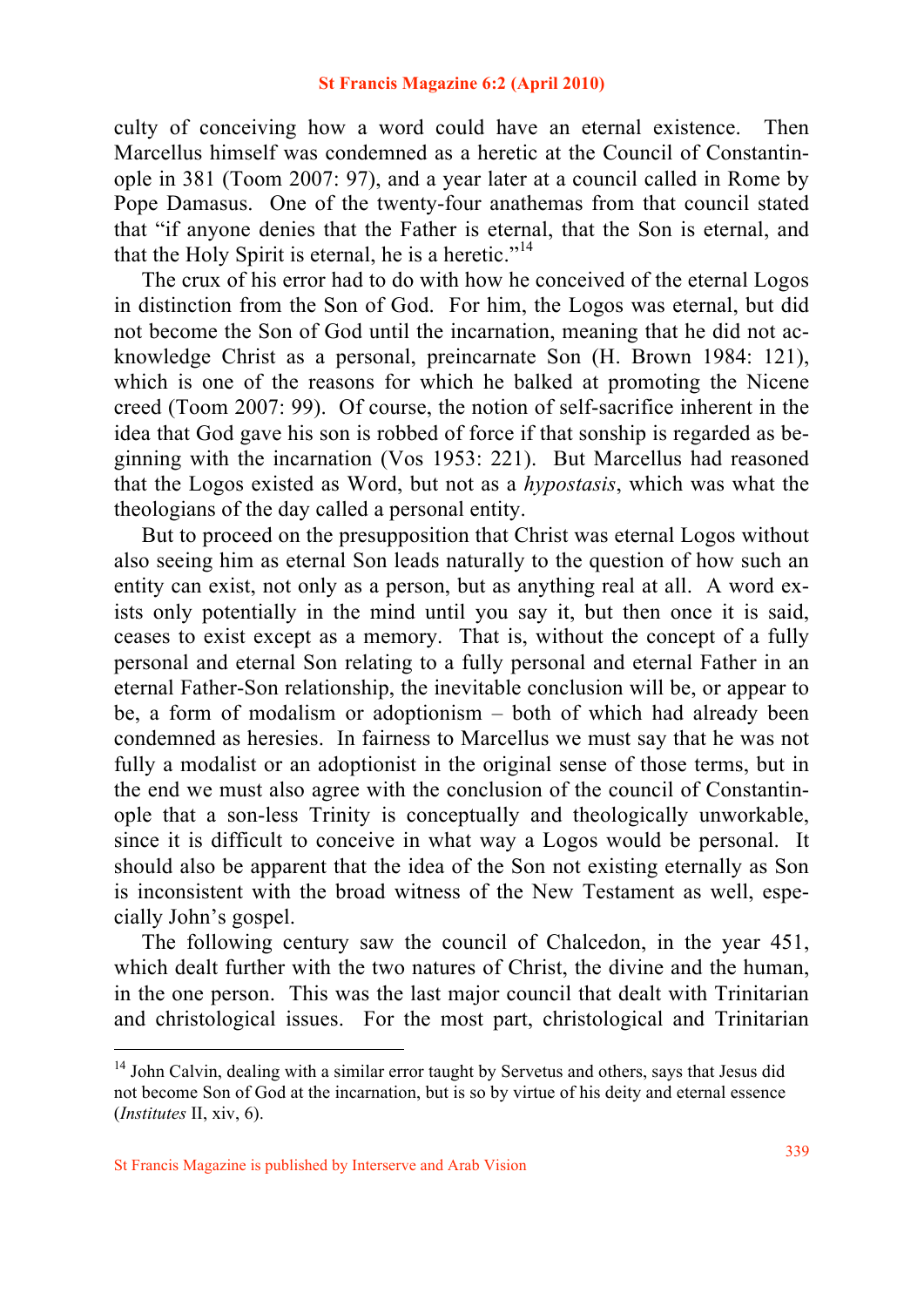doctrine was now defined, though many of the same heresies would continue to recur throughout history. The Chalcedonian creed, like several others before it, affirmed that Christ is God the Word but, like all others before it, primarily described Christ using the term "Son," which is its most common as well as the first descriptor used of him. It also affirms the Son as onlybegotten (or unique – *monogene*) and as begotten before all ages of the Father, which is essentially the same as what the Nicene Creed and most other eastern creeds before it had said. So with regard to affirming Christ's eternal and personal sonship there was nothing new in the Chalcedonian creed.

## *3.3 Summarizing Trinitarian doctrine at Toledo*

The eleventh Council of Toledo was held in 675 in Spain. In it the council drew together and restated what had been articulated in earlier ecumenical councils concerning the Trinity, and also carried out some other administrative business. It was a small council, with only seventeen bishops in attendance, and did not have a significant impact on church theology or practice. What significance it does have may lie in the fact that the bishops, well aware of the advance of Islam through North Africa and with the near certainty that the Islamic invasion would soon sweep through the Iberian peninsula as well, articulated a clear Trinitarian statement. Their statement, which was made with the Islamic unitarianism fully in mind, is the same as what the church had always confessed. They said: "The Father is eternal, and the Son is also eternal. If he was always Father, he always had a Son, whose Father he was, and therefore we confess that the Son was born from the Father without beginning" (Hardon, http://www.therealpresence.org/archives). In other words, they saw Christ's sonship as eternal and metaphysical. Christian orthodoxy has seen it this way ever since, just as it always had from the beginning of church history.

 One interesting variant on communicating the idea of the Trinity, if not of conceptualizing it, arose as the Muslim advance swept through the Christian world. In dialogue, at least, with Muslims, Christians would sometimes speak of the Trinity as "God, his Word, and his Spirit," avoiding the contentious matter of Father-Son language that is so odious to Muslims. An example of this occurred in 781 when the Nestorian patriarch Timothy I of Adiabene was invited by Mahdi, the caliph, to debate theology. The debate lasted for three days, with neither side being a clear winner. Timothy was able to avoid irritating the caliph and others over the issue of Christ's sonship by saying that as a man he was born of a virgin, but from God he was born as light is from the sun, or as a word is from the soul. He also likened the Trinity to a three de-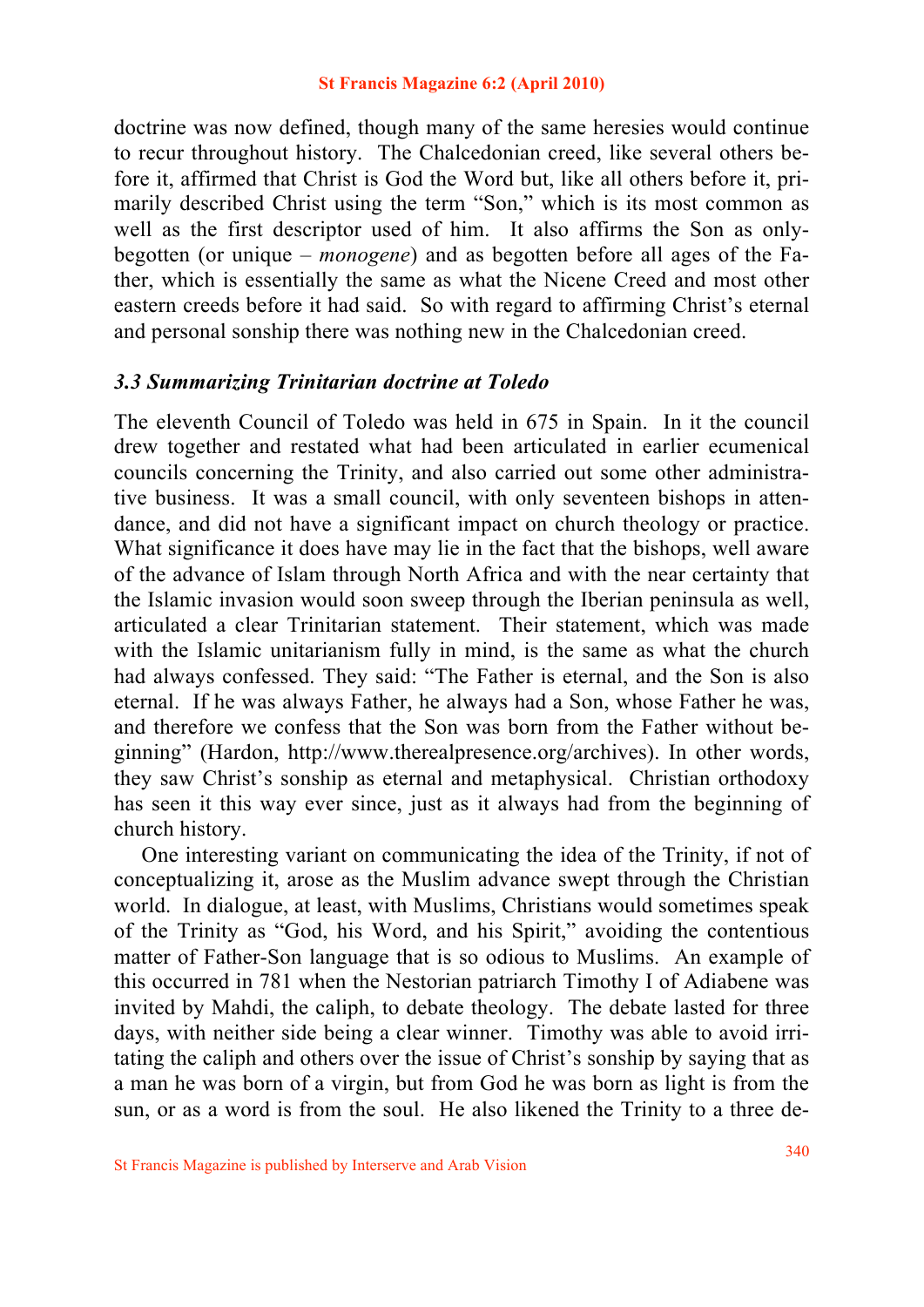narii gold coin which is one in its material, but three in the number of denarii, but then also admitted the limitations of drawing parallels between physical and spiritual things (Moffatt 1998: 349-352). This was wise, because the trajectory on which he was moving was taking him toward sub-Trinitarian positions (such as modalism) that had already been defined as heresies by previous councils. In fact, any illustration of the Trinity will be heretical for the simple reason that the Trinity is unique, and nothing else anywhere corresponds to it.  $15$ 

 Timothy described the Trinity in the language referred to above, as "God, his Word, and his Spirit", terms which are not offensive to Muslims. Nor is this description offensive to Christians, provided it is not the primary way we talk about the Trinity because each of the terms *does* apply to the persons of the Trinity when spoken of individually. But when used as a Trinitarian formula it is readily apparent that the most essential element, which is the eternal relationship between the Father and the Son, is missing. This is an element that has always been at the heart of our understanding of the Trinity. Speaking of the Trinity as Timothy did brings us back to the problem Marcellus faced: how a Word could be a person, eternally existing and exercising personal relationships with the other two members of the Trinity. Christians can easily conceive of the Word as an eternal person due to the fact that they know him primarily as eternal Son, so the conceptual problem does not arise for them. But without the Father-Son relation at the center, the Trinity would be something other than what Christians have always understood it to be. For all intents and purposes, it is not the biblical Trinity.16

 $15$  Timothy's most difficult question was not about Christ's sonship or the Trinity; it was whether or not Muhammad was a prophet of God. To that question he replied that Muhammad had turned people from idolatry and urged them to live righteously, which is what prophets do, so he should be respected as a prophet. In this he was being more diplomatic than faithful to Christian truth, because Muhammad's doctrine about God, the Trinity, the fall of man, the sinful human nature, the deity of Christ, his atoning sacrifice, his resurrection, justification by faith, and various other crucial issues are fundamentally incompatible with historic Christian orthodoxy. Muslim background believers and expatriates working in the Muslim world often find this one of the most difficult challenges they have to deal with, since criticism of Muhammad is viewed as a capital offense within Islam. In my view, Timothy's response to the caliph's question is not a good option for the reasons just described, but, there is really no easy answer to the caliph's question that will satisfy both the Muslim and Christian belief systems.  $16$  Even today some have described the Trinity as God, his Word, and his Spirit, with the second and third being emanations from the first, and with no interpersonal relationships between the three members. This is a form of modalism. It also does not explain why Jesus could say that the Father loved him before the foundation of the world (Jn 17:24).

St Francis Magazine is published by Interserve and Arab Vision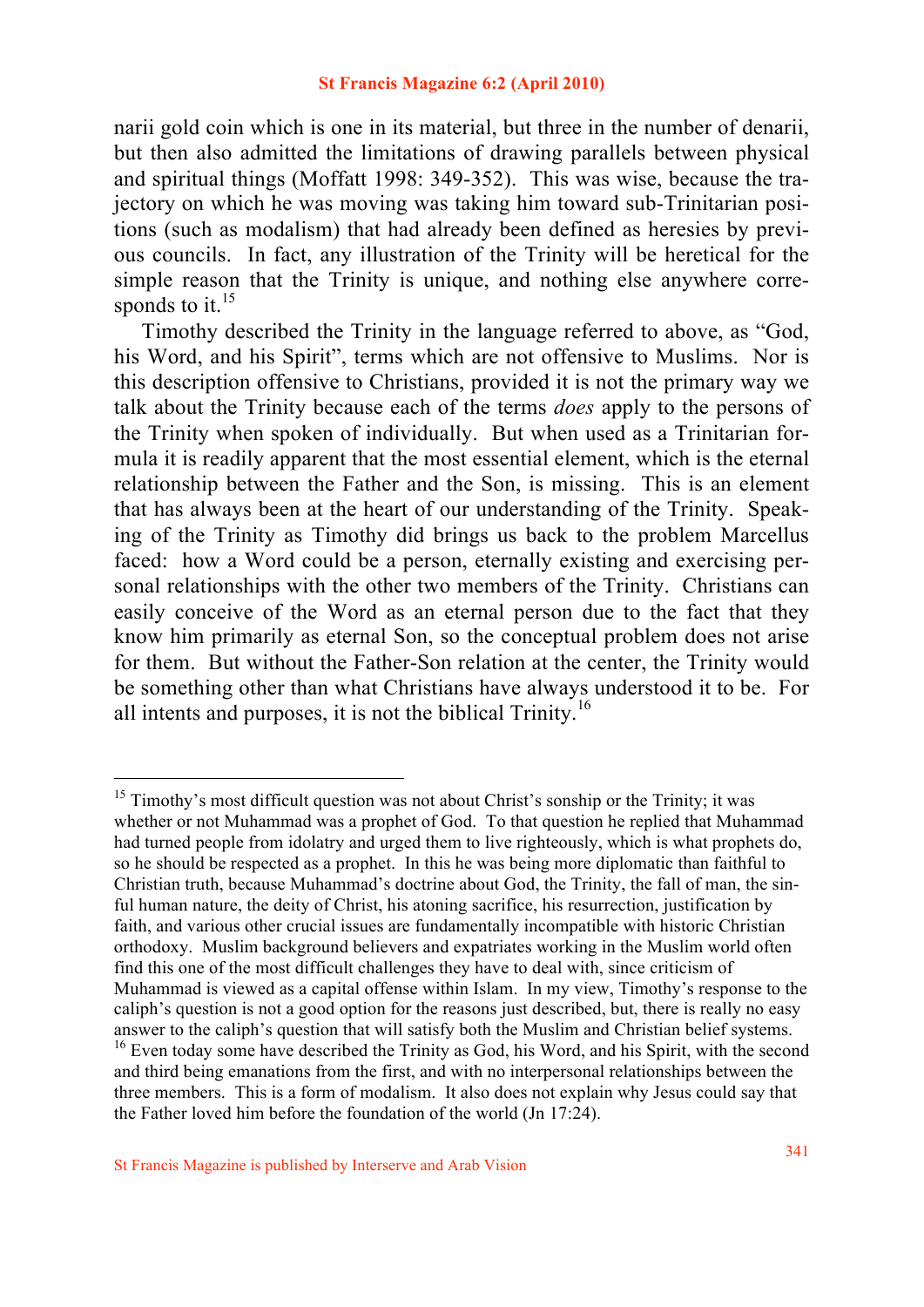### **4 "Son of God" in Biblical theology**

### *4.1 The Messiah as the Son of God*

We may ask at what point in time believers of the first century came to understand the implications of the messianic sonship. To what degree had pre-Christian Jewish theology applied the title "Son" or "Son of God" to the Messiah? If they did, in what sense did they understand him to be that? And was the use of the term by early Christians in continuity with existing Jewish belief, or did it represent a fundamental discontinuity, a dramatic shift from existing Jewish belief?

 It is unclear how widely the term "Son of God" was known or used in pre-Christian Judaism. Köstenberger (2004: 84) says that "Son of God" was a messianic title in Jesus' day. Collins describes several fragmentary texts from Qumran, 4Q246 and 4Q174 (known as the "Florilegium") that use the title "Son of God." There is some question about the interpretation of 4Q174, but it appears to associate the term Son of God with the expected Messiah, as 4Q246 does more clearly. He concludes that it should not be surprising that the Davidic Messiah could come to be called "Son of God," though he admits that the relevance of the Qumran text to early Christianity is complex (Collins 1993: 35–38). In evaluating the Qumran evidence Guthrie admits that it is slight, but suggests that "Son of God" was beginning to be used in a messianic sense (Guthrie 1981: 302–303). Marshall (in Michel 1986: 637) concludes that attention was being paid in Judaism to God's fatherly relationship to the Messiah as his Son, as described in 2 Sam  $7:14^{17}$  France (1985: 240) likewise believes that there is some evidence in first century Judaism for the idea of the Messiah as Son of God (see also Nolland 1989: 163). Bock interprets the data from Qumran to indicate that the title "Son of the Most High" in Luke 1:32 would be natural for a Jewish setting, and that it gives some indication of describing a regal figure (Bock 1994a: 14).

 Bauer agrees that the idea of the Messiah as Son of God was not totally foreign to Palestinian Judaism. He believes that the Messiah was not primarily understood in those terms because the Jewish people did not use the phrase itself as a typical messianic designation. He notes that there is a near total absence in the literature of Palestinian Judaism of a connection between messi-

<sup>&</sup>lt;sup>17</sup> A first-century Jewish text known as 4 Ezra (2 Esdras) chapter 14, line 18, has God speaking of the Messiah, who is preexistent in heaven, as "my son." 4 Ezra is difficult to interpret, since it is a composite drawn from both Jewish and Christian authors, and apparently was also apparently edited subsequent to the first century. It is hard to know in what way this passage may or may not have been influenced by Christian beliefs. See Barrett 1987: 318-320.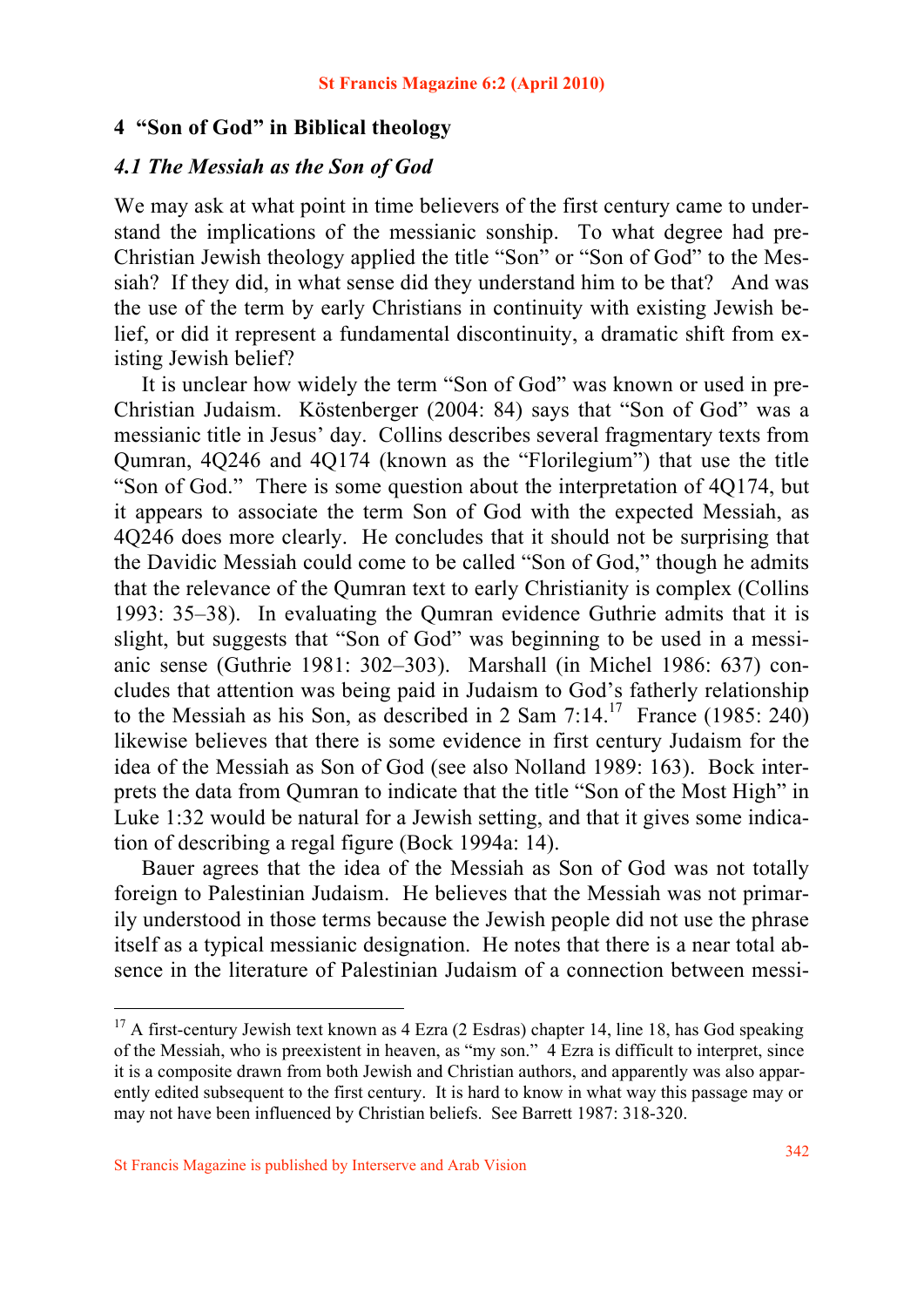anic expectations and the title "Son of God" (1992: 770–771). According to Moo, the rabbis did not use "Son" as a messianic title (1996: 45, fn 27; see also Newman and Stine 1988: 82). Hurtado agrees, saying that there is no unambiguous evidence that the title "Son of God" was used as a messianic title. It is also difficult to say just how widely messianic expectations included the idea of divine sonship (1993: 901; see also Ellis 1974: 263). Longenecker (1970: 95, 97) agrees with Reginald Fuller (1996: 1051–1052) that the phrase "Son of God" was just beginning to be used as a title for the Messiah in pre-Christian Judaism, and that the Qumran texts indicate that at least some people were beginning to apply the idea of sonship to the Davidic Messiah. Consequently, the title was available for early Christians to use as they tried to understand who Jesus was. Keener likewise says that in at least some circles the term "Son of God" was being used to interpret 2 Sam 7:14 with reference to the Davidic Messiah, but that it was not a common designation for the Messiah in that era (Keener 2003: 295–296; see also Ladd 1974: 161).

 It is also important to consider the relative significance of the evidence from Qumran. While these texts from the intertestamental period do provide insight into first century Jewish understandings, especially regarding how they may have interpreted Old Testament texts, we must recognize that these intertestamental texts are relatively few in number and some of them are fragmentary. Therefore, there is a limit to how far we should go in revising our understanding of canonical texts or christological terms in light of them. As Moo comments, the most important factor in interpreting the meaning of the term "Son of God" is Jesus' own understanding and teaching about his unique relationship to the Father (Moo 1996: 45 fn 27). It would be an understatement to say that through his teaching and works of power Jesus revolutionized many of the ideas and understandings that his disciples had held prior to their knowing him, and especially in light of his resurrection.

 B. B. Warfield asserts that in fact the doctrine of a superhuman Messiah was native to Judaism even before the beginning of the Christian era (1916: 377; see also Collins and Yarbro Collins 2008: x–xiv). He agrees with Hermann Gunkel that the Christology of the New Testament was simply the Christology of the pre-Christian Judaism before it. "He who reads the Old Testament, however cursorily, will not escape a sense, however dim, that he is brought into contact in it with a Messiah who is more than human in the fundamental basis of his being, and in whose coming Jehovah visits his people in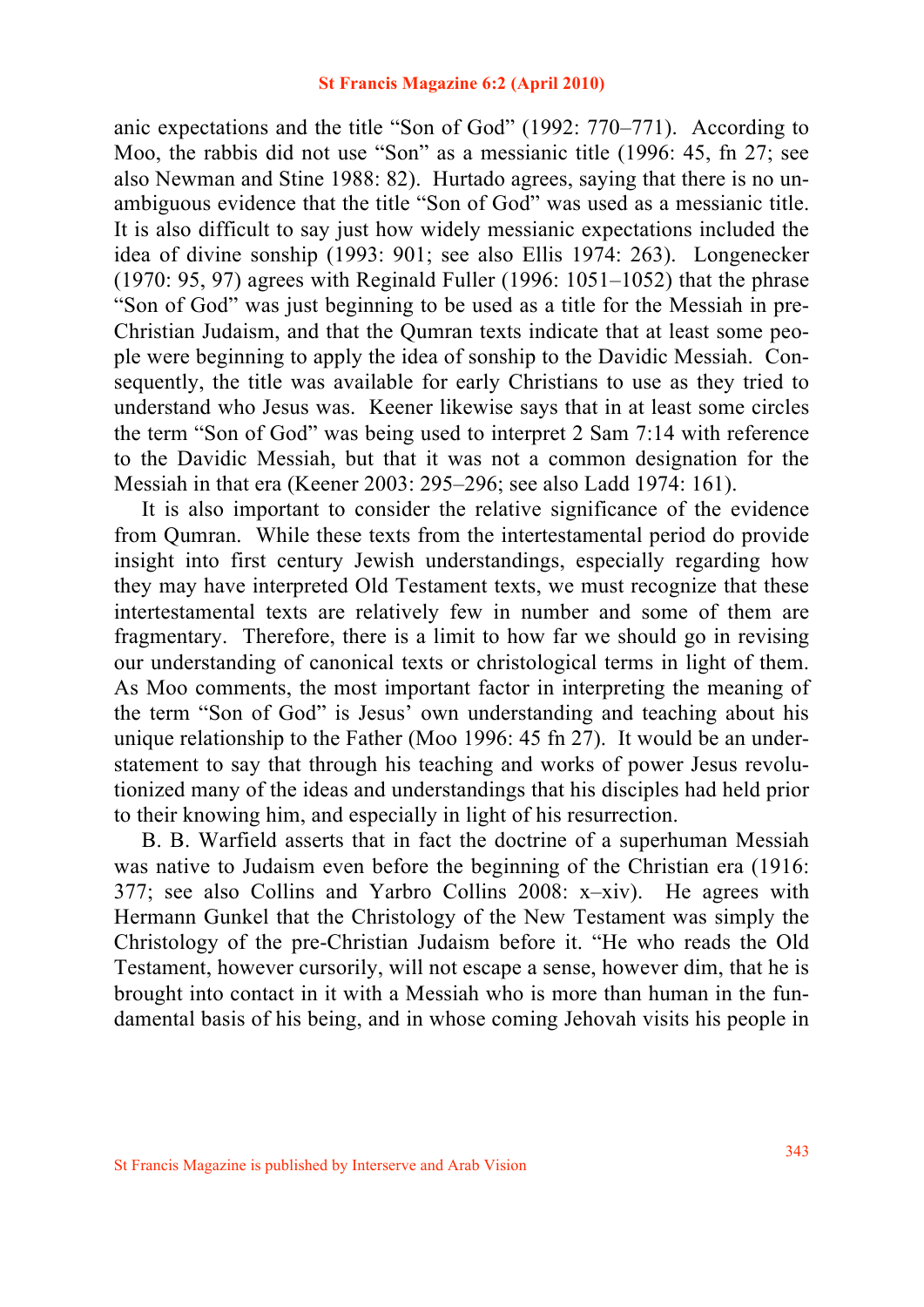some more than representative sense" (1916: 392).<sup>18</sup> He also points out that the messianic hope was at the heart of Israelite religion throughout the ages, and that the prophets themselves "attribute a divine nature and ascribe divine functions to the Messiah" (1916: 405). This is not to say that messianic ideas were necessarily uniform or that various strands of messianic belief were even held in a coherent and consistent way within the thinking of any group. But the various strands of belief certainly came together. They were fulfilled in Christ in a way that no one was prepared to comprehend fully until after the resurrection, but which was consistent with Scripture and not inconsistent with much of Jewish belief and general expectation. The notable exception was the expectation of deliverance from political and military oppression. While there was little development of any form of Trinitarian doctrine prior to the resurrection of Christ, the idea that the Christ was the preexistent Son of God and of divine status himself was not an insurmountable obstacle to the minds of many Jewish people who knew and believed their own Scriptures.<sup>19</sup> As Watts has said, the early Christians claimed that Jesus was the fulfillment of *all* such expectations no matter how diverse (1990: 85).

## *4.2 Four senses of Christ's divine sonship*

Geerhardus Vos has outlined four different senses in which the designation "Son of God" is applied to Jesus in the New Testament. These four aspects are not mutually exclusive, but are in fact integrally related to one another. One is the moral and religious sense in which Jesus lived as an obedient Son of God in terms of his perfect faith and character (Vos 1953: 141–142). When Jesus says that the peacemakers will be called "sons of God", he is speaking of this moral and religious sense of sonship. But in a greater way, Jesus proves himself to be God's Son by the way he lived, showing God's character and nature and being obedient to him as a faithful son. Commentary on this aspect of sonship pervades the exegetical literature, especially with regard to Jesus' temptation in the wilderness where the real issue was not whether Jesus was the Son of God, but what kind of Son he would be.

<sup>&</sup>lt;sup>18</sup> It is worth noting that in the gospel accounts and Acts, most the majority of the time whenthat human beings refer to Jesus as the Son of God it occurs in the context of something supernatural that has happened (John 1: 48-49; Mat 14:32-33; 27:54), or a supernatural revelation (Mat 17-18; John 1:33-34; Acts 9:20), or where someone hopes that something supernatural will happen (John 11:25-27), or as a challenge to do something supernatural (Mat 27:43-43).

 $\frac{19}{2}$  Some have said that there was an incipient pre-Christian Trinitarian understanding involving God, his Wisdom, and his Spirit, but to what degree this belief was held among first century Jews is unclear.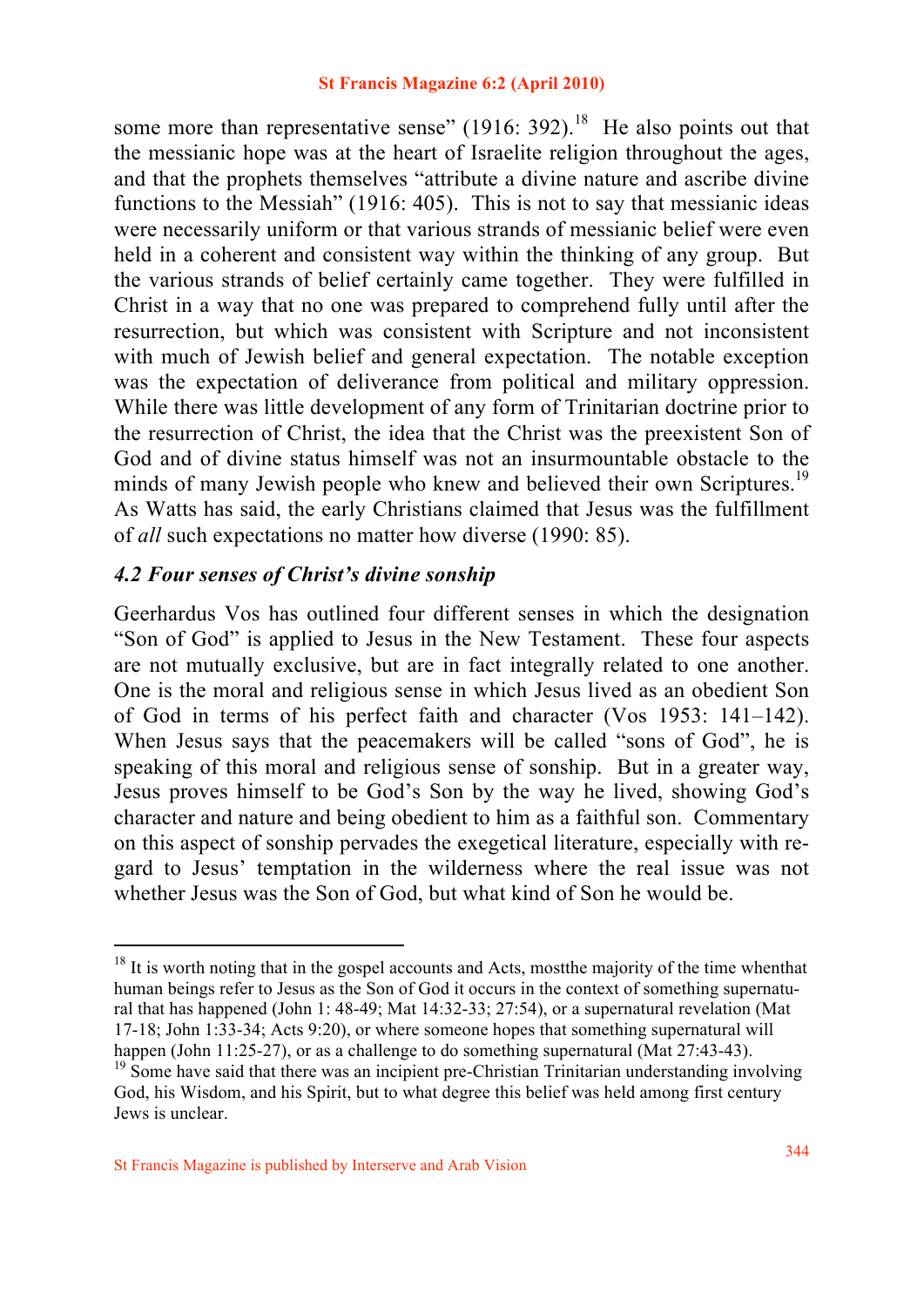A second sense of Jesus' divine sonship that Vos defines is the nativistic sense spoken of in Luke 1:32, 35 in which the birth of Jesus, who will occupy the messianic throne of his father David, is not on the basis of human paternity, but is by divine action.<sup>20</sup> Some interpreters focus primarily on this aspect, especially with regard to Luke's gospel (Green 1995: 55–56; see also Talbert 2002: 20, 49, and Van Bruggen, 1999: 142–150, who see the divine sonship entirely in the nativistic sense), De Kuiper and Newman indicate that this is the meaning of "Son of God" in Matthew and Luke (1977: 433). In Luke's gospel the nativistic aspect of Jesus' divine sonship is tied to the genealogy which is traced all the way to Adam, who is also said to be a son of God in the sense that his existence was directly due to the action of God, and not of human parentage.

 A third sense of sonship is the messianic sonship. A few scholars, particularly those who are not conservative, view this as the primary meaning, or even the only meaning of the term "Son of God" in the gospels, especially the Synoptics. They interpret it as being an adoptive sonship in keeping with Ps 2, Isa 42:1, or 2 Sam 14:7. De Kuiper and Newman understand this adoptive sense to be the meaning of the term in Mark's gospel (1977: 433; see also Yarbro Collins 1999: 393–408). Most conservative interpreters view the messianic sonship as being based on the fourth sense, the eternal sense, which is discussed below. Because the Messiah must act as an absolute representative of God and is promised dominion over the ends of the earth (both in Psalm 2 and in Revelation), only a Son in the highest sense can adequately fulfill the messianic office, Vos says, because a world ruler in such a comprehensive sense as the Old Testament prophecies describe him needs to be super-human (Vos 1953: 190, 192). Christ's messianic sonship expresses his eternal sonship in a definite historical situation.

 Vos says that the primary meaning of "Son of God" is the pre-temporal and eternal relationship of the second person of the Trinity to the first, as Son to a Father. This is a sonship existing from all eternity past, before the foundation of the world, and which would exist even if the world had never been created. *This*, he says, is what is primarily meant by the statement, "This is my Son," given by the voice from heaven at Christ's baptism and at his transfiguration, though the other aspects of sonship are necessarily included as well, albeit in a subsidiary sense. Vos calls this eternal sonship the Trinitarian

 $20$  This is not to say that the angel's statement about Jesus' sonship is to be limited only to the nativistic aspect. All aspects of his sonship are interrelated. The angel, of course, as a supernatural being, knows of the eternal aspect of Jesus' sonship.

St Francis Magazine is published by Interserve and Arab Vision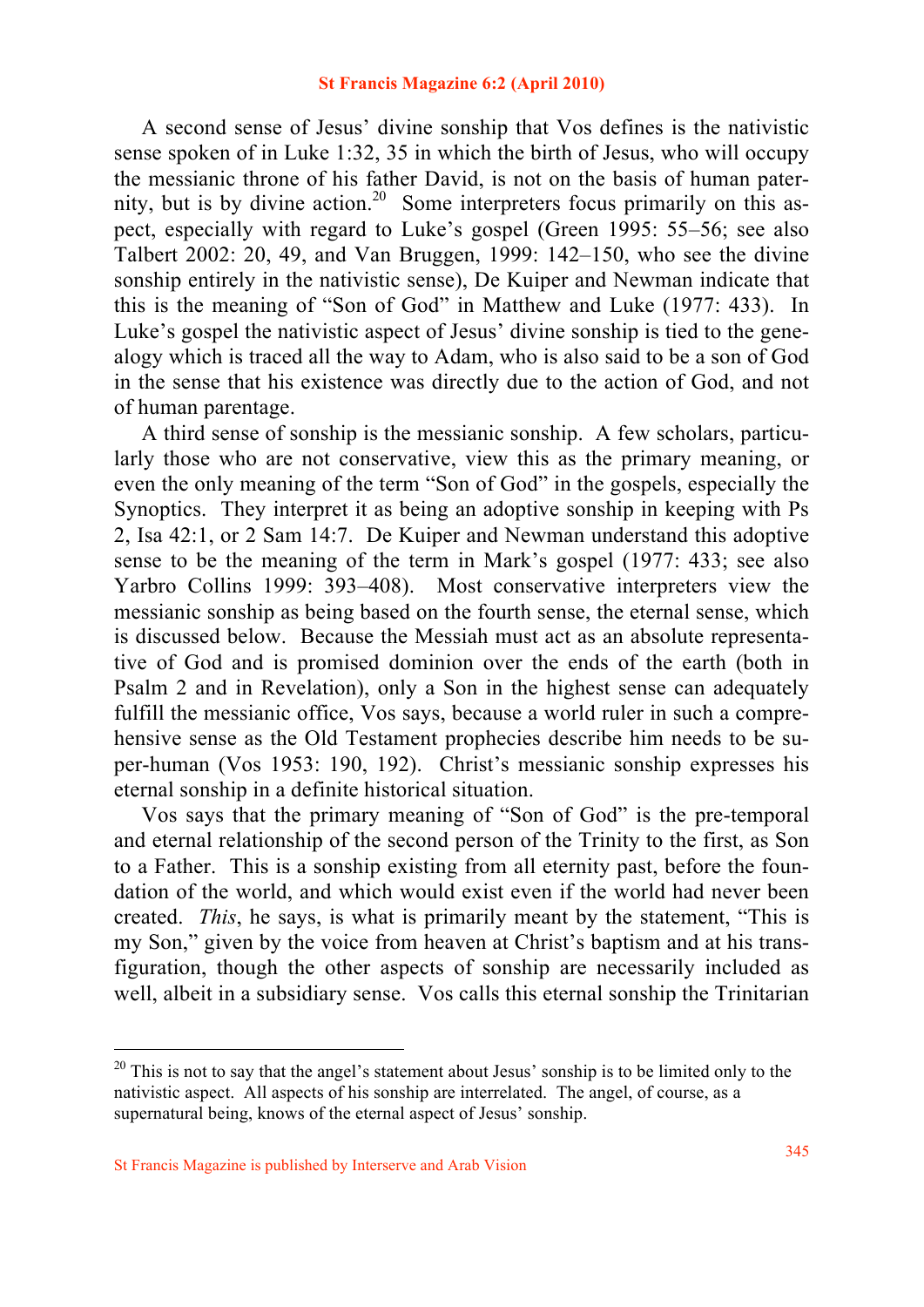sense. Ladd, who follows Vos' four-aspect paradigm for Christ's sonship, calls it the theological sense (1974: 160).

## *4.3 Eternal sonship the basis of messianic ministry*

As Vos comments, it is this eternal sonship that qualifies the Son for the messianic sonship, which is simply the eternal sonship expressed in history. Only a Son in the highest possible sense could fulfill such an office, particularly in view of the fact that it involves inheriting God's rule over the world, and such a world ruler must of necessity be superhuman, as was mentioned above (Vos 1953: 190–192).

 It is crucial here not to make the mistake of assuming that divine sonship is equivalent to being the Messiah; far more is involved. *It is the eternal sonship that is the basis for the messianic sonship* (Vos 1953: 190; Verseput 1987: 538, 548; Murray 1982: 68; Ladd 1974: 163–166; Marshall 1967: 99; Longenecker 1970: 95–96, 1994: 484–485; Stein 1992: 84; Ridderbos 1975: 69; Liefeld 1984: 831; Lenski 1936: 35; W. Lane 1974: 57–58; Nolland 1989: 166; Bruce 1983: 55; O'Collins 1999: 46). *That is, Jesus is the Christ by virtue of being the Son of God; he is not the Son of God because he is the Christ.*  Being the Son of God means more than being the Messiah; the two are not the same (Moo 1996: 45 fn 27; Nolland 1989: 163-64, 2005: 158; Bock 1994b: 108; Schnackenberg 1995: 310, 312; Köstenberger 2004: 582; Cranfield 1955: 62; Turner 2008: 404; France 2002: 50; Godet 1969: 298, 329; Keener 2003: 296–297; Edwards 2002: 15; Gundry 1993: 974; Ellis 1974: 159).

# **5 "Son of God" in the New Testament**

# *5.1 Son of God Christology in the epistle to the Hebrews<sup>21</sup>*

The overall theme of the epistle to the Hebrews is stated in the very beginning (1:2), which is that *God has spoken to us through his Son.* From this one basic assertion flow all the exhortations which follow throughout the epistle. The author begins with basic doctrinal assertions about the Son of God, which is the subject matter of the entire first chapter, and especially the first five verses. The first four verses, which comprise one sentence in the Greek text, represent one of the highest Christologies in the New Testament and form the heart of the Christology of this epistle. The designation "Son of God" domi-

<sup>&</sup>lt;sup>21</sup> Much of the material in this and the following two sub-sections is excerpted from an article I published in *Davar/Logos* journal in 2004.

St Francis Magazine is published by Interserve and Arab Vision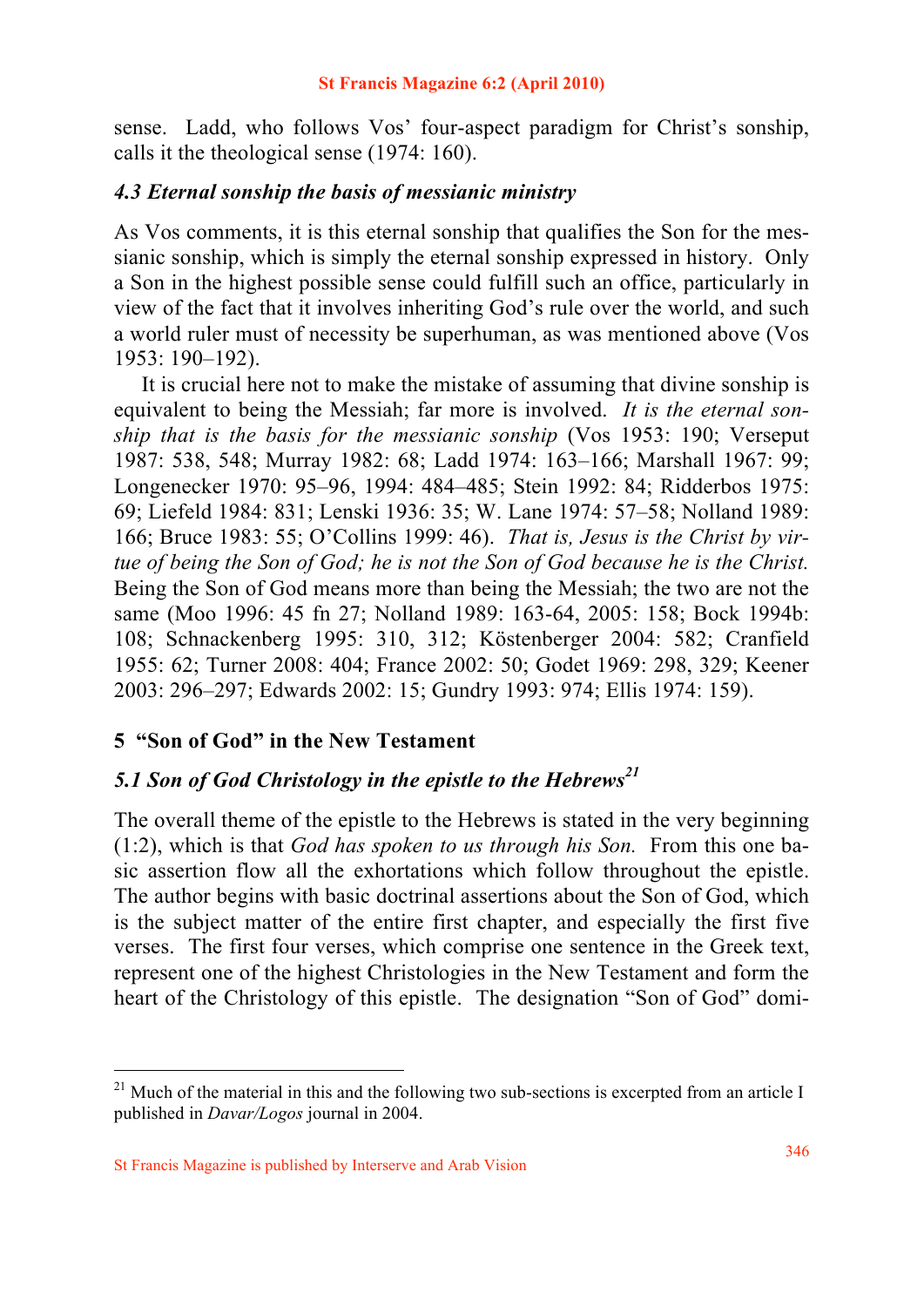nates the Christology of the epistle (Charles 1990: 175). It occurs with reference to Jesus no less than thirteen times.

 This christological emphasis is not unlike that in other New Testament books. Christology was of paramount importance to first century Christians, and was not the exclusive interest of later councils. The importance of Christology is shown not only in statements made about Christ, but also in the fact that many of those statements are found in the introductory paragraphs of the New Testament books in which they occur. In Col 1:13ff Paul says that the Son is "the image of the invisible God, the firstborn over all creation. For by him all things were created: things in heaven and on earth, visible and invisible, whether thrones or powers or rulers or authorities; all things were created by him and for him. He is before all things, and in him all things hold together" (Col 1:15–17 NIV). This is not drastically different from the assertions of Hebrews 1.

 Likewise the synoptic gospels leave no question in their opening chapters that Jesus is more than a mere man or a good prophet. In Mark 1:1 he is the Son of God.<sup>22</sup> Early in Matthew, Jesus is a descendant of David, conceived by the Holy Spirit, and called Immanuel, "God with us" (1:20, 23). As Gundry says, although in late Judaism the term "Son of God" may have meant no more than the Messiah adopted by God as his vice-regent, in Matthew's narrative the account of the virgin birth and the title "Immanuel," convey a stronger connotation: the Son of God is essential deity (Gundry 1982: 330).

 In Luke Jesus is likewise presented as being born of a virgin, with the explanation given by the angel at the annunciation that he would be the "Son of the Most High" and "the Son of God" (1:32, 35). Clearly, the writers of scripture felt it very important to make clear from the outset that Jesus was more than a man: he was the Son of God, the agent of creation, God in the flesh. The writer of the epistle to the Hebrews does not depart from this practice, and it is not unreasonable to say that he consciously follows a pattern of the New Testament era in which the writers make bold and clear assertions about the Son as a foundation for all that is to follow. He begins with a high christological statement about the Son, and then proceeds to describe how the Son is superior in every way to the major figures in Jewish religion, as well as to all its religious institutions. In other words, the status of the exalted, divine Son of God is the leverage by which the writer urges the readers not to revert to outmoded Jewish religious forms.

 $22$  Some manuscripts omit 'the Son of God'. UBS includes it with a C rating.

St Francis Magazine is published by Interserve and Arab Vision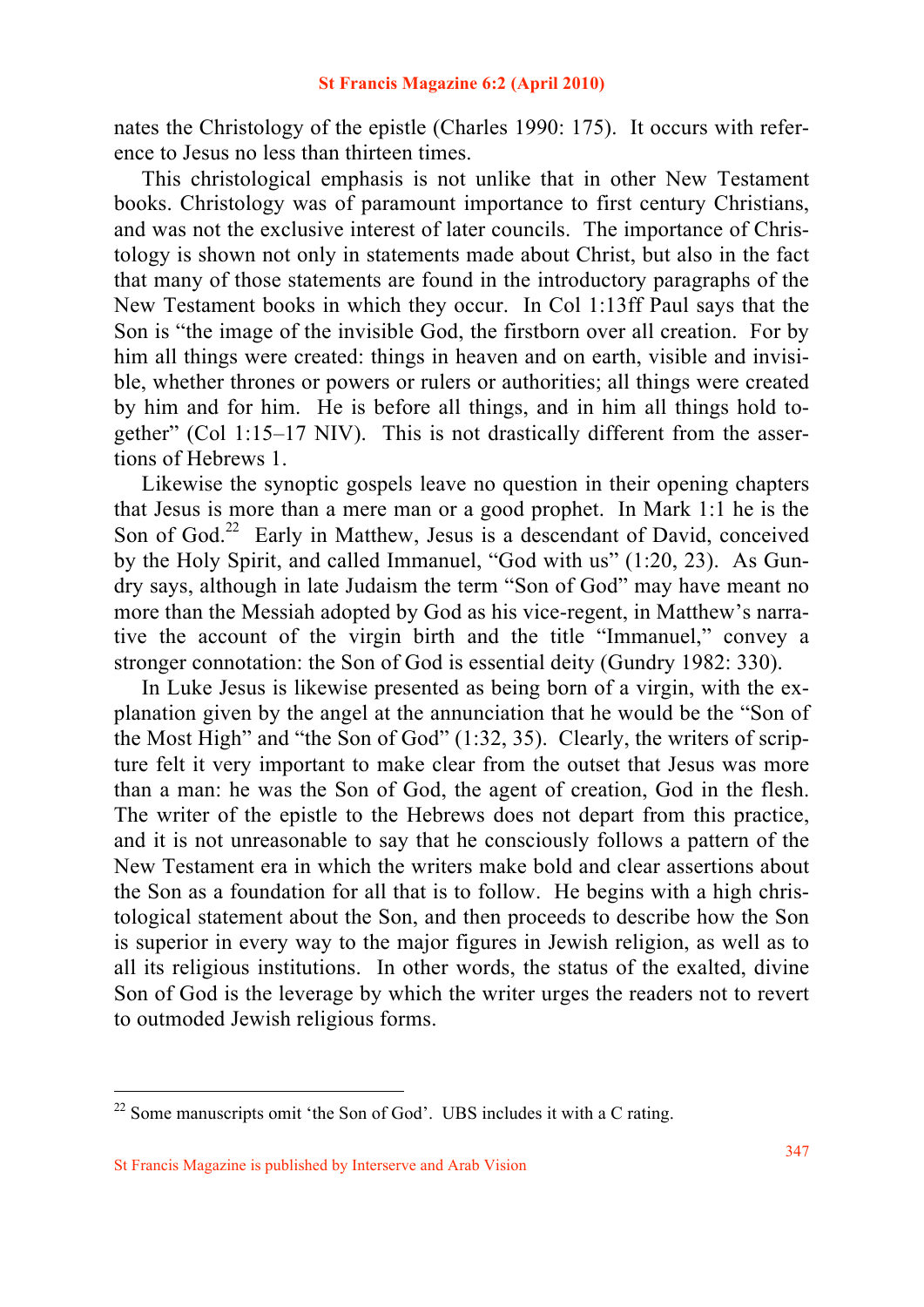### *5.2 Psalm 2 and the theology of sonship in Hebrews*

The New Testament refers to Ps 2 more than any other, next to Ps 110, as a proof-text for Christ's messianic role. Therefore, we should give serious thought as to how the sonship of Ps 2 corresponds to Christ's sonship, and how the New Testament authors apply the passage in their discussions of that sonship. It is worthy of notice that the New Testament does not use the begetting terminology of this passage to refer either to Jesus' preexistence or to his birth (Watts 1990: 82). Paul uses Ps 2:7 in his address to the Jewish congregation in the synagogue at Psidian Antioch in Acts 13 to announce Christ's victory over death as the basis for the gospel *as demonstrated by the fact of his being raised from the dead.* That is, in New Testament preaching and exegesis, the "today" of "today I have begotten you" is not a reference to Christ's preexistence (Watts 1990: 82), but to his resurrection (Hagner 1983:32; De Silva 1994: 42; Hughes 1977: 54; Guthrie 1983: 73). Paul says, "What God promised our fathers he has fulfilled for us, their children, by raising up Jesus. As it is written in the second Psalm: 'You are my son; today I have become your Father'" (Acts 13:33 NIV). Although in Rom 1:3–4 he does not elaborate on the concept to our total satisfaction, it seems evident that he is portraying Christ as the descendent of David who has been appointed (*horisthentos*) Son-of-God-in-power by the resurrection from the dead (Moo 1996: 48; Schreiner 1998: 42; Cranfield 1975: 62; Fossum 1992: 134).<sup>23</sup>

 Heb 1:3–5 takes the same line of thought; in discussing the exaltation and enthronement of the Son (whom he has already designated as deity by virtue of being the creator of the universe), the writer cites Ps 2:7 as the proof that Christ has the name that is higher than that of any angel, and no doubt that name or designation is "Son of God" (Schenk 1997: 93). This is confirmed by how he uses Ps 2:7 to establish the superiority of Christ's priesthood in 5:9 where he says that it was after Christ was made perfect (i.e., by his exaltation) that he became the source of eternal salvation. This is also suggested, though not proven, by the statement in 7:16 that he became a priest on the basis of an indestructible life, a probable reference to the resurrection.

## *5.3 Ps 2 and the theology of sonship in other parts of the New Testament*

No doubt Paul had Ps 2 in mind as he wrote Rom 1:3–5. This speaks of the Son of God becoming the son of David through the incarnation (1:3), then be-

<sup>23</sup> English versions translate *horisthentos* variously: "declared" (NIV, NRSV) "designated" (NJB), "shown" (NLT, TEV), or "proved" (ISV), but this word is not used in this sense anywhere else in the NT. "Appointed" is the normal usage and should be retained.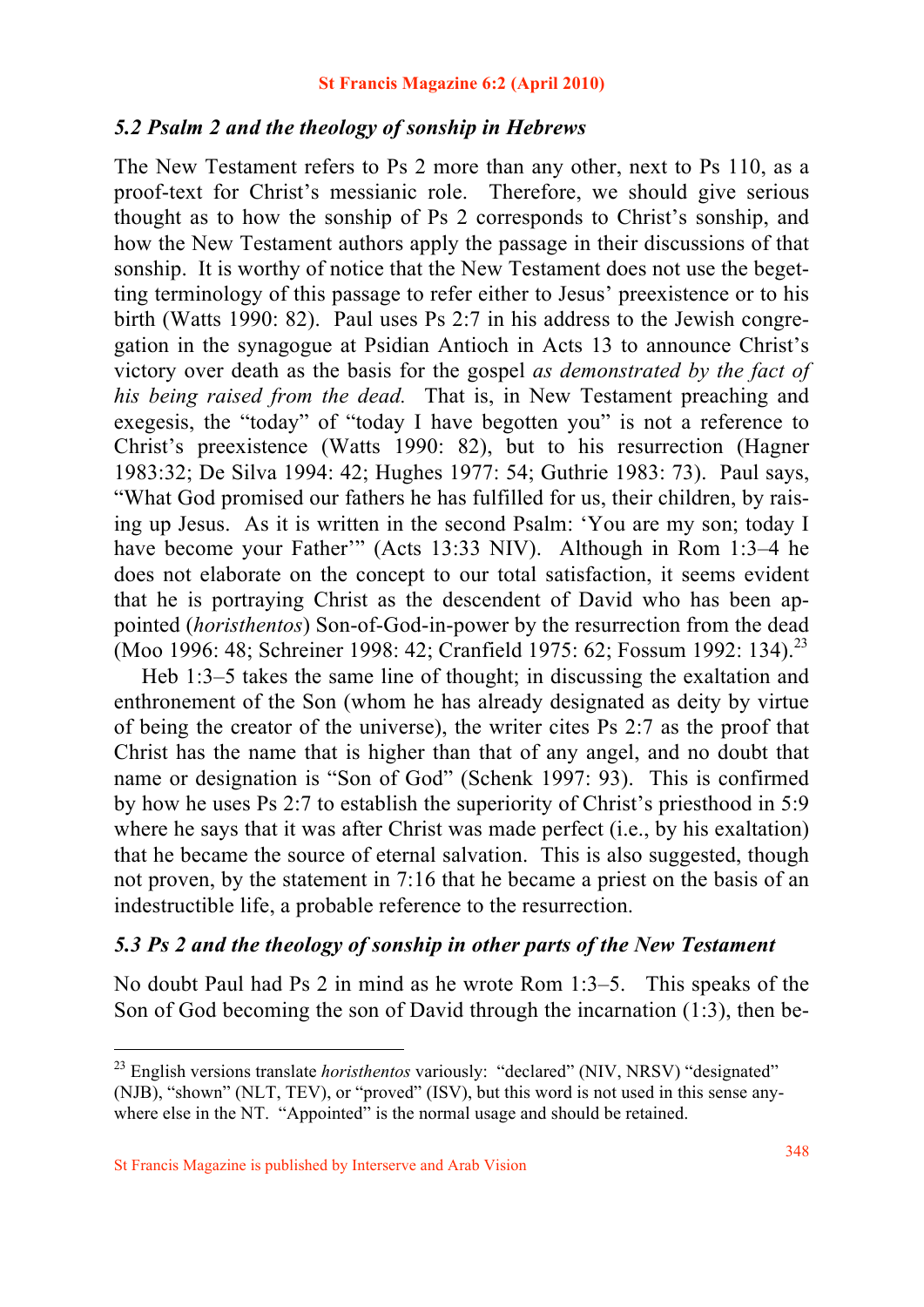ing appointed the Son-of-God-in-power through the resurrection (1:4), and whom Paul was calling the Gentiles to obey  $(1.5)$ .<sup>24</sup> That is, just as his *physical* existence as son of David in 1:3 has an historical beginning, so also his enthronement in heaven as the descendant of David who became the Son-of-God-in-power – with due emphasis on the phrase "in power" – has an historical beginning, which is the resurrection. The eternal son, who alone was qualified to be the true messianic Son of God, was born of a virgin as a descendant of David, lived a pure and holy life as God's child as no one else could, was crucified, resurrected, and exalted, and was appointed Son-of-Godin-power.<sup>25</sup> He who always was the Son became, in a new and comprehensive sense, the Son enthroned, with all authority in heaven and earth given to him (Mat 28:18). From that position of authority he commands the evangelization of the nations and invites them to take refuge in him lest he destroy them with the iron rod of judgment.

 That the apostles and the New Testament church were willing to say that there was a sense in which Jesus "became" the Son of God through the exaltation does not imply that he was not considered the Son of God prior to the exaltation, as "although being Son" in Heb 5:8 makes clear.<sup>26</sup> Thus the "today" of the begetting refers not to the presumed eternal begetting of the Son of God, as Augustine understood it, but to the day of his resurrection, ascension and exaltation to the right hand of the Father (Hughes 1977: 54). The exaltation to God's right hand then becomes the moment in salvation history when Christ is enthroned as Son in the inheritance of his royal office (Schenk 1997: 99). As F. F. Bruce says, "he who was the Son of God from everlasting entered into the full exercise of all the prerogatives implied by his sonship when, after his suffering had proved the completeness of his obedience, he was raised to the father's right hand" (1964: 13). It was the title of Son *as Davidic heir* that was conferred at his exaltation, even though he has always been the eternal Son of God and in full possession of deity (Oberholtzer 1988: 84). Although the author clearly understands that Jesus is the preexistent Son of God,

<sup>&</sup>lt;sup>24</sup> Garlington (1994: 290) comments that Satan's temptation of Christ in the wilderness to bow down to him, in order to possess all the kingdoms of the world, was a "direct assault on his right as the Davidic Son to command the obedience of the nations (Gen 49:10; Num 24:17-24; Ps 2:8)." Garlington also develops the idea that in the temptation in the wilderness the Son of God recapitulated the trials and failures in the wilderness of Israel as God's Son.<br><sup>25</sup> In a similar vein, Augustine said, "While remaining God, he who made man took manhood."

That is, he became what he never was while remaining what he always had been (*Homilies in John*, Tractate 17.7).<br><sup>26</sup> Ellingworth (1993: 114) notes that the author may not have distinguished the exaltation from

the resurrection.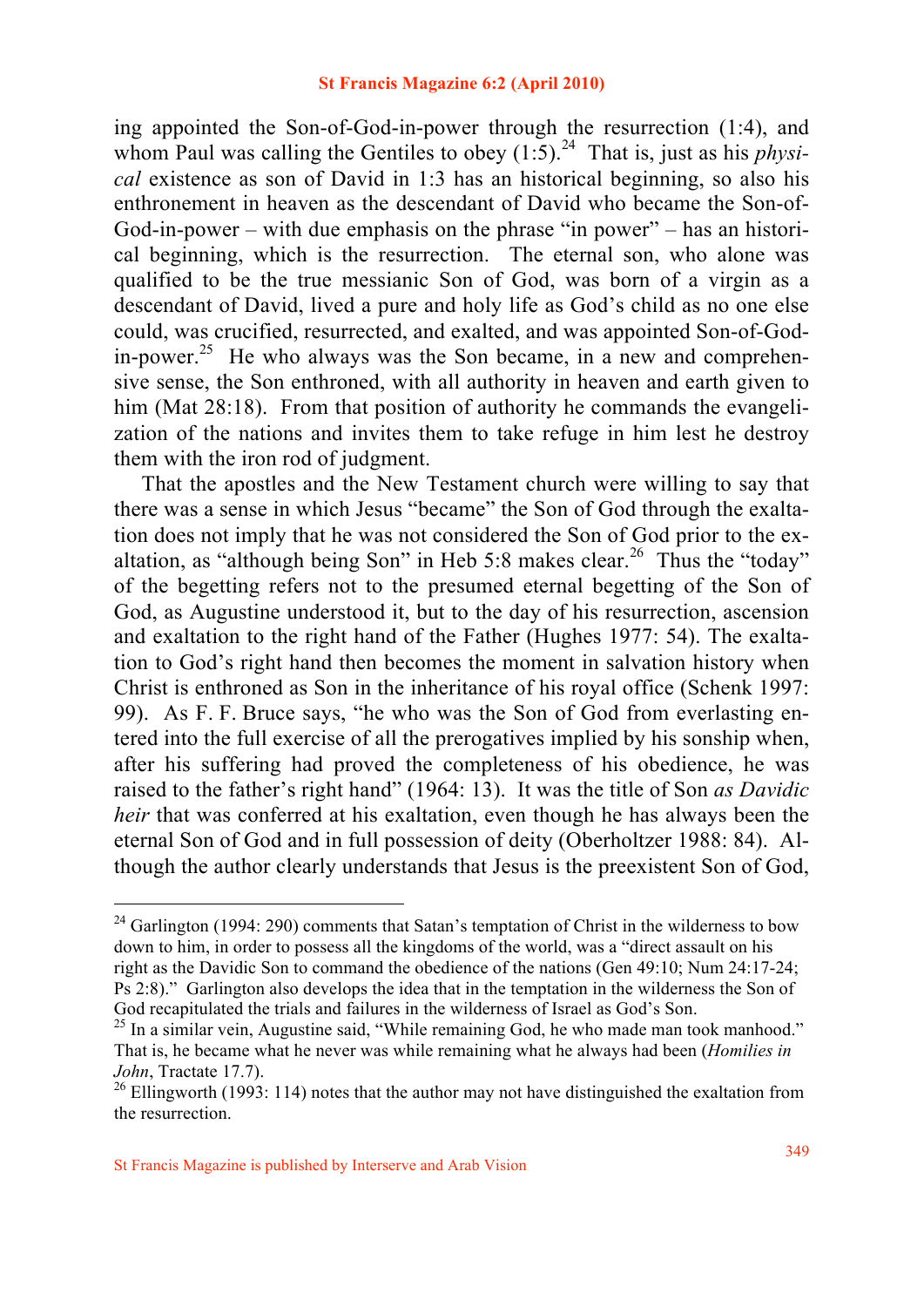the incarnation, passion and exaltation brought him into a new dimension in the experience of sonship, such that the enthronement becomes the occasion at which the title "Son" was conferred upon him (W. Lane 1991: 26). The eternal Son of God, who had become a man, was now the exalted human Messiah, enthroned eternally as the messianic Son of God in keeping with the glory of his preexistent eternal sonship.

## *5.4 "Son of God" in the Gospels*

The Church did not come to an understanding of Christ's deity and of the Trinity by a process of slow evolution, as some critical scholars are inclined to think; it began in the New Testament era itself and with the writers of the New Testament, especially the writers of the gospels. The titles "Son" and "Son of God," and Jesus' self-revelation connected with them, are at the heart of the evangelists' understanding of his deity and of the Trinity. A. N. S. Lane has said that the church developed its understanding of the Trinity through God's actions for our salvation as Father, Son, and Holy Spirit. The Church came to know the second person of the Trinity as "Son" because of the relation Jesus the man enjoyed as Son to the Father. Since God's revelation of himself in history is true to his real being, the church was then able to draw conclusions about God's eternal being as Trinity through what they saw manifested among them in history. The New Testament writers came to believe in the deity of Christ, Lane says, and then were able to draw reasonable conclusions about him as preexistent divine Son, and thus begin to think in terms of the Trinity. That is, the starting point for Christology was the historic Christ; they then worked from Christology to Trinity, not the other way around (A. N. S. Lane 1982: 275–276). With this Torrance agrees, saying, "The incarnational and saving self-revelation of God as Father, Son and Holy Spirit was traced back to what God is enhypostatically and coinherently in himself, in his own eternal being as Father, Son and Holy Spirit" (Torrance 1991: 199, cited in D. Kelly 2008: 450).

 Even from the beginning the church did not hesitate to use the title "Son of God" to indicate the supreme place occupied by Jesus (Ladd 1974: 168). Turner believes that a divine Christology developed even in the earliest days of the post-resurrection church, and especially because of what they concluded on the basis of the resurrection. He says that, although Jesus clearly revealed himself as someone with a unique relationship of sonship to God, it was not so clear that he was God the Son – at least not at first. But once he was recognized as God the Son, his own statements could be understood as having claimed exactly that. The primary stimulus that brought about that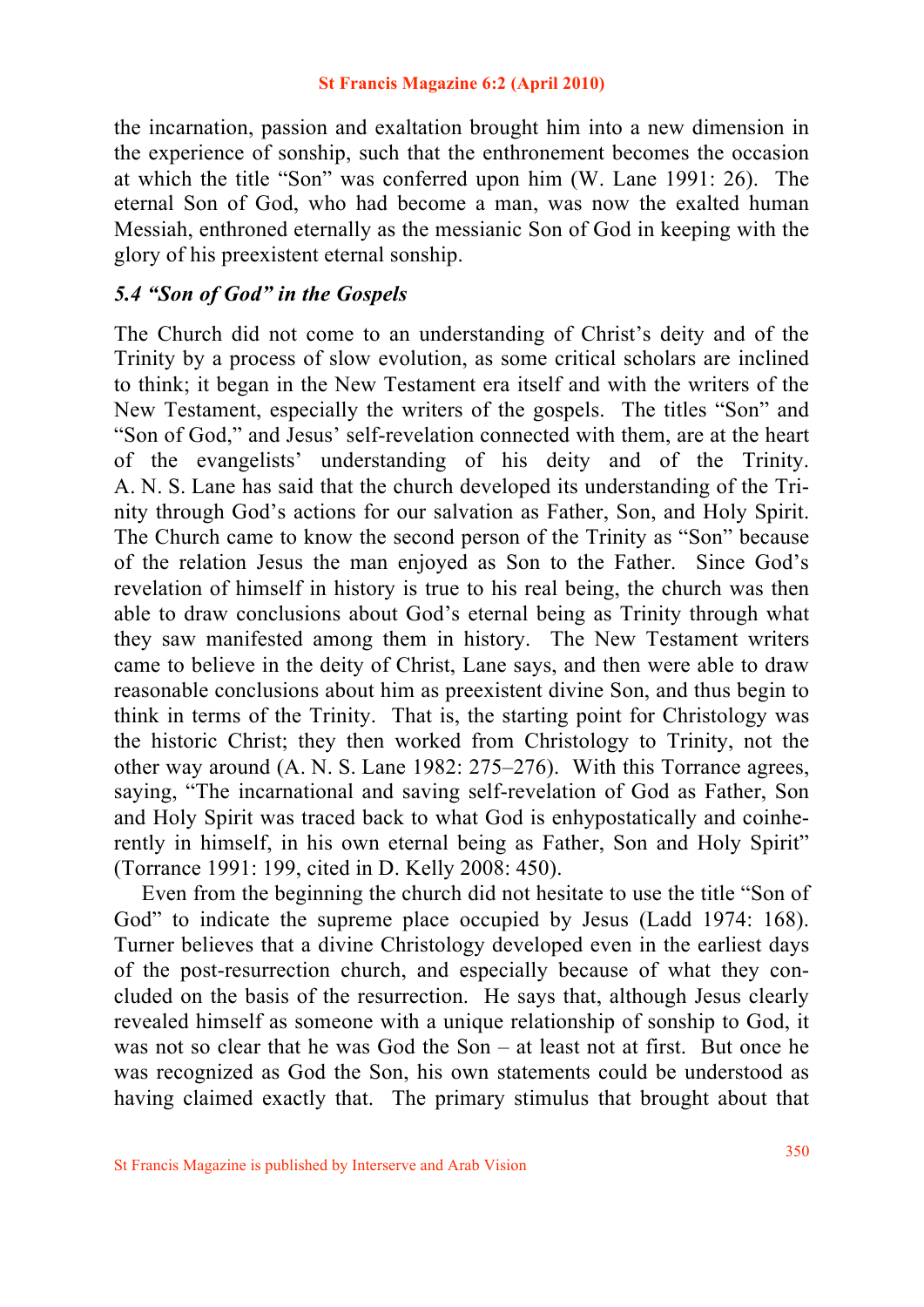change in the disciples' understanding was the resurrection, which enabled them even in the period prior to his ascension to recognize his divinity, as Thomas did when he confessed Jesus as Lord and God (John 20:31) or as the disciples did when they worshipped him on the mountain in Galilee (Mat 28:17) (Turner 1982: 173, 190). In commenting on Mat 28:19 Blomberg also cites the resurrection as being the event that caused the eternal aspect of Jesus' sonship to become apparent. He says that after the resurrection the term "Son of God" begins to be used in a way similar to how it is used in later Trinitarian formulas, in an ontological sense, showing equality with deity, in which the Son is "God's ontological equal and one part of the Godhead itself" (Blomberg 1997: 408).<sup>27</sup>

We should not underestimate the significance of Jesus' divine sonship in the gospel accounts; it is of paramount importance. Marshall calls it "the supreme category of interpretation of the person of Jesus in the gospels", one in which the category of his messiahship occupies a subordinate place (Marshall 1967: 99). Bauer goes so far as to say that "Son of God" may be not only the "foremost category" in each of the gospels, but possibly the most significant christological title in the entire New Testament (Bauer 1992: 769). It is likewise for Longenecker, who comments that, just as Jesus' filial consciousness undergirded all he did, so also the evangelists had a lively consciousness of Jesus' unique sonship, a consciousness that served as the foundational conviction for all they wrote. The synoptic evangelists, he notes, edited and arranged their material, each in his own way, to try to communicate to their readers the importance of Jesus' sonship. It was as if to say, "To understand Jesus, one must see his divine sonship as basic to all that he did!" (Longenecker 1994: 476, 484–485). Regarding the pervasive interpretive importance of the term "Son of God" Schnackenburg points out that, just as "Son of God" stands at the center of Paul's christological statements (e.g., Gal 1:16, 2:20, 4:4; Rom 1:3–4, 8:2, 32), so also it pervades the gospels: from the gospel of Mark, where the picture of Jesus is suffused with the divine sonship, to

 $27$  In reality, all the major Christian doctrines are interdependent; to have an adequate doctrine of salvation, there must be an adequate Christology, which in turn presses for a satisfactory special theology of the Trinity (H. Brown 1984: 150-152). Murray agrees with this assessment, and says that a faith and confession that is not "conditioned by the faith of God as Trinity, and by the intra-divine and intrinsic relations involved in Jesus' identity as the eternal Son, does not provide the Christology the biblical revelation demands. The true Christology is one that has its starting point and finds its basis in Christ's intrinsic sonship and therefore in its Trinitarian correlatives" (1982: 80).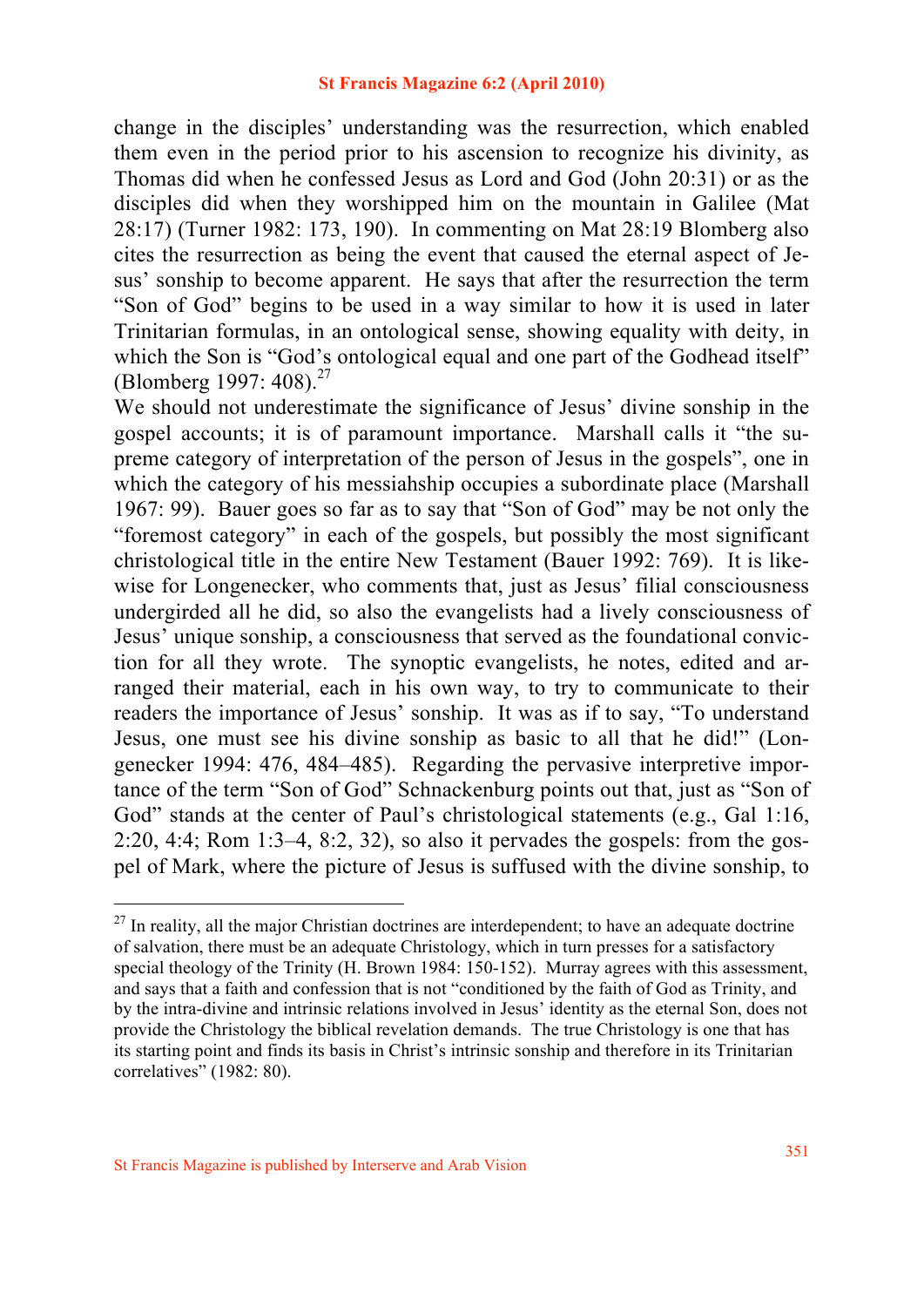the gospel of John, where the concept of the Son of God is a theme running throughout. He concludes that it was in the title "Son of God," that the early church found an enduring way to express the deepest essence of who Jesus is and what is his significance for us (Schnackenburg 1995: 310, 312). It is also worthwhile to point out that in addition to the large number of allusions to Jesus' sonship there are in the NT (and in all but two of the NT books), it appears at the most critical moments in his life and ministry: the annunciation, his baptism, the temptation, the only account of his boyhood (in the temple), the transfiguration, his high priestly prayer, and his crucifixion.

## **5.4.1 Interpreting the gospel authors' intended meaning of "Son of God"**

Before delving into the use of the term "Son of God" in the gospels we should first mention that interpreting this term, or any other term, involves interpreting meaning on multiple levels. What a speaker in the gospel account means by "Son of God" is not necessarily what Matthew intended to communicate, or expected his readers to understand. A variety of players in the drama use the term – soldiers, disciples, the high priest, God, Satan, demons, angels, and even Jesus himself. What one person means is not necessarily what another means. It can be a politically charged term; for some, it is an epithet used for mockery (Mat 27:40). For others, it has an entirely different tone: it can be a focus of worship (Mat 14:33) or of fear and awe (Mat 27:54). With supernatural beings, it takes on other dimensions: it expresses deep affection on the part of God the Father (Mat 3:17; 17:5); it provokes terror on the part of the demons (Mark 3:11), and it becomes the focal point of temptation for Satan (Mat 4:3ff).<sup>28</sup> Our interpretive task is to determine how the gospel writer intended it to be understood by his audience, and although we may know little about the reading audience, nevertheless it is a task which we can effectively carry out by evaluating and drawing conclusions from the literary clues in the gospel account itself. The authors of the four gospels did not "write" the story in the normal sense of creating it, as with fiction. Rather, they served more or less as gatekeepers, choosing what material to bring into the account, then choosing how to arrange it and how to shape its final form. The gospel accounts, while conveying real events and dialogues, are shaped by the evan-

<sup>&</sup>lt;sup>28</sup> In Matthew's gospel, all of Satan's temptations of Jesus revolve around him being the Son of God. The temptation in the desert follows the Father's attesting at the baptism that Jesus is his Son, and focuses on what that means. Immediately after Peter confesses that Jesus is the Christ, the Son of the living God, Satan speaks through him to try to divert Jesus from the road to the cross, and Jesus issues a sharp rebuke. The last clear temptation comes through the mockery of the high priest, telling him to come down from the cross if he is indeed God's Son.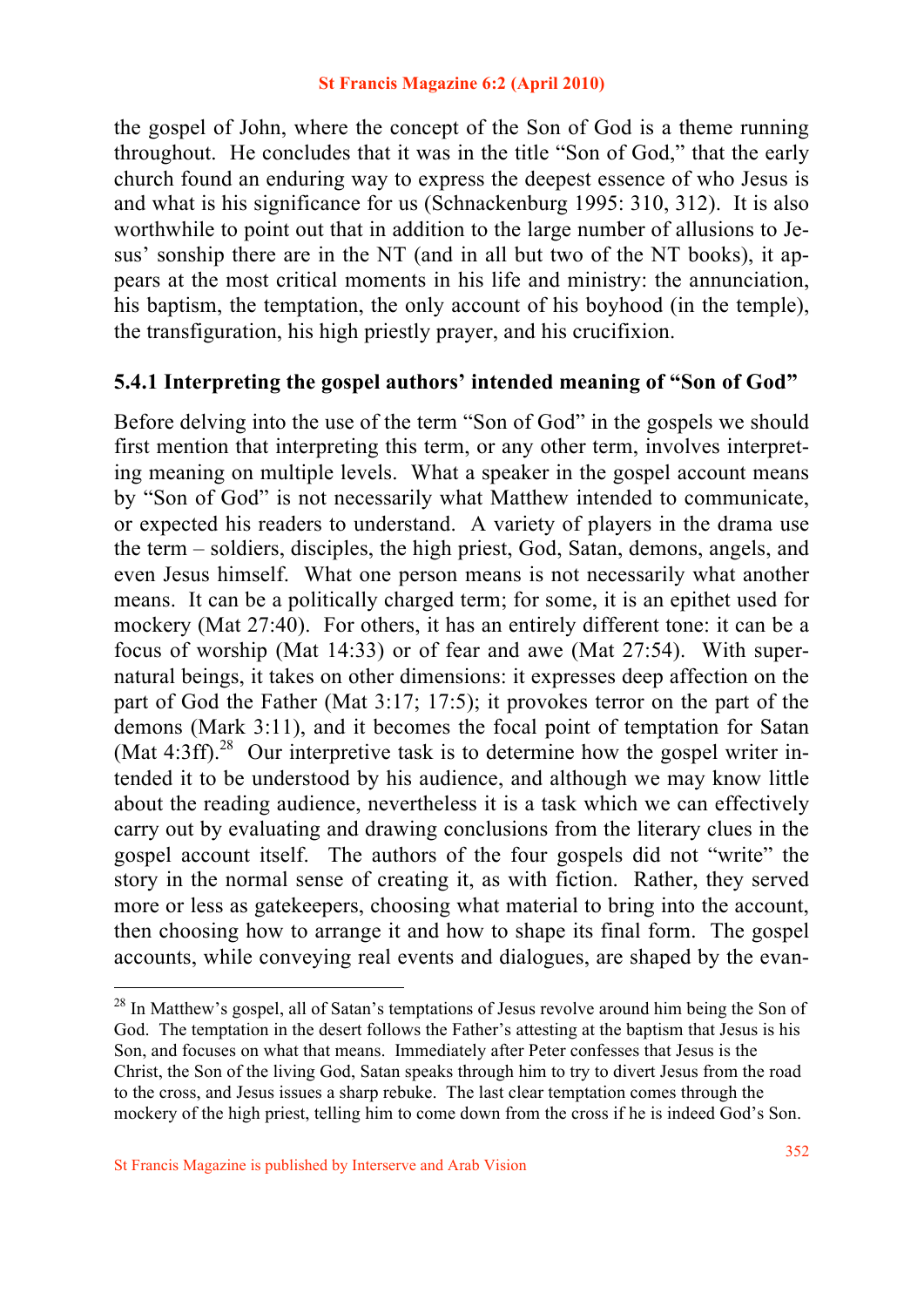gelists' literary purposes. Therefore, to determine the "meaning" of the terms "Son of God" and "the Son" in the gospels, we primarily focus on what each evangelist is intending to communicate to his reading audience.<sup>29</sup>

 Obviously, by the time of the writing of the gospels, the evangelists and their audiences knew a lot more about Jesus than the people in the gospel events did at the time those events were transpiring. In the case of the nativity stories, it had been no less than sixty years since the events had occurred; in the case of most of the rest of the events in the gospel accounts it had been at least thirty years, if not more. The events of Jesus' life, what he taught, the miracles he did, and especially the resurrection and the coming of the Holy Spirit at Pentecost, augmented by serious theological reflection in the light of those factors over three or more decades, precipitated dramatic changes in how people understood Jesus and the titles used to describe him. We cannot limit our understanding of the terms "Son of God" and "the Son" to what first century Jews might have thought prior to the incarnation, or even during the story itself. One of the themes that runs throughout the gospels is the idea that Jesus was not understood, even by his closest friends, until after the resurrection and, more importantly, in light of it. It changed everything, including what they understood by the term "Son of God".

## **5.4.2 "Son of God" and "the Son" in Matthew's gospel**

In Matthew's gospel, as in all the gospels, Jesus usually refers to himself by the cryptic title "Son of Man", probably to avoid having the crowds draw conclusions about his mission and intentions. This would have created a politically charged situation that would detract from his real mission. We don't find Jesus using the term "Son of God" of himself in the synoptic gospels. However, he *does* refer to himself as "the Son" in three key contexts (11:27, 24:36, and 28:19) and, as Erickson says, when Jesus uses the simple term "the Son" in the synoptics, he does so in contexts which "strongly suggest that it is God the Father to whom he is the Son" (Erickson 1991: 20; see also Erickson 2009: 116). Two of those, 11:27 and 28:19, are of central importance for understanding Jesus' own consciousness of what his divine sonship meant.<sup>30</sup> As

<sup>&</sup>lt;sup>29</sup> While the gospel writers had a particular audience in mind as they wrote, we should also bear in mind that they knew, and hoped, that many other people whom they did not know would also read it, potentially including some from outside the main social, ethnic, and religious parameters of the audiences they were primarily addressing.

<sup>&</sup>lt;sup>30</sup> Commenting on Mat 11:27 and Luke 10:22, T. F. Torrance notes that the bishops meeting at Nicaea "were convinced that the relation of the Father to the Son and of the Son to the Father constitutes the basic ontological relationship or reciprocity in the Godhead in which all the lan-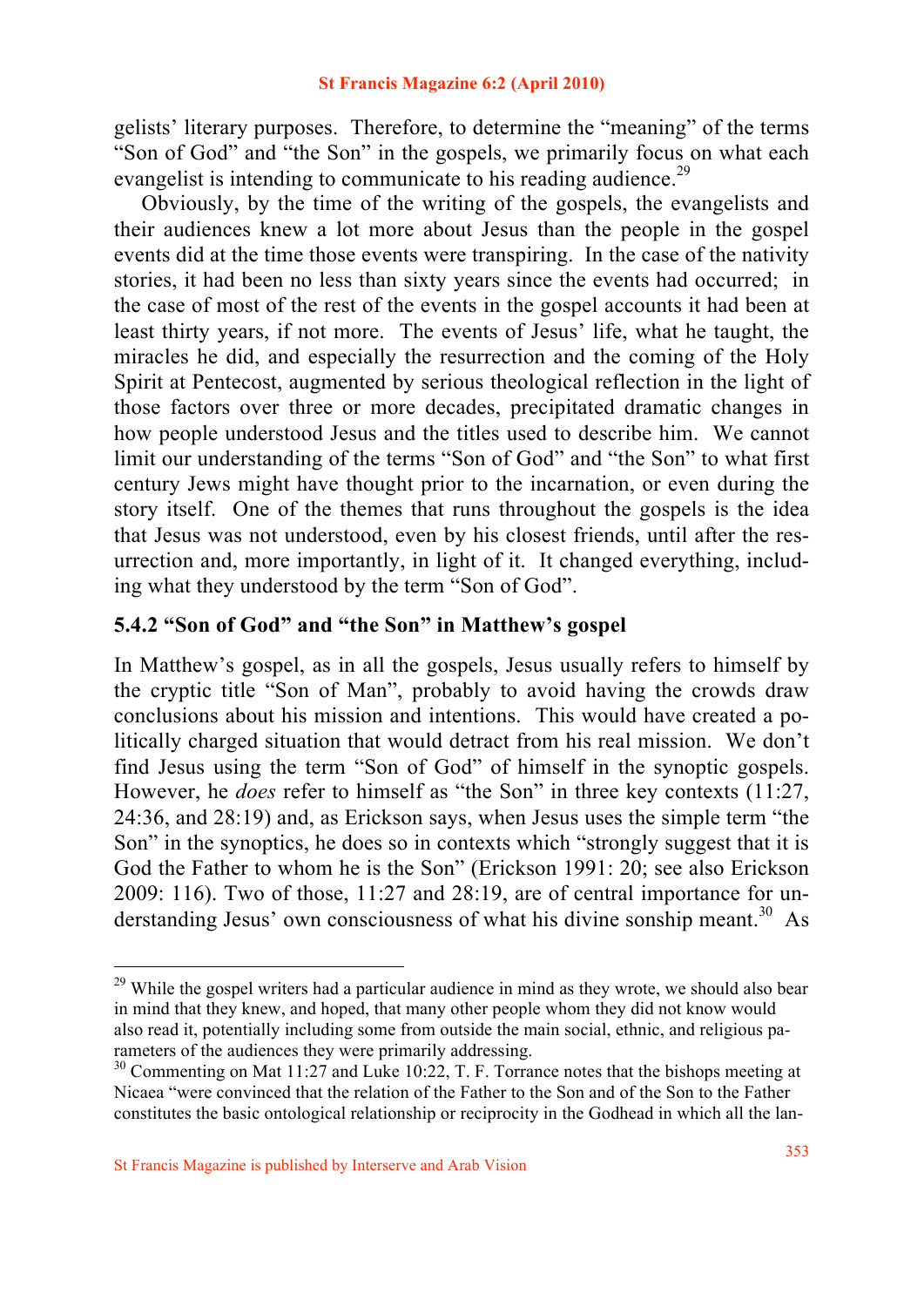we can see from the obvious juxtaposition of the two terms in Mat 11:27 "the Son", as elsewhere, obviously corresponds to "the Father," who is God, and consequently means "Son of God" (Blomberg 1992: 432; Carson 1984: 345; Hagner 1993: 319; France 1982: 27; Ladd 1974: 164; so also for the parallel passage in Luke 10:22: Nolland 1993: 573; Ellis 1974: 158–159; Marshall 1978: 437; Bock 1996: 1011–1012; Green 1997: 422; Liefeld 1984: 940; see also Erickson 2009: 116). For the use of "the Son" for "Son of God" in other contexts see Gundry: 1993 704–795; Garland 2003: 712; Yarbrough 2008: 189; Fossum 1992: 136.<sup>31</sup> Our interpretive task with Matthew's gospel is to look beyond what the term "Son of God" may have meant in the immediate communication situation in which it occurred and determine how Matthew intends it to be understood in the overall context of his account.

 Verseput (1987: 532) tells us that the title "Son of God" is programmatic for Matthew's gospel, meaning that it is the key motif for understanding Matthew's literary and theological purpose. Of course, Matthew and his reading audience already have in common the understanding that Jesus is the Son of God (1987: 537), so it is not hard for his readers to follow where Matthew is taking the story line. Carson agrees, saying that as Matthew's readers move through the text of the gospel, they know things that people of Jesus' day did not know, since many christological truths were only understood after the resurrection and exaltation; they can now see the deeper truths that even those involved in the events in the gospel account who confessed Jesus as the Son of God could not have understood. Carson says that what those people who confessed Jesus as "Son of God" meant by it may have been no more than "Christ". Even the understanding of that title was probably woefully lacking, because it lacked any understanding of the Christ as the Suffering Servant, or of an ontological connection with Deity. Matthew's readers, on the other hand, can see the deeper truths that even those in the gospel accounts who confessed Jesus as the Son of God could not have understood (Carson 1982: 111–113).

 If Jesus' identity as Son of God is programmatic for Matthew's gospel, the way the theme is introduced is through certain questions about Jesus that run throughout the account. In 13:56 the people of his own hometown ask,

guage of the gospel is finally rooted and shaped…That is to say, a mutual relation of knowing and being exists between the Father and the Son in the Godhead" (Torrance 1999: 111–12, cited in Kelly 2008: 443). In other words, it is in and through the Father – Son relationship that God has most clearly revealed himself to us.

<sup>&</sup>lt;sup>31</sup> There is no support in the exegetical literature for the idea that "the Son" in this or any other context is an abbreviation for "Son of Man".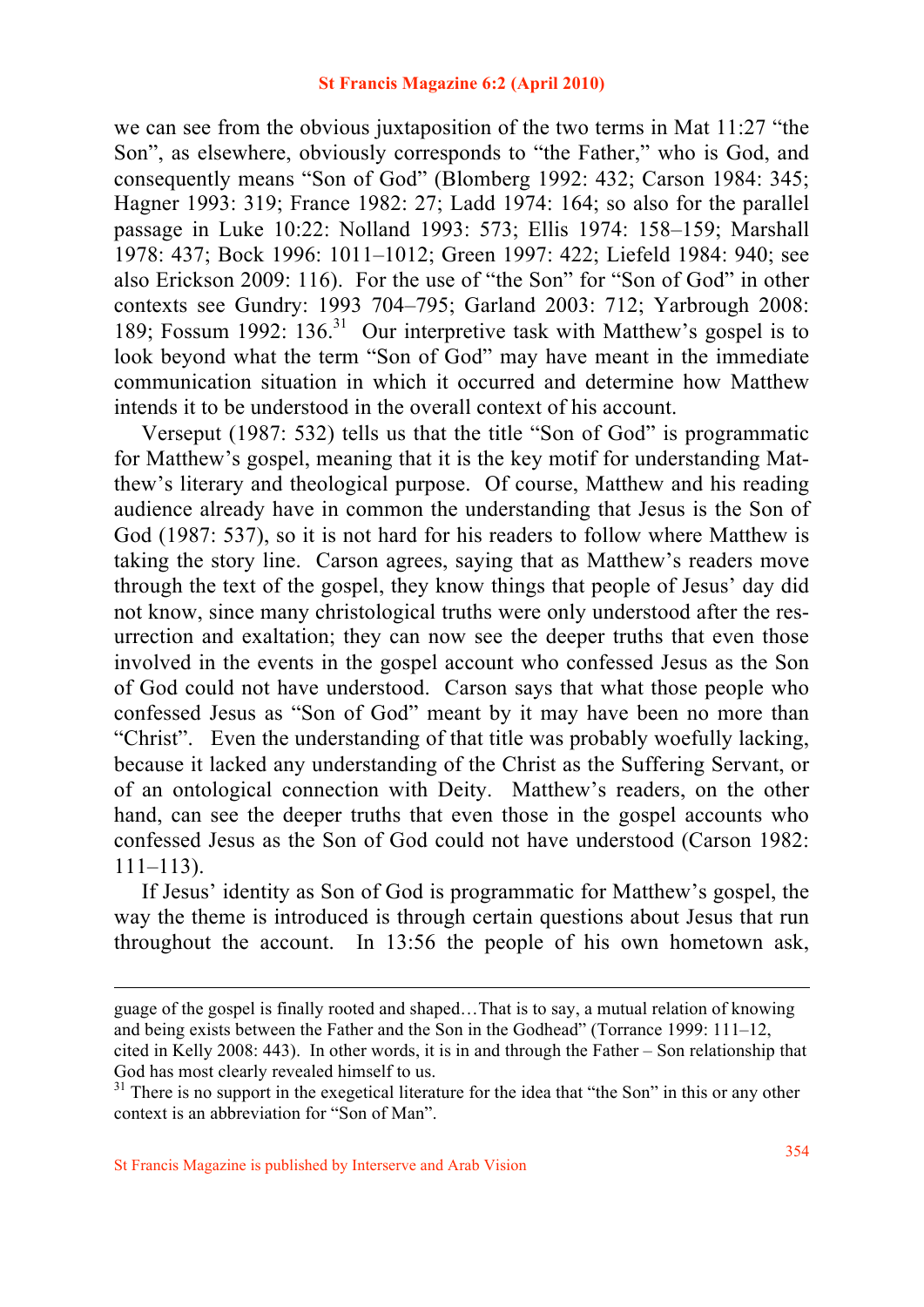"Where did this man get these things?" The crowds ask, "Can this be the Son of David?" (12:23), and later, "Who is this?" (21:10). In 11:2–3 John the Baptist asks if Jesus is the one they are waiting for, or is another coming (that is, is a greater one coming, or are you *the One*). Jesus himself asked the question "What do you think about the Christ? *Whose son is he*?" (22:42). A particularly significant question was that of the disciples the first time Jesus calmed the storm: What sort of man is this? (8:27). Nolland describes this as a category question, not an identity question; that is, what is the nature of this person? And the way Matthew words the question, he says, is designed to guide the reader to what the correct answer would be (Nolland 2005: 372). It is answered, he says, in 14:33 at the second calming of a storm on the lake, where the response of the disciples is to worship him. This builds on the question that was spoken at the first such event: they know that Jesus has acted as only God can act, and that they are in the presence of God, so they worship him saying, "Truly, you are the Son of God " (Nolland: 2005: 603).

 Likewise Garland comments that when the disciples confess Jesus as Son of God at the second calming of the storm, they are answering the question raised in 8:27 at the first such event. Then they had asked, "Who is this that the wind and the sea obey him?" Now they have their answer, which is also the answer to all the questions raised by others in Matthew's gospel account, whether by John the Baptist, the crowds, or the people in his hometown (Garland: 2001: 160). Commenting on the passage about the calming of the storm in Mat 14:32–33, Blomberg agrees with this assessment. However, he notes that even at that point there is still much that is lacking in the disciples' understanding. Nevertheless, however much they understood, Matthew is focusing on the positive aspect of their confession, which is that it is the proper answer to the question of who Jesus is: he is the Son of God (Blomberg 1992: 236). In Matthew then, "Son of God" has "an expanding sense," meaning that as time progresses, people grasp more and more of who and what Jesus is, based on what he says and does (Nolland: 2005: 603).

 Even Peter, whose confession of Jesus as the Christ, the Son of the living God in Mat 16:16 stands as what Turner calls one of the christological high points of the gospel, immediately goes on to prove just a few verses later that he still has a lot to learn about Jesus' nature and mission. At least he recognized part of the truth; as Turner also notes, if Peter's confession is one of the high points, the high priest's angry demand has to be the low point (Turner 2008: 404). It is worth noting that for Matthew, whose initial reading audience was Jewish, confessions of Jesus' divine sonship by Jesus' Jewish disciples and by Peter in particular are found at the mid-point of the account, in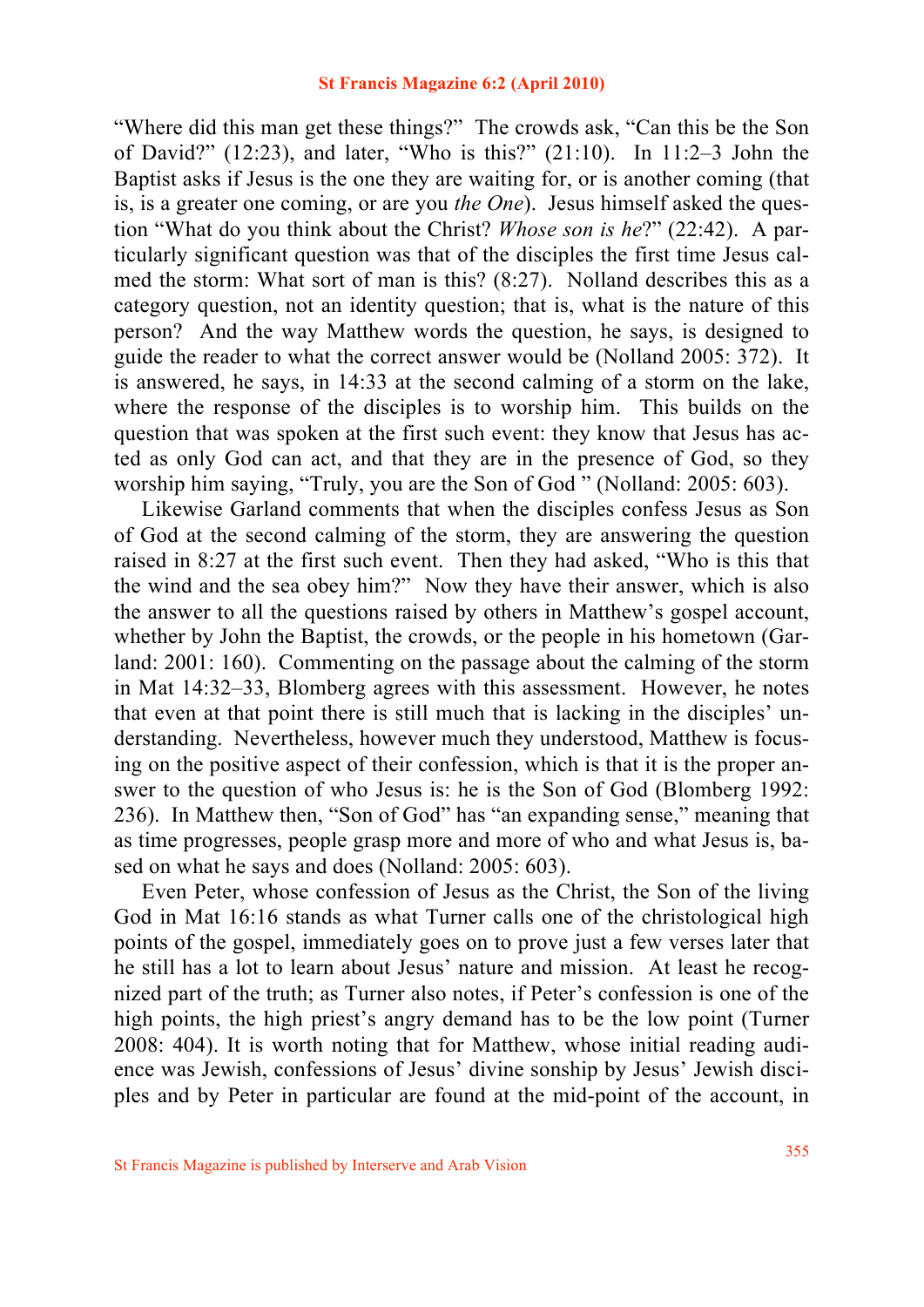chapters 14 and 16. However, the gospel of Matthew is "bookended" at the beginning and end of the gospel with professions by Gentiles of Jesus' true identity. The magi come at the very beginning, seeking the King of the Jews, that is, the Messiah. $32$  At the end of the account the centurion and the detachment of soldiers assigned to execute Jesus acknowledge that he is the Son of God. At about the center point we have Peter confessing that Jesus is the Christ (the King of Israel) and the Son of God. The two titles of course are not the same, as we have seen earlier. He is the Christ by virtue of having always been the Son of God. However much Peter may or may not fully comprehend what he is saying, Matthew is using Peter's profession to make his central point. But it is profession of the non-Jewish soldiers that seems to be the climactic point of the gospel.

We might well ask what the soldiers meant when they professed that Jesus was truly God's Son. Commentators have different views on this. Nolland says that we don't really know what the centurion meant, but what we can say is that he was picking up on what he had heard from those who mocked Jesus. They were claiming that Jesus was a deceiver, but the centurion could see that he was not that; therefore he concludes that Jesus actually must have been whatever he and his followers said he was. Of course for Matthew and his readers, Nolland tells us, the soldier's confession climaxes the gospel account of this one who was affirmed to be the Son of God at his baptism (2005: 1220–1221). In contrast to the mockery from the high priest and others who, Nolland says, probably meant no more than "Messiah" by the term "Son of God", Matthew sees a fuller though ironic sense in the soldiers' confession, which is more than Messiah. Jesus has a special status and relationship with God (2005: 158). Regardless of what the centurion may have understood this to mean, Matthew intends the reader to see the true interpretation of what has happened (France 1985: 402). As Gundry notes, Matthew as well as Mark intended their readers to understand that Jesus was *the* Son of God (Gundry 1982: 578).

 A few final remarks about Matthew's view of Jesus' divine sonship would be in order, particularly relating to Jesus' commissioning of his disciples to go into all the world in Mat 28:18–20. Although Matthew's gospel is addressed primarily to a Jewish audience, we see him return here to a theme with which the gospel began, which is the mission to the Gentile world. In the second chapter of his gospel Matthew relates the arrival of magi, probably Zoroastri-

 $32$  In discussing the worship offered by the magi, Turner (2008: 81) notes that throughout Matthew's gospel Jesus is presented as Son of God, Immanuel, so it is "not surprising that Jesus is frequently worshiped as God the Son".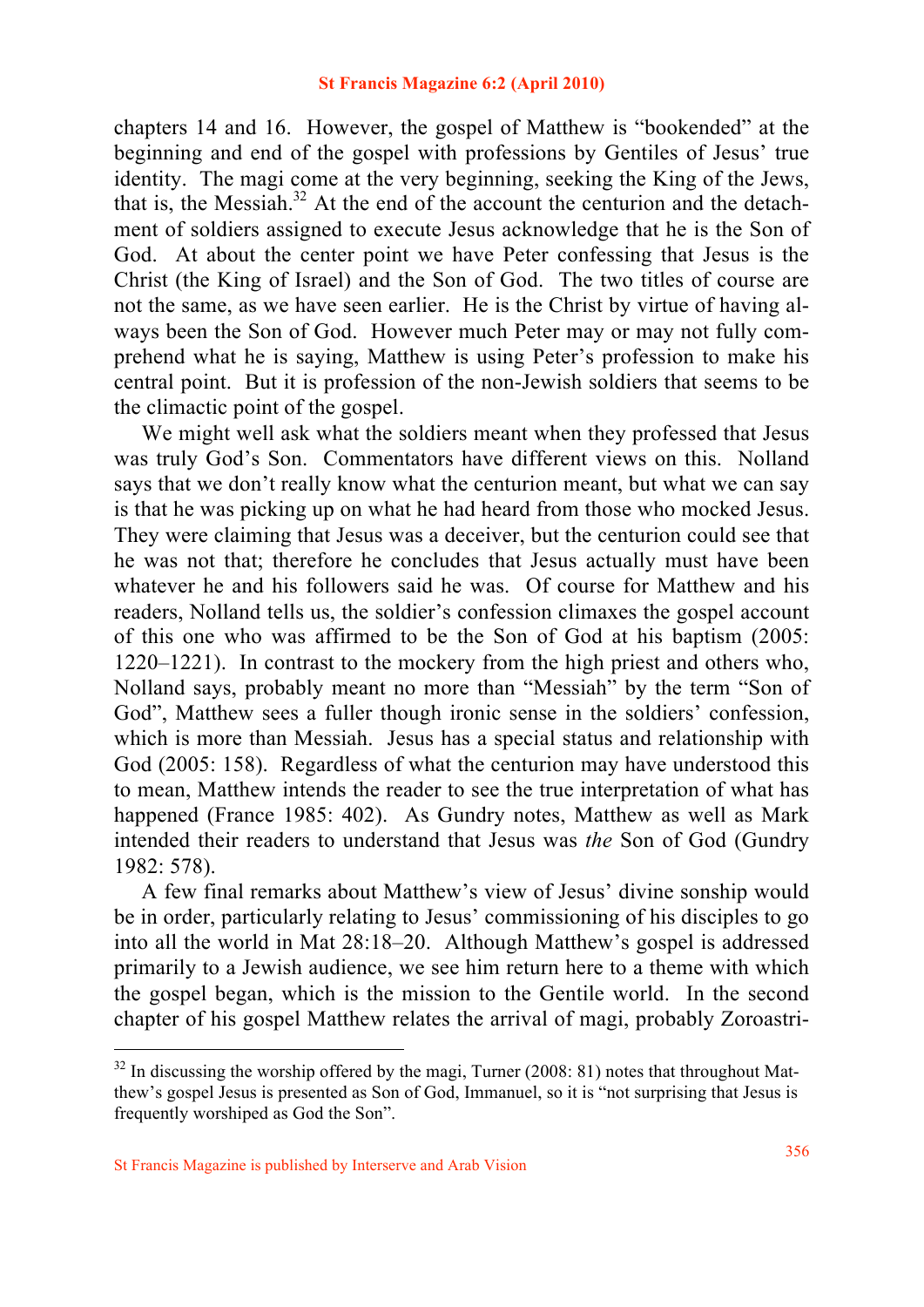ans, to worship him who is born king of the Jews. At the climax of the crucifixion account he tells of the centurion and his detachment of soldiers acknowledging that this Jesus really was God's Son. Matthew closes his gospel with Jesus' charge to go to all the world with the message, together with the assurance that he indeed has all authority in heaven and on earth, and that he will always be with them. His command is, specifically, to *disciple* all nations, and he summarizes how that is to be done: by baptizing them in the name (singular) of "the Father, and of the Son and of the Holy Spirit," and then teaching them all that Jesus himself had taught the disciples. This baptismal formula, as we have seen, has been used by the Church from the very earliest days not only for baptism, but for baptismal catechesis, and eventually as a basis for building creedal formulations, eventuating in the ecumenical creeds.

 Several things are worth noting about that formula. Blomberg comments that the ontological aspect of Jesus' sonship becomes apparent after the resurrection, and is especially articulated in Mat 28:19. Of the term "Son of God" he says that after the resurrection the term is used "approximately as in later Trinitarian formulas in which Jesus becomes Son of God in the sense of God's ontological equal and one part of the Godhead itself" (1997: 408). He also says, 'The singular "name" followed by the threefold reference to "Father, Son, and Holy Spirit" suggests both unity and plurality in the Godhead. "Here is the clearest Trinitarian "formula" anywhere in the Gospels"' (Blomberg 1992: 432). Keener agrees; concerning the Trinitarian formula in Mat 28:19 he says that it places Jesus on the same level as the Father and Spirit. This makes explicit what is implicit in the accounts in Acts that describe people being baptized in Jesus' name, which is that Jesus is divine. He also says that "it certainly climaxes Matthew's emphasis on Jesus' deity and authority" (Keener 1999: 717; see also Verseput 1987: 541). As Bjork puts it, Matthew's Trinitarian baptismal formula is "one of the most arresting and important phenomena of primitive Christianity," stunning because of the proclamation that Father, Son, and Holy Spirit are to be worshipped and glorified together as one God, blessed forever. He further notes that this explicit Trinitarian text is also one of the most explicitly missional texts; the divinely initiated mission that prompted the sending of the eternal Son ends with God's own people being sent (Bjork 1997: 117-119).

# **5.4.3 "Son of God" and "the Son" in Mark's gospel**

Mark's gospel is introduced by the words, "The beginning of the good news of Jesus Christ, the Son of God". Lane calls this "a programmatic confes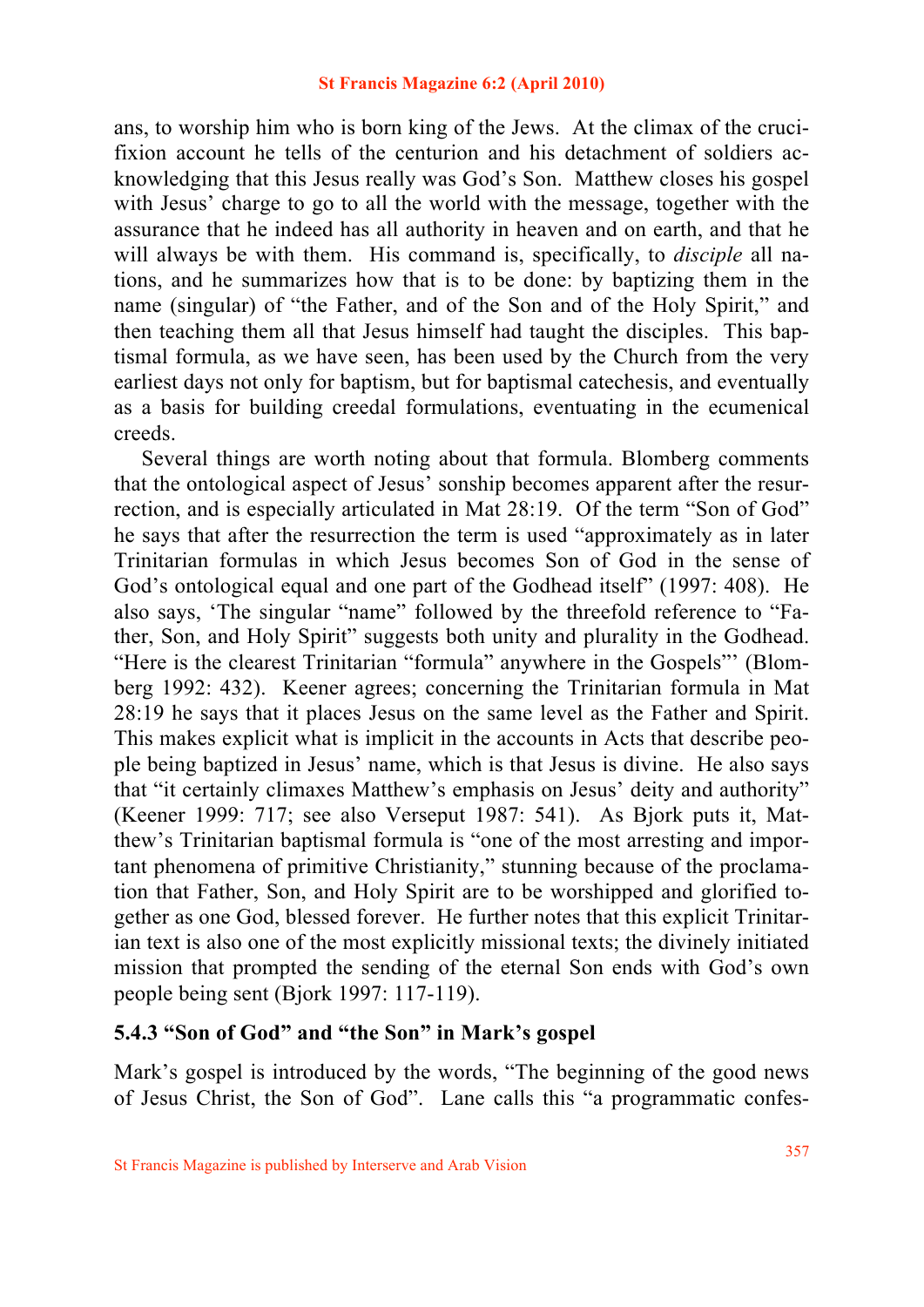sion" for the entire gospel (W. Lane 1974: 576). In other words, Mark's gospel is about *the Son of God.* We see it from the first verse, in the heavenly voice at Jesus' baptism, by the terrified imploring of the demons in 3:11 and 5:7, by God's announcement at the transfiguration in 9:4, and of course by his own executioner, the centurion in 15:39. France comments that the fact that the term "Son of God" is in the heading of the gospel tells us that it surely means more than just Messiah, which comes just before it. "Son of God" expresses a divine sonship that Mark's readers would already have known about and recognized. It is the center of Mark's Christology (France 2002: 50).

 Edwards believes that "Son of God" is without question the most important title that Mark uses to refer to Jesus, defined at the beginning of the gospel as well as at its ending, and with the centurion's climactic confession. He calls the term "the theological keystone of the gospel of Mark" (Edwards 2002: 15, 50). Edwards elaborates on this theme, noting that while it is announced that Jesus is Son of God at the beginning of the gospel, as the gospel unfolds we see what kind of Son he is. He is acclaimed as the Son of God by God as well as by demons – the light and dark side of the spiritual world. But until his death on the cross no one fully understands what "Son of God" really means, because it is the cross that is the supreme revelation of what that means. It is in the cross, Edwards says, that God meets humanity, and the cross is thus the birthplace of faith, as it was for the centurion (Edwards 2002: 483). He believes that the centurion's confession is meant by Mark in the full Christian sense. The soldier knew what Jesus was accused of by the Jews. The fact that Jesus had been crucified was proof that the centurion was not acclaiming him as a "divine man" in the pagan sense. Rather, the man was given the ability by divine revelation to have the faith to see that Jesus is the Son of God (Edwards 2002: 480, 481).

 Whether or not that is true of the centurion's confession, Lane says that Mark intends his readers to recognize a truly Christian confession in what the centurion confessed, despite the fact that they are aware that the soldier did not know all that they knew. His confession is a complement to Peter's confession that Jesus is the Christ in 8:29, and a climax to the programmatic statement in 1:1. He also sees a correspondence, on the one hand, between the rending of the sky and the proclamation that Jesus is God's Son in chapter one, and the tearing of the temple veil and the confession that Jesus is the Son of God on the other in 15:38 (W. Lane 1974: 576). As Keener observes, in Mark as in Matthew, the centurion's confesysion fulfils the "Son of God motif" (Keener 1999: 688). We can be sure that, whatever the centurion meant, Jesus' divine sonship was at the heart of the message Mark was conveying.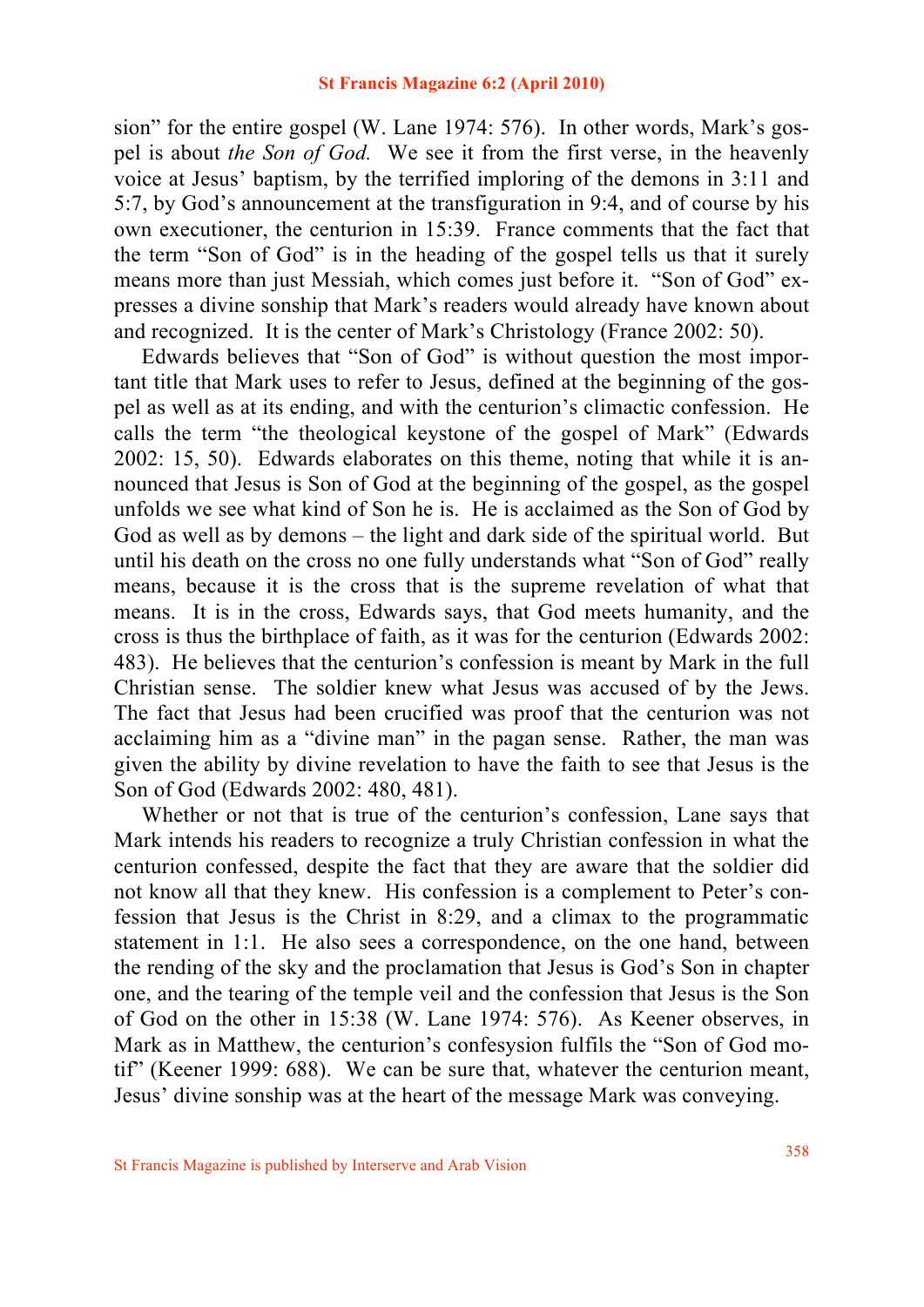Schnackenburg observes that in Mark the title "Son of God" is mentioned in the important passages, and especially the centurion's confession, where it is "the crystallization point for the whole understanding of Jesus". The gospel is framed, he says, by the profession of Jesus as the Son of God. Within the body of the account the demons imploring Jesus in 3:11 and 5:7 show his divine status and power as Son of  $God.^33$  And although the title "Son of God" does not capture all aspects of Mark's Christology, it can be considered at the heart of his estimation of who Jesus is (Schnackenburg 1995: 45, 49). Although "Son of God" can mean no more than "Christ" to some who use the term such as the high priest (14:61), when it is augmented by the accounts of healing, miracles, exorcisms, powerful teaching, forgiving sins, the supernatural events that accompanied his death, and of course by the resurrection, Mark is using the phrase to prompt thoughts of Jesus' divinity in his Roman readers (Gundry 1993: 34).

## **5.4.4 "Son of God" and "the Son" in Luke's gospel**

When we examine how Luke uses the term "Son of God" we find some differences from how Matthew and Mark use it. The primary difference is that no human being, other than Jesus himself, acknowledges his divine sonship.<sup>34</sup> Luke reports the more abbreviated form of Peter's confession of Christ, as does Mark, and reports the centurion only saying that Jesus was a righteous man. Whether or not this is all the centurion meant by the term "Son of God" as reported in Matthew and Mark is questionable. Luke has attempted to show that the trial itself was a miscarriage of justice, so such a statement would certainly be in keeping with that theme. Moreover, it is naïve to think that the centurion and the other soldiers would say only one short sentence about Jesus in view of all that happened. The fact that the highest, and supposedly most dignified leaders in Israel would attend his execution to mock him is certainly unusual. Although Luke does not report this, the centurion may also have known about the incident reported in John's gospel about what disturbed Pilate – that Jesus might actually be more than human. In any event, he definitely saw the three hours of darkness. All those things taken

<sup>&</sup>lt;sup>33</sup> Wessel comments that in Mark 5:7, when the demon calls Jesus the Son of the Most High God, the title implies that the demon recognized Jesus' deity (1984: 657).<br><sup>34</sup> In Acts only Paul acknowledges Jesus as Son of God, in 9:20. Bock (2007: 365) says that

while Paul's use of "Son of God" in Acts 9:20 has a messianic thrust, it probably means full sonship, given the fact that he had seenof his having seen the glorified Jesus whom Stephen had preached as the Son of Man at God's right hand just before Stephen died. He notes that Paul's developed understanding of "Son of God" is shown in Rom 1:3-4, 8:3.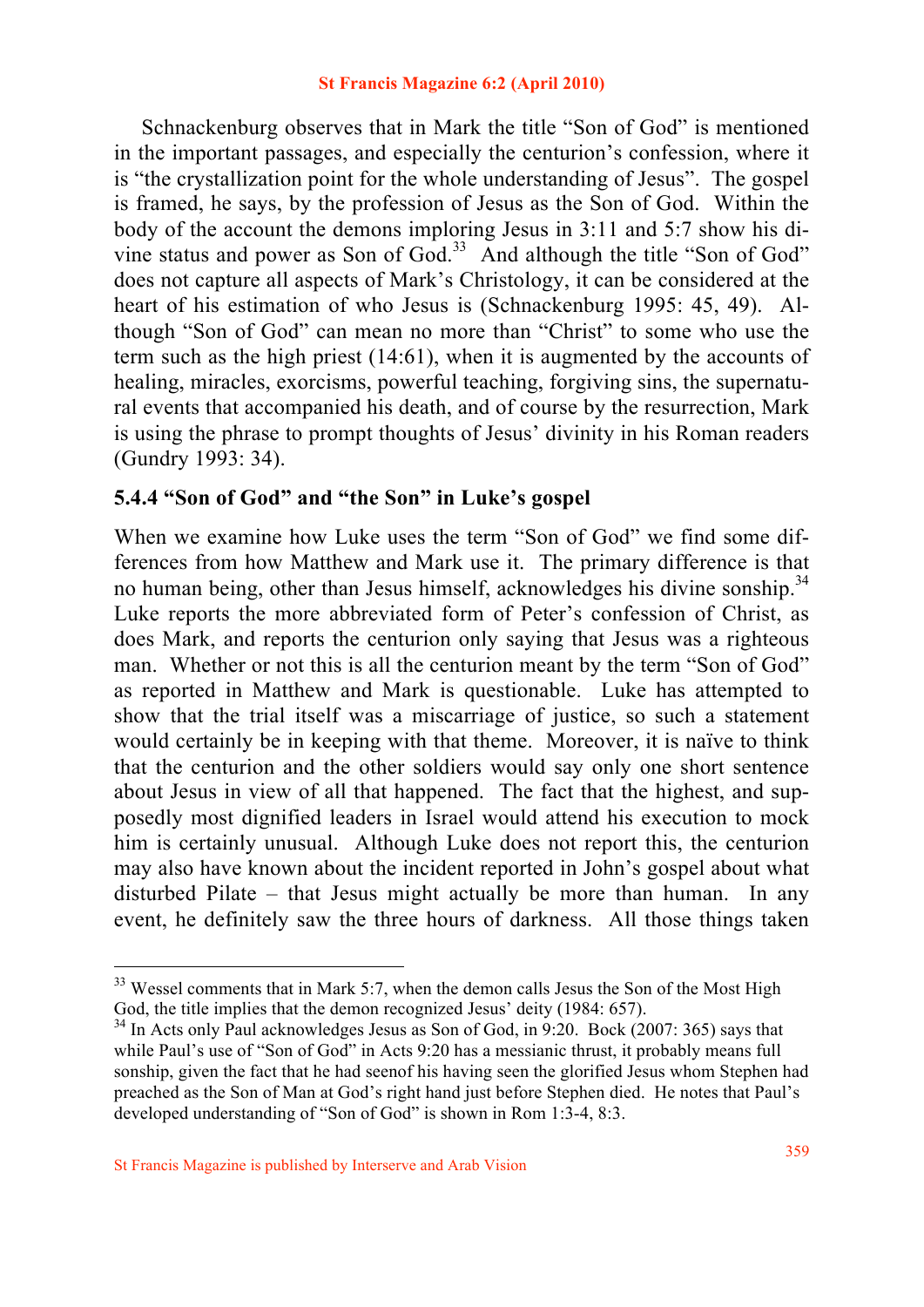together would certainly prompt more than one short sentence on the part of the execution squad. Luke has simply chosen to report only one aspect.

 However, this does not mean that the title "Son of God" is unimportant in Luke, or that it only has the connotation of "Messiah." Bock says that, at least early in his account, Luke does in fact present Jesus as Son of God in messianic terms. In his early uses of the title "Son of God" Luke is not seeking to make the deeper christological point about Jesus' divinity. Later he will make it clear that "his messiahship and sonship have even greater connections, which transcend Jesus' earthly sonship ties". He is not just making that point in the early part of the narrative; rather, he lets the reader see who Jesus is one step at a time (Bock 1994a: 125, 439). Stein also sees Jesus' divine sonship as being at the heart of Luke's literary and theological purpose; this is to show his readers, who already know about Jesus, that he was Son of God, Christ, and King even before he was born. Jesus' sonship is important in Luke; even in the temptation, which focuses on what God had said at the baptism, the temptations are directed at his sonship. That is*, it was as God's Son that he was tempted* (Stein 1992: 87, 144, italics mine). Regarding the relation of the term "Son of God" to "Messiah", Nolland says that, when applied to the Messiah, the term "Son of God" would speak of his exalted status and relationship with God upon which his messianic mission would be based. "Jesus' sonship involves more and is more fundamental than anything that can be contained in normal messianic categories" (Nolland 1989: 164).

 We may still ask, however, why Luke has abbreviated the confessions of Jesus' sonship by Peter and the centurion. I would point out something that I have not seen mentioned in the exegetical literature, yet seems important, which is the possibility that while Luke does bring testimony to Jesus' divine sonship into the account, it is always given by supernatural beings: the angel at the annunciation, the voice of God at Jesus' baptism, Satan in the wilderness temptation, demons being exorcised (8:28), and the voice of God again at the transfiguration. Why would Luke do this? Ethel Wallis has described the gospel of Luke and Acts as two "epistles" to Theophilus that have one literary macrostructure. The unifying theme, in terms of rising tensions, peaks and falling tensions, is opposition to Jesus and his ministry (Wallis 1992: 225– 251). I have attempted to show elsewhere that within this macrostructure of opposition and conflict in Luke-Acts there is a high correlation between the actions of the Holy Spirit through Jesus (or his apostles) and the work of the world of evil spirits, whether Satan, or demons, or people, who are driven by Satan and the demons, usually expressed in irrational rage and violence (Abernathy 2001: 223–236). That is, Jesus' own actions, and his actions through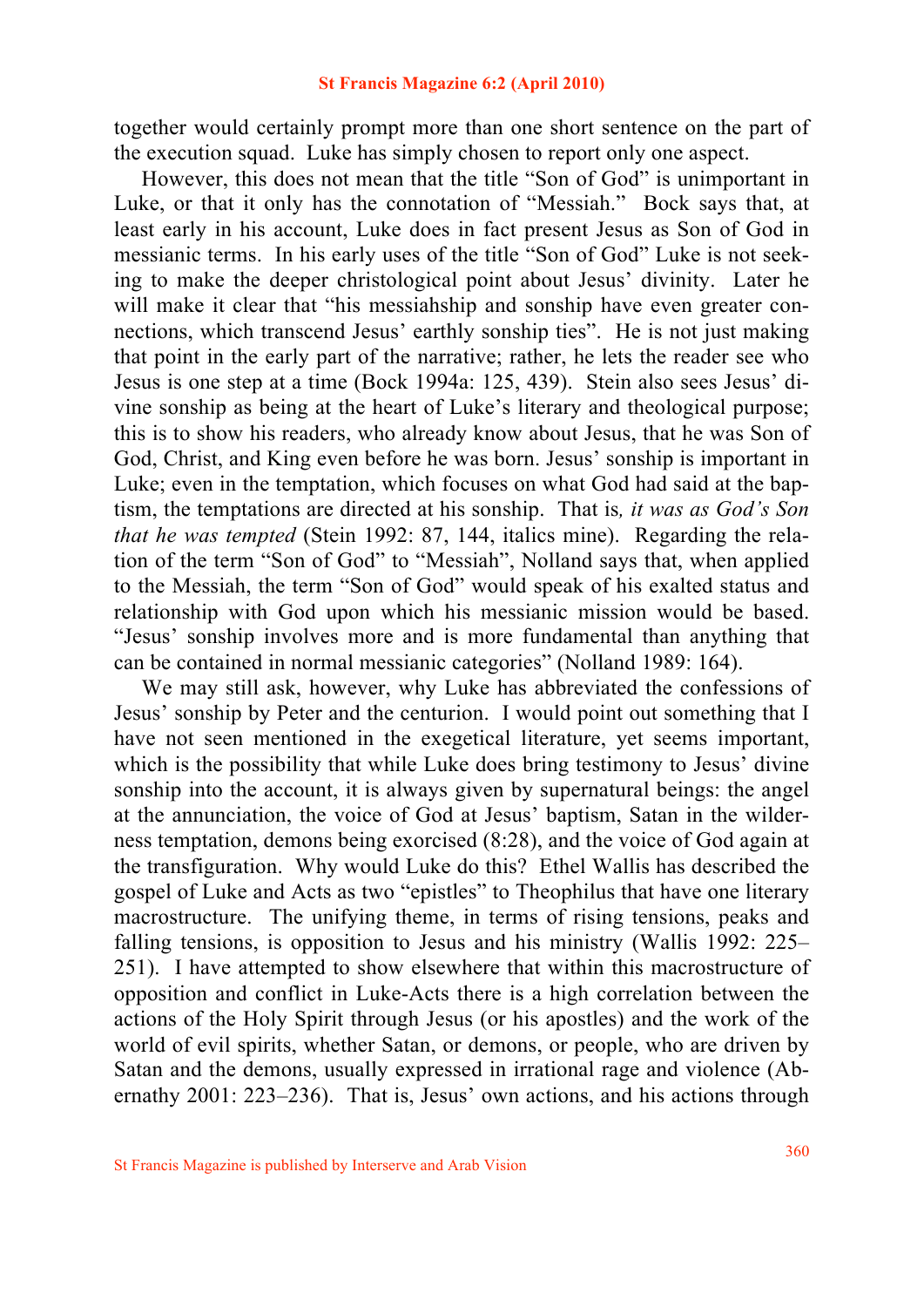his representatives, are as the Divine Warrior, and the Holy Spirit is directing the battle. This understanding of Luke's literary purpose, if it is correct, would be consistent with his decision to report only supernatural testimony to Jesus' divine sonship. The Son of God is the divine warrior in the spiritual plane, and the knowledge that supernatural beings have of the meaning of his sonship will be qualitatively different from the incomplete and partially skewed understanding that humans have or could give witness to.

## **5.4.5 "Son of God" and "the Son" in John's gospel**

John has been called "the gospel of the Father and the Son," and for good reason. Jesus calls God "Father" over one hundred times in John alone, and refers to himself or is referred to as Son about thirty times. As Ladd says, in John's gospel Jesus' sonship is the central christological idea. The gospel account is written so that people may believe that Jesus is the Messiah, but more than Messiah; he is the Son of God, and as Son of God, he partakes of deity. This Father-Son relation, which is woven throughout the fabric of John's gospel, is a relationship that is characterized by Jesus being the object of divine love, having an exclusive knowledge of the Father and the power to mediate not only life, but God himself as well (Ladd 1974: 283–285). Tenney describes sonship in John's gospel as expressing close fellowship and intimacy between the Father and Jesus, as well as unity of nature. It is the fact that he shares the Father's nature that enables him to reveal God (Tenney 1981: 196, 38). On the unity and intimacy between the Father and the Son, Bruce comments that, "The relationship which the Father and the Son eternally bear to each other is declared to be a co-inherence or mutual indwelling of love. Jesus is in the Father; the Father is in him. And the purpose of Jesus' coming to reveal the Father is that men and women may…be drawn into this divine fellowship of love, dwelling in God as God dwells in them" (Bruce 1983: 14).

 Of the title "Son of God" in John, Raymond Brown says that it appears that John intends to give the title "Son of God" a more profound meaning than did others of his day, and certainly the readers of his gospel would have already become accustomed to a more profound meaning. He seems to intend to include a confession of the divinity of Jesus (Brown 1966: 88). John's purpose, stated in 20:31, is to bring people to believe that Jesus is the Christ and the Son of God, which Brown says means more than just "Messiah" as shown by Thomas' confession of Jesus as "Lord and God." If "Son of God" were not more than "Messiah", John's purpose statement would be anticlimactic. He goes on to say that Jesus is the only one who has an absolute right to the title "Son of God". Once a person recognizes the Father in him,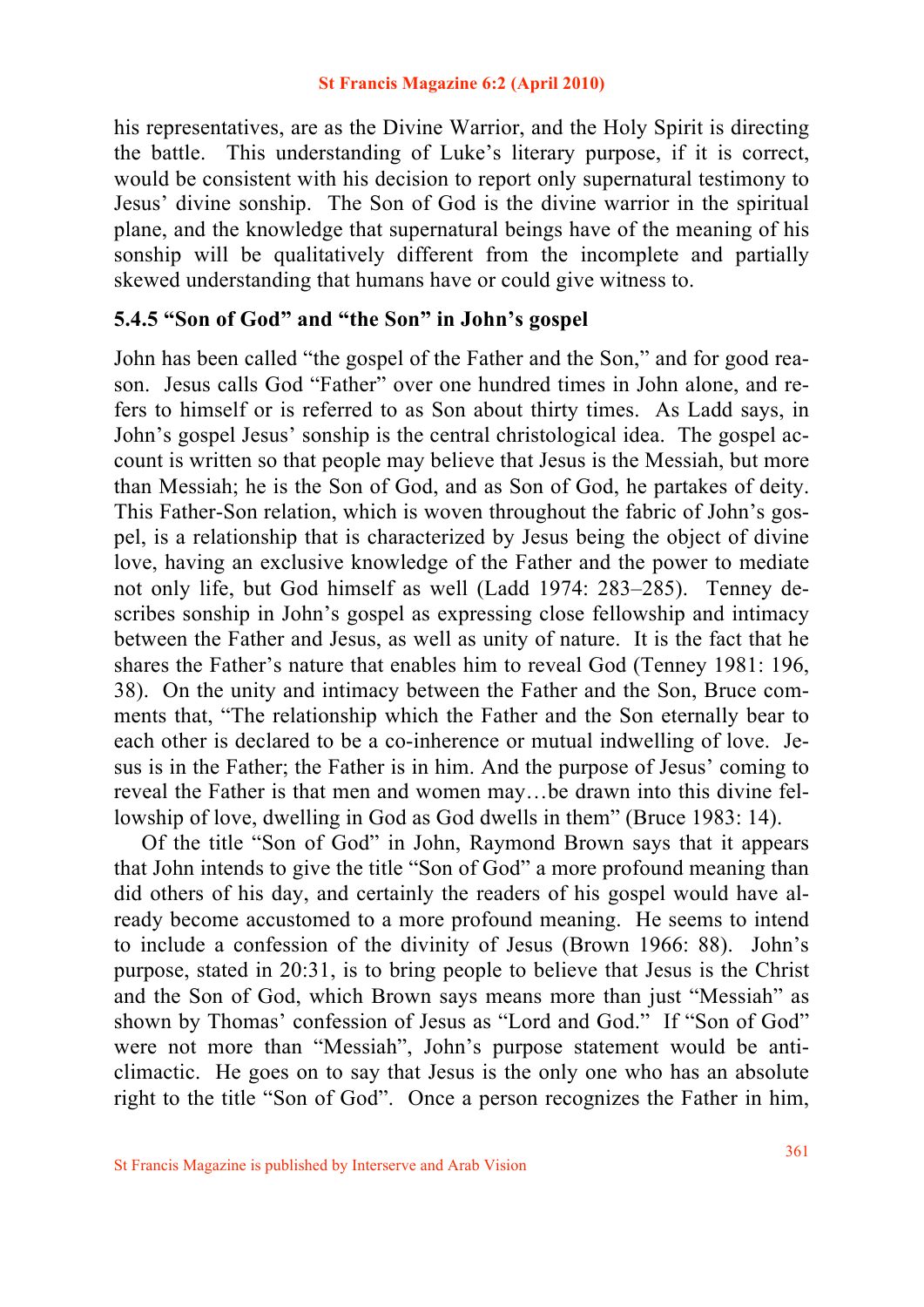he/she can understand what the name and quality of "Son" are (Brown 1970: 1060–1061). Morris holds a similar view; concerning John's purpose statement for the gospel following the account of Thomas' confession, John is showing two important things about the content that faith must have: one is that Jesus is the Messiah, and the other is that he is the Son of God. The two terms used together indicate the highest view of the person of Jesus, one that must be seen in light of what Thomas has just said; John saw in Jesus the very incarnation of God (Morris 1995: 756).

 On the relation of the titles "Son of God" and "Christ" in John's gospel, Köstenberger says that they are close, but are not synonymous. The title "Christ" related mainly to Jewish messianic expectations. While "Son of God" has messianic connotations, it goes beyond that to accent Jesus' relationship with God as the Son of the Father. He is the sent Son (Köstenberger 2004: 582). Carson agrees, saying that while there is a messianic sense in the title "Son of God" in John, it also expresses a relationship of oneness and intimacy between Jesus and the Father that is metaphysical and not just messianic (Carson 1991: 162). Likewise with Harris: Thomas' confession in John 20:31 necessarily involves belief in his deity. The Son possesses the divine nature, and is God by nature, and that intimate and eternal knowledge of God qualifies him to reveal God's nature and character (Harris 1992: 102-103). As Harris puts it, whereas the sonship of believers is an adoptive sonship, Christ's sonship is essential; both before and after the incarnation he was in complete intimate fellowship with the Father (1992: 87). Bruce takes the same view. He says that the sonship expressed in Jesus' role as Messiah was grounded in his eternal sonship (Bruce, 1983: 55). So also does Schnackenburg, who believes that Nathanael and Martha were confessing that Jesus was more than Messiah when they called him "Son of God". John, he says, does not see the category of Messiah as being sufficient for expressing who Christ really is for his readers. The confession that Jesus is Son of God surpasses that (Schnackenburg 1995: 310). "Jesus' divine sonship, in addition to his messiahship and closely connected with it, is the main bearing column of the early Christian confession of Christ" (1995: 311-312).

 It is difficult in fact to escape the connotations of deity in the title "Son of God" as it is used in the gospel of John. As was already mentioned, Ladd says that as Son of God he "partakes of deity" (Ladd 1974: 286). Keener also sees more in the title "Son of God" than a claim to be Messiah; it has at least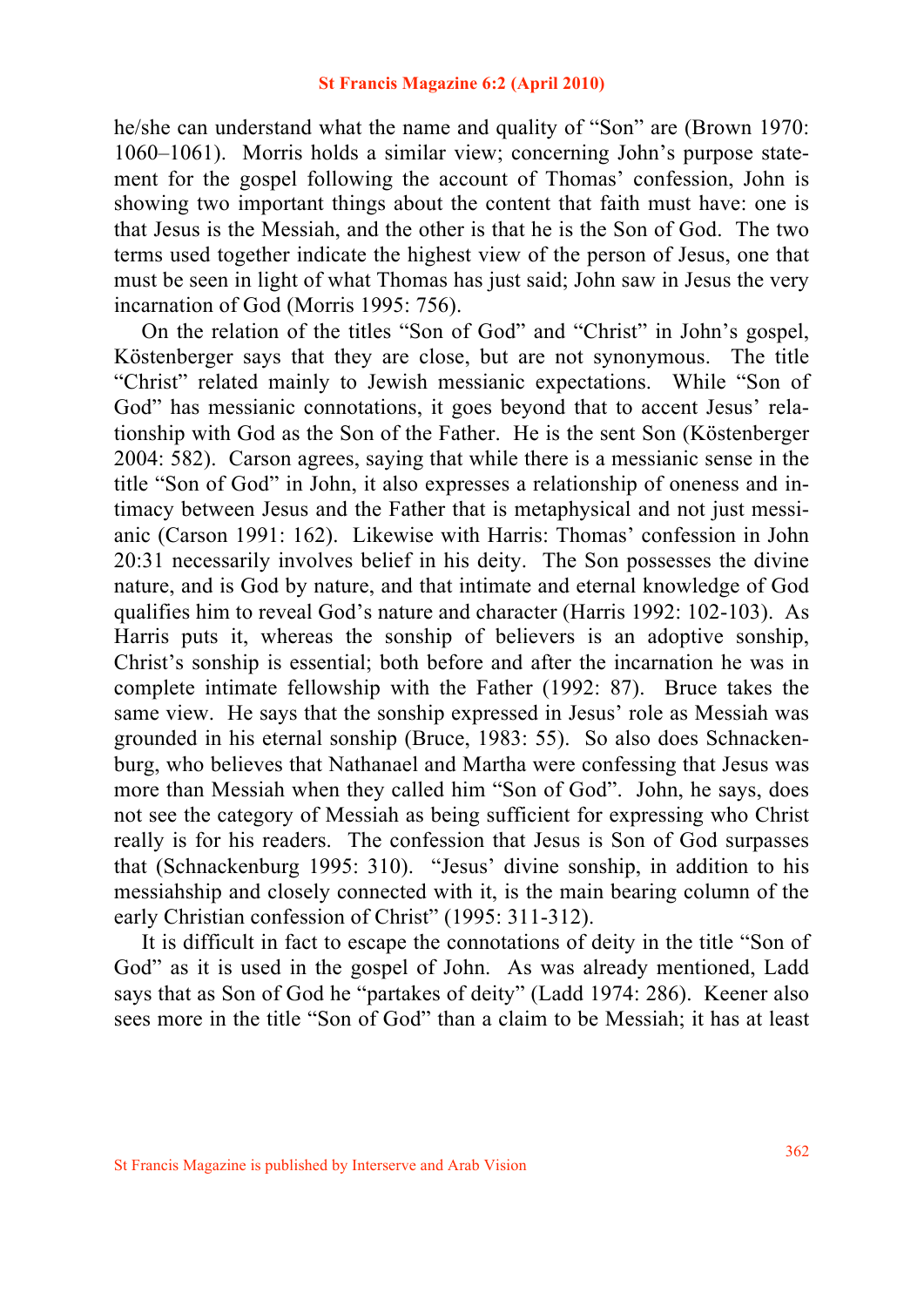some implications of deity (Keener 2003: 297).<sup>35</sup> Hurtado concurs with this assessment of John's use of the term, acknowledging that "Son of God" was John's preferred way of referring to Jesus as divine, and of heavenly origin, and as Jesus himself used it, was a claim to divinity (Hurtado 1993: 902). "Son of God" is used to indicate that he is divine in nature (McRay 1996:  $411$ )<sup>36</sup>

 A discussion of John's use of "the Son" and "Son of God" would not be complete without at least some mention of Jesus' prayer in John 17. In 1:14 John has already linked "glory" with the Father's *monogenes* (literally, "one and only" or "unique one," but in this case the "one and only" who came from the Father is obviously the Son). Then in 11:4 he links the restoring of life to Lazarus with the Son being glorified. In 12:23 and 13:31 Jesus says that the Son is about to be glorified, speaking of his own death, but as John's readers know, it is a death that brings life. Now in John 17 Jesus prays, as the Son to the Father, that the Father will glorify the Son so that the Son would glorify him. The way that will happen, of course, is through his death, but Jesus goes on to speak of it in terms of his giving life to others. Then he speaks of the glory he always had with God, a glory that he asks God to grant to Jesus' disciples as well, which is the glory of being one with him and the Father. It is the most intimate – and passionate – prayer of Jesus in the Bible. As D. Kelly has said, in Christ's high priestly prayer his saving work for humanity is expressed in terms of the "eternal love and glory between Father and Son that are conveyed from the very heart of the Father to them" (2008: 273). It is indisputably a transaction between Father and Son, borne of mutual interests and culminating in mutual glory and a drawing of new sons and daughters into the oneness and glory of the eternal Trinity.

## *5.5 Christology of the Son of God in the epistles of Paul*

Paul does not often refer to Jesus Christ as God's Son. However, the idea is there and it is definitely a concept of central importance for him; he often uses the title in key places in his letters (O'Collins 1999: 59). If we were to judge

 $35$  Even Pilate seemed to distinguish between what it might mean for Jesus to be Messiah and what it might mean for him to be Son of God. When Jesus told him that his kingdom was not of this world, Pilate knew that he was no threat. But what *did* trouble Pilate was the statement that Jesus claimed to be the Son of God. When Pilate heard this, he was even more afraid than ever, and began to try to release him (John 19:8, 12).

<sup>&</sup>lt;sup>36</sup> Osborne, commenting on John's use of the term in Revelation, says that it connotes the unique filial relationship between the Father and the Son, but also connotes majesty and divinity (2002: 153). Tasker says simply that in John "Son of God" means "God the Son" (1960: 87).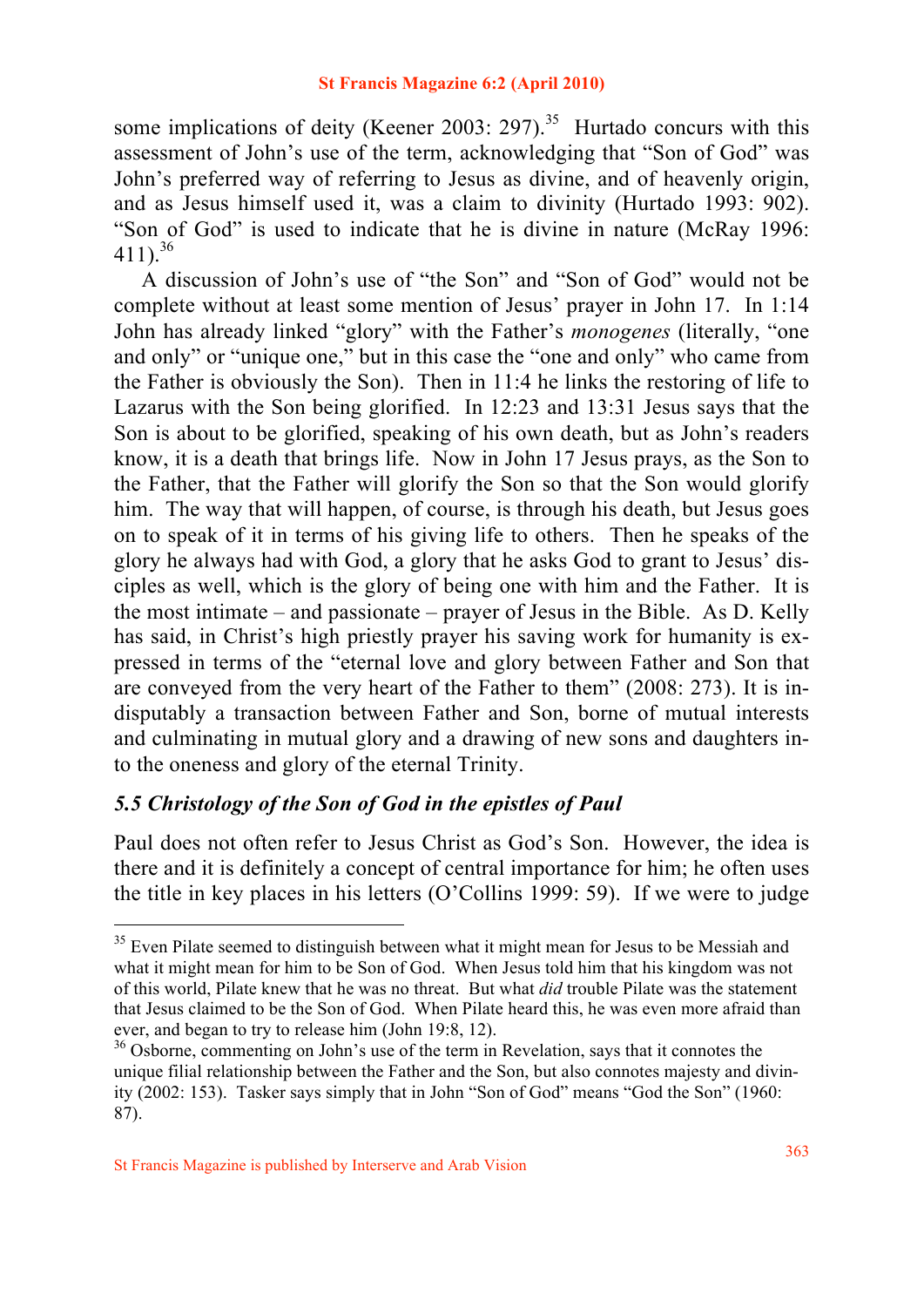only from a statistical standpoint, we could also say that the phrase "the righteousness of God" was unimportant to him, since it occurs only about ten times, all but two of them in Romans. But it is significant because it occurs in those passages in Romans that state the central theme of the letter. Paul does not often mention the kingdom of God or Jesus in his role as Messiah, but this does not mean they are unimportant to him (Ladd 1974: 449-450). We could also say that the title "Word" (Logos) as applied to Jesus occurs in only two verses of John's gospel, once in 1 John and once in Revelation, and never in any clear reference by any other New Testament author. Yet its importance hardly needs to be mentioned, as it has gripped the imagination of Christian theologians, scholars, and preachers throughout the centuries.

 So, statistical occurrence is not the measure of theological importance. Marshall says it well when he observes that, statistically speaking, the 15 occurrences of the "Son of God" theme in Paul would seem to make it relatively unimportant (only one tenth of the number of times he calls Jesus "Lord"). But he goes on to say that Paul uses this title for Jesus when he sums up the content of the gospel and for important statements generally, such as in contexts about Christ's relationship with God, and in traditional statements about "God sending his preexistent Son into the world" to die for us. Marshall also notes that Paul uses the title "Son" especially to bring out the fact that it is through his work as a Son that believers are adopted as God's sons (Marshall 1980: 778). As we mentioned earlier, when Paul discusses divine sonship he is usually focusing on soteriology, the Son's role as savior (Marshall in Michel 1986: 643–644; Marshall 1980: 778). Fee also remarks that when Paul uses the term "Son of God" he is thinking primarily of the soteriological significance of the term (Fee 1987: 45 fn 48).

 Barclay comments: "It is to be noted that again and again this statement that Jesus is the Son of God occurs at the very beginning of Paul's letters as if by it he struck what was for him the keynote of the Christian gospel" (Barclay 1958: 56). Schnackenberg says that the theme of Jesus as the Son of God stands at the center of Paul's christological statements, such as those in Gal. 1:16, 2:20, 4:4; Rom. 1:3-4, and 8:3, 32 (1995: 312). Ridderbos (1975: 77) goes even further: for Paul, he says, "Christ's being the Son of God is none other than being God himself."

 I will not add much to this other than to make a few observations of my own about how Paul uses the term. One is that when he says that "God sent his Son" it is apparent that he is already Son when he is sent. This appears to be a near universal consensus among conservative scholars (see section 1:1). Secondly, for Paul the fact of God giving up his Son as a sacrifice is the ulti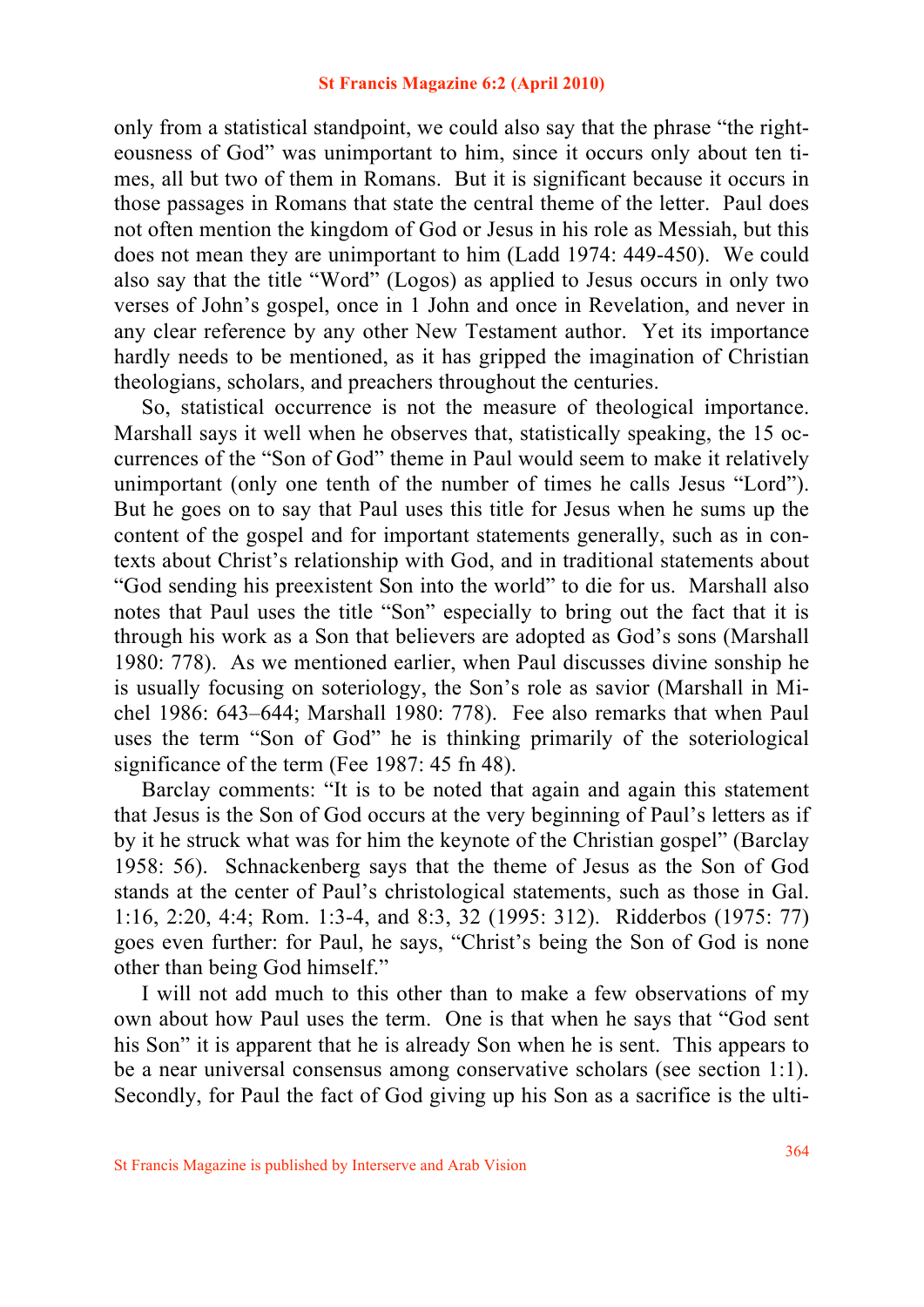mate proof of his divine love. "For if while we were enemies, we were reconciled to God through the death of his Son, much more surely, having been reconciled, will we be saved by his life" (Rom 5:10 NIV). "He who did not withhold his own Son, but gave him up for all of us, will he not with him also give us everything else?" (Rom 8:32 NIV). For Paul, believers are adopted as sons through the eternal Son, and their destiny predetermined by God is to become conformed to the image of his Son (Rom 8:29). And, as noted earlier, Paul's view of God's intent in sending his Son was that believers might become God's adopted sons (and daughters) (Hurtado 1993: 905-906).

 A final brief word would be in order about Paul's exalted Christology in Col 1:15-20. As we mentioned above in section one, the passage begins with *hos estin*, "who is", referring to the phrase "his dear son" in 1:13, and spells out what his sonship means as Lord over all created things:

Christ's representation of God *as being himself God*

- 15 He is the *image* of the invisible God
- 19 In him all the *fullness of God* was pleased to dwell

Christ's preeminence

- 15 He is the *firstborn* of all creation
- 16 All things have been created *for* him
- 17 He himself is *before* all things
- 18 He is firstborn from the dead that he might come to have *first place in everything*

Christ's governing, sustaining, and reconciling the created order

- 16 All things in heaven and on earth were *created by him* and for him.
- 17 In him *all things hold together*
- 20 Through him God was pleased to *reconcile* to himself all things, whether on earth or in heaven, by making peace through the blood of his cross

Christ as head of the church

18 He is the *head of the body, the church*; he is the beginning, the first born from the dead

So despite its relative infrequency of occurrence, the fact that Jesus is God's Son is at the heart of Paul's theology, just as it is at the heart of his gospel.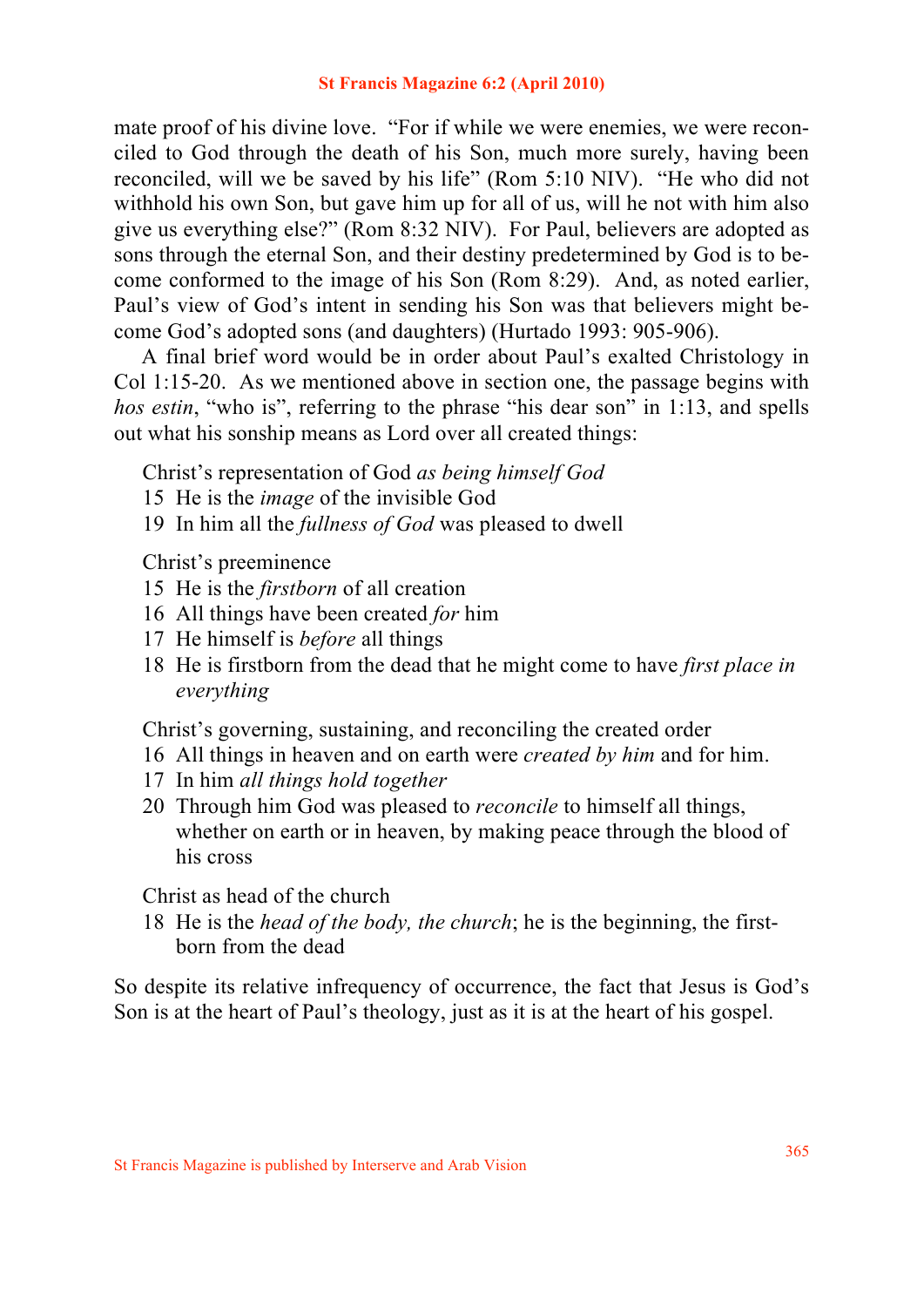## **6 Some final reflections on Jesus' divine sonship**

The author of Hebrews tells us that God's enduring plan is to bring many sons to glory (Heb 2:10). He goes on to say that Jesus is not ashamed to call believers his brothers because they are from the same "one," whether that means from the same Father (NRSV) or family (NIV) (Heb 2:11). There is an organic, familial relation with God that goes to the heart and core of everything. Our hope of glory is to have Christ in us (Col 1:27), and it is Jesus' sonship that is our access to glory (John 17:5, 22). Our destiny is to be conformed to the image of God's Son (Rom 8:29). We are made in God's image, and the reason we can become conformed to the image of his Son is that we are made according to an archetypal Father-Son pattern that is inherent in the Godhead itself, and which has significance both for our human existence through natural birth as well as for our spiritual existence through spiritual rebirth as God's children. As C. S. Lewis said in his sermon, "The weight of glory", we are on a journey toward home. I believe that if we delight ourselves in the Lord, he will give us the deepest desires of our heart, and our deepest desire – in our journey toward home – is to live in close, loving relationships which, in our earthly existence, are most deeply experienced in family relationships. God is Father, eternal Father. We who believe in his Son are his sons and daughters, moving toward the glory of eternal oneness with him, in conformity to the character of his Son.

 To summarize, what could we say is the theological and practical value of the concept of Christ's eternal, divine sonship? Here are some of those treasures.

• Jesus' sonship, and his union as Son with the Father, is the avenue of union with God for humankind (see John 17, especially vv.1–2, 21– 22). Jesus grants human beings access to relationship with God similar to that which he himself has: a relationship that is unequivocally expressed by his use of the term *Abba*, "Father", in prayer. Because Jesus is the Son of God, his followers may also become sons of God who can likewise address God as "Father". His sonship is the basis of our own sonship (Rom 8:14–17) and the basis of our own adoption as God's children (Gal 4:4–5). In Christ's high priestly prayer his saving work for humanity is expressed in terms of the "eternal love and glory between Father and Son that are conveyed from the very heart of the Father to them" (D. Kelly 2008: 273).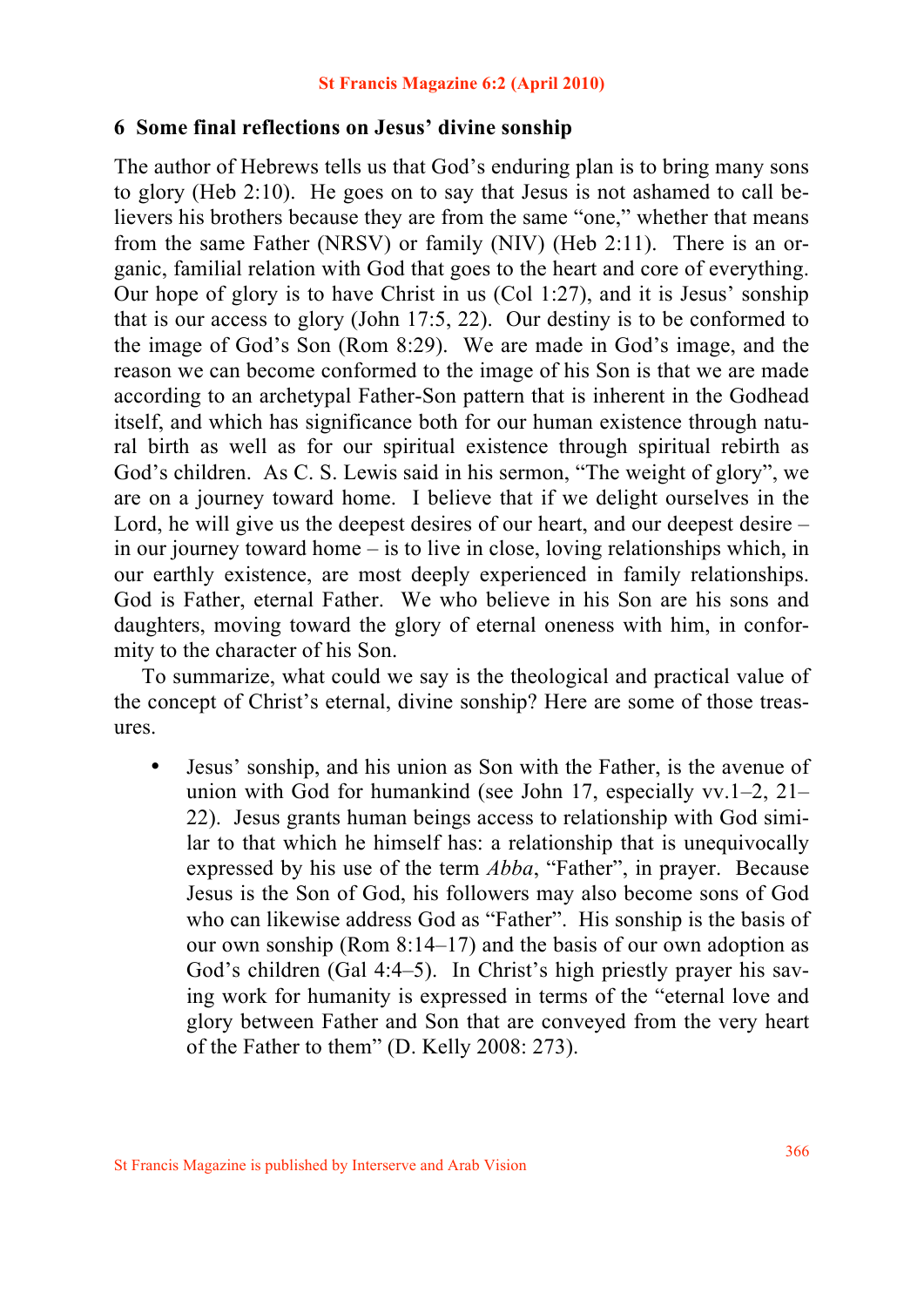- Jesus' sonship is the basis of God's sending the Spirit to his children. The Spirit God sent into their hearts is a spirit of sonship (Rom 8:15) because it is the Spirit of God's Son (Gal 4:6).
- Jesus' sonship is the basis of his high priestly ministry which provides us access and acceptability with God (Heb 4:14). It is also the basis of his eternal priesthood, in which he continually engages in intercession for his people (Heb 7:25–28).
- It is *as the Son* that Jesus has full authority to reveal God (Mat 11:27). His sonship also completes God's revelation which comes through him (Heb 1:1–2).
- It is God's willingness to sacrifice *his Son* that is the basis for our assurance of the depth of God's love for us and the permanence of God's acceptance of us (Rom 8:32; 1 John 4:9-10).
- Jesus' sonship is the basis for granting believers true freedom (John 8:36).
- It is into the kingdom *of God's dear Son* that we have been transferred from the kingdom of darkness, and it is in that Son that we have redemption (Col 1:13-14).
- It is conformity with the likeness of him *as Son* that is our eternal destiny (Rom 8:29).
- It is as the Son that he gives eternal life to whomever he chooses (John 5:21, 6:40).
- It is Jesus' identity as Son that is the basis of his authority to judge; it is what terrified the demons, guaranteeing to them their doom. And it was Jesus' sonship that Satan chose to attack in the temptation, indicating that it was the one thing he most wanted to challenge and, if possible, divert and distort into something self-serving (Mat 4:3–6).

 In short, Christ's eternal identity *as Son of God* is at the heart of our faith and is fundamental to our existence as believers. As Murray puts it, John 3:16 implies that the faith by which believers are saved is faith directed to him in his character as the Son, just as it is faith in him as the Son of God by which they live (Gal 2:20). He says further, "The rudiment of faith in Jesus as Lord and Savior is that he is the Son of God. His sonship belongs to his identity, and a faith or confession or proclamation that is not conditioned by what he is in this specific character falls short at its center and thereby robs the Savior of the honor that is intrinsically his." (Murray 1982: 62–63)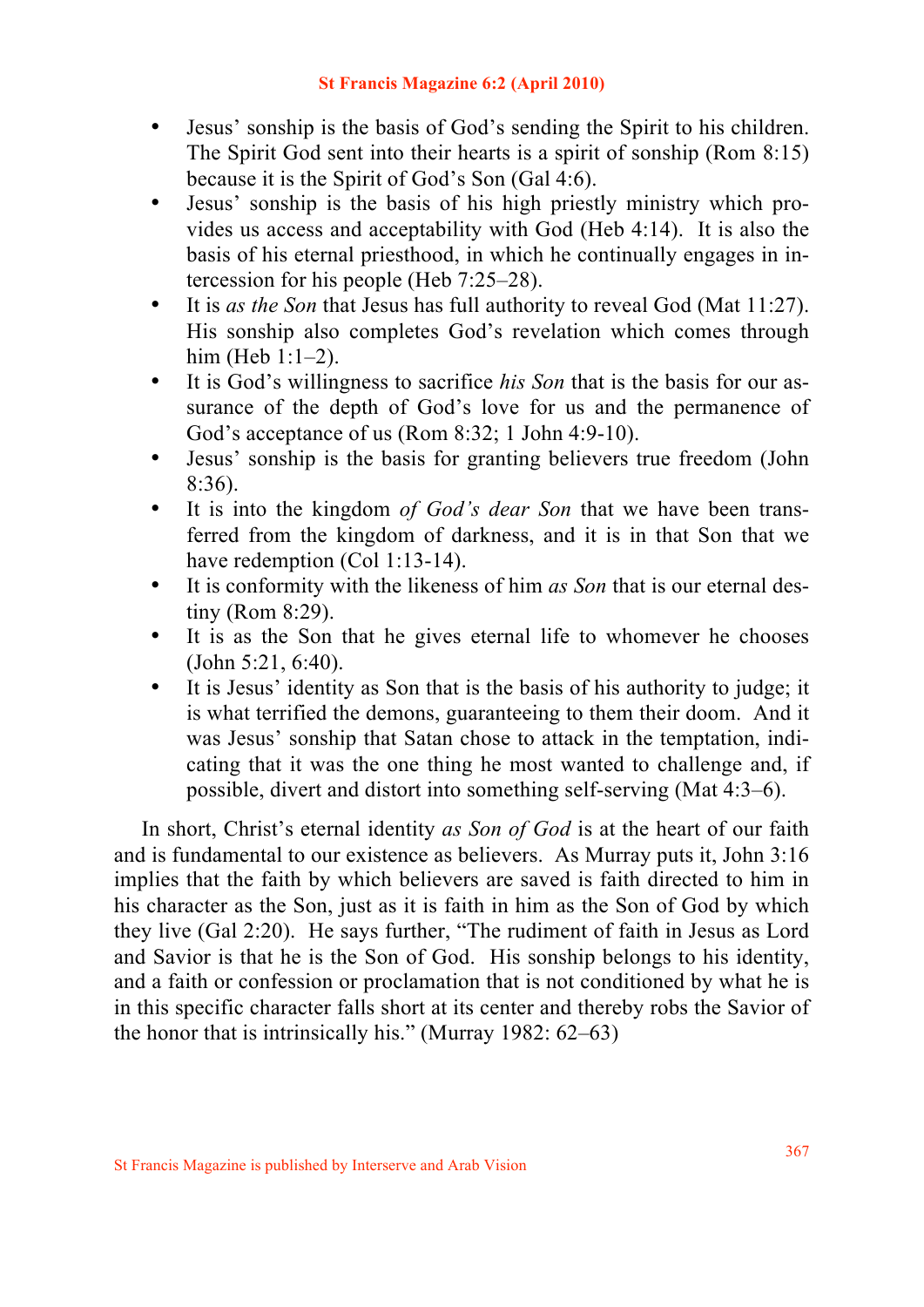## **APPENDIX ONE NOTES AND QUOTES FROM SCHOLARS ABOUT JESUS' DIVINE SONSHIP**

Bock (1994b: 108): Although in some contexts Luke uses Son of God as another way of saying Jesus is the king or the Christ, ultimately it expresses Jesus' unique relationship to God the Father.

Brown, Raymond (1970: 1061): Jesus is the only one who has an absolute right to the title "Son of God"; when someone sees the Father in Jesus, they understand what the name and quality of the Son are.

Carson (1984: 109, 345): At his baptism Jesus is presented as Messiah, but also as suffering servant, representative of the people, and the very Son of God in an ontological sense.

Carson (1991: 162): In the title "Son of God" there is a messianic sense, but it also expresses a relationship to God that is metaphysical and not just messianic.

Cranfield (1955: 62): Speaking of the voice from God at Jesus' baptism, Cranfield says "Son of God" is not to be explained in terms of messiahship, nor is messiahship the primary category here.

Erickson (1991: 232): The term "Son of God" and the references to preexistence cannot be taken in a general way (that is, as functional but not ontological). They are deeply imbedded in the NT…the passages in the NT that speak of a real incarnation form the organizing principle of the Christology of the NT writers, a Christology that is not just a matter of functionality, but which "has its ontological basis in Jesus' unique, pre-existent Sonship."

Guelich (1989: 34) : "My son" at Jesus' baptism focuses not on a messianic title, but on a filial relationship.

Gundry (1993: 974): We should not equate kingship with divine sonship.

Guthrie (1981: 313, 317-318): He is essentially a son, and his sonship is an essential relationship that could not be altered by the incarnation.

Harris (1992: 87): Christ's sonship is essential; both before and after the incarnation he was in complete intimate fellowship with the Father.

Köstenberger (2004: 504): "Son of God" and "Christ" are closely related, but they are not synonymous. "Christ" related mainly to Jewish messianic expectations. While "Son of God" has messianic connotations, it goes beyond that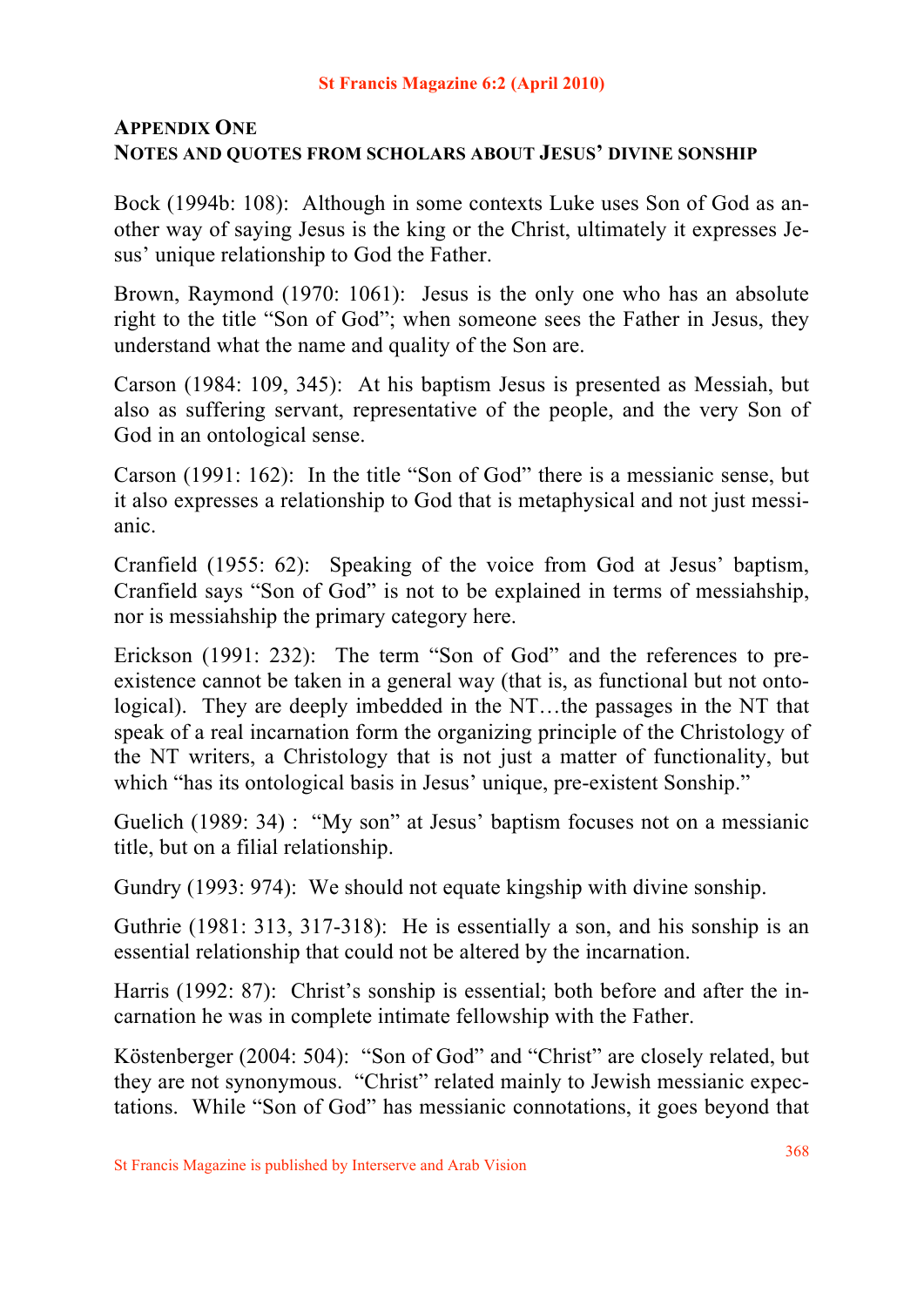to accent Jesus' relationship with God as the Son of the Father. He is the sent son.

Ladd (1974: 283): "Jesus' sonship is the central christological idea in John." John's gospel is "written that people may believe that Jesus is the messiah, but more than messiah; he is the Son of God."

Marshall, cited in Michel (1986: 646): The title "Son of God" expresses "the metaphysical or essential relationship between Jesus and his Father."

Moo (1996: 45 fn 27): The use of "Son of God" Rom. 1:3-4 is not so much messianic as ontological, and means more than Messiah.

Morris (1988: 302): In Romans 8:3 where it says God sent *his own* son, the word "own" is important, pointing to the close unique relationship between the Father and the Son. God was not sending some remote messenger, but his own son. Whereas believers are sons by grace, he is a Son by nature.

Murray (1982: 69): Christ's sonship is preexistent, pre-temporal, and transcendent.

Nolland (1989: 163): "Son" and "messiah" are not the same.

Schnackenburg (1995: 310): In Matthew's gospel for Peter to confess Jesus as Messiah is not enough; a full confession includes Jesus' divine sonship. "Son of God" goes beyond other confessions. For Nathanael it went beyond king of Israel, the king of salvation; more than that, he was the Son of God. Martha likewise shows that her concept surpasses messianic expectations: he is not just the Messiah, he is the Son of God. Likewise John's purpose statement goes beyond Jesus just being the Messiah, he is also the Son of God. "Jesus' divine sonship, in addition to his Messiahship and closely connected with it, is the main bearing column of the early Christian confession of Christ" (311). From the gospel of Mark, where the picture of Jesus is suffused with the divine sonship, to the gospel of John, the concept of the Son of God is a theme running throughout (311-312). Son of God also stands at the center of Paul's christological statements (Gal 1:16, 2:20, 4:4; Rom 1:3-4, 8:2, 32). In this title Son of God the early church found an enduring way to express the deepest essence of who Jesus is and his significance for us (312).

## **Eternal divine sonship is the basis for the messianic ministry**

Bruce, (1983: 55): The sonship expressed in Jesus' role as Messiah was grounded in his eternal sonship.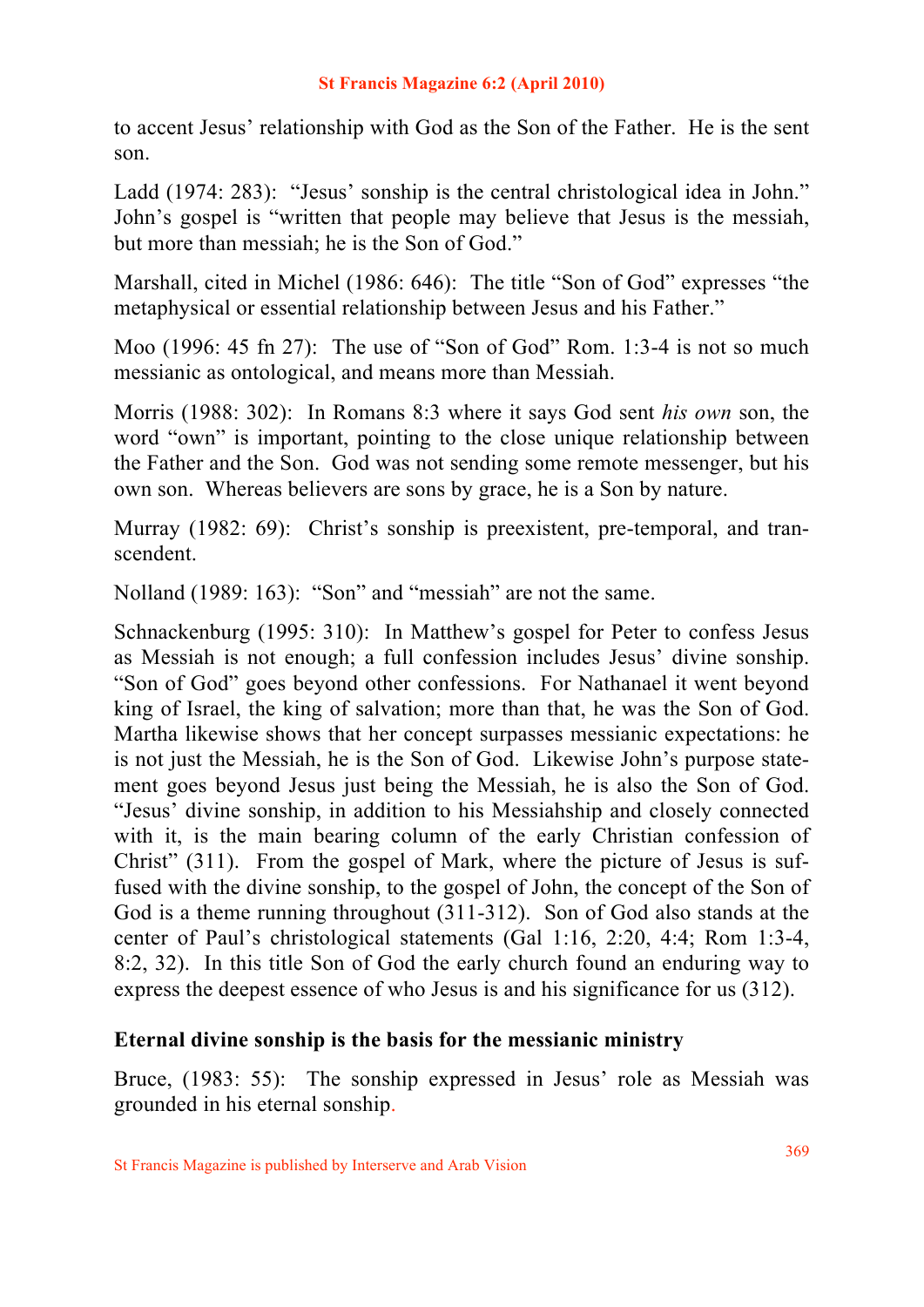France (2002: 50): Messiah and Son of God are not the same, though some first century Jews saw it that way and interpreted 2 Sam 7:14 and Ps 2:7 messianically. But in a heading to the gospel of Mark  $(1:1)$  "Son of God" surely means more than Messiah. It reflects the understanding of Jesus' divine sonship that Mark's readers would have recognized, and is the center of Mark's Christology.

Godet (1969: 298, 329): In Rom 8:3, "His *own* son" has to mean more than just "Messiah". He would not send "his own Messiah".

Kistemaker (1984: 30): The Son was Son before he was messiah. The Son was present at creation (29). He is eternally begotten (37).

Ladd (1974: 163-164, 166): Sonship and messianic status are not synonymous; sonship is prior to his messianic status and is the basis of it. Sonship is more than a filial consciousness; it involves a unique relationship between God and Jesus.

Lane, William L. (1974: 57-58): Jesus' sonship is more than being messiah. It transcends that, and is to be understood in the highest sense. His sonship is the basis for his messianic mission.

Lenski (1936: 35): Sonship is not the same as messiahship, but the basis of it. Jesus' sonship is eternal. We cannot say that his sonship starts with his birth or with his exaltation. Both his incarnation, in which he entered a state of humiliation for his saving work, and his exaltation rest on his existence as Son of God from all eternity.

Liefeld (1984: 831): "Luke sees the messianic vocation as a function of God's Son, rather than seeing sonship as just an aspect of messiahship."

Longenecker (1970: 94-96): We don't need to assume that "Son of God" and "Christ" are synonyms. The NT writers were aware of their different connotations. Jesus' most basic understanding was his consciousness of his divine sonship, and it was based on that consciousness that he undertook the messianic mission. The disciples on the other hand first understood him as messiah, and based on that were able to conclude that he was the Son of God.

Longenecker (1994: 485): Jesus' filial consciousness undergirded all of his ministry, and was the base from which he operated as he carried out his messianic calling.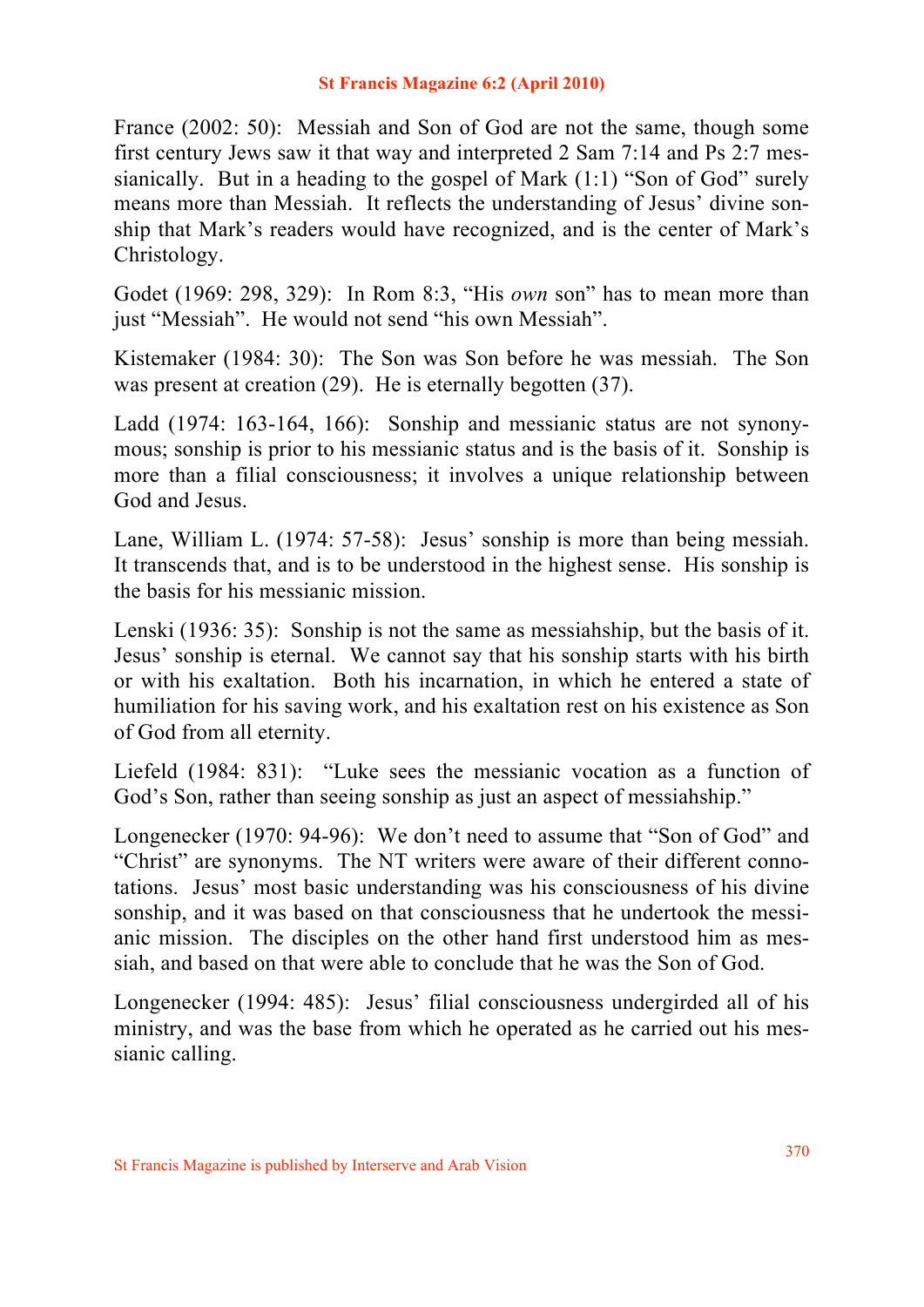Marshall (1967: 99): "Jesus is the Messiah because he is the Son of God, not vice versa. Sonship is the supreme category of interpretation of the person of Jesus in the Gospels, and messiahship occupies a subordinate place." The fundamental point of Jesus' self-understanding is his filial relationship to God, and it was on the basis of this that he undertook the role of Messiah; he did not conclude that he is the Son of God because he is Messiah (1967: 93).

Marshall (1978: 68, 155-156): Messiahship is grounded in divine sonship.

Murray (1982: 68): If we think of messianic sonship, this sonship came after the "giving" mentioned in John 3:16, and was the result of it. He was the Son before he was sent.

Nolland (2005: 158): A messianic element is included in his sonship, but 'even in connection with the Messiah "son" is not simply another word for "messiah": sonship refers to a special status and relationship with God which the Messiah may experience. It is sonship as status and relationship which ties together the different strands involved in identifying Jesus as Son of God<sup>'</sup>

Nolland (1989: 163): Luke's understanding of Jesus' sonship cannot be contained in normal messianic categories, as it involves more and is more fundamental. Sonship is the exalted status and relationship with God that is the basis of his messianic rule.

O'Collins (1999: 46): 'Even if historically he never called himself *the only*  Son of God, Jesus presented himself as *Son* (uppercase) and not just as one who was the divinely appointed Messiah and in that sense *son* (lowercase) of God. He made himself out to be more than just someone chosen and anointed as divine representative to fulfill an eschatological role in and for the kingdom. Implicitly, Jesus claimed an essential, 'ontological' relationship of sonship toward God that provided the grounds for his functions as revealer, lawgiver, forgiver of sins, and agent of the final kingdom. Those functions (his "doing") depended on his ontological relationship as Son of God (his "be $ing$ ").'

Ridderbos (1975: 69): "God sent his Son, and this sending does not create the sonship, but presupposes it." Paul "makes the line of redemptive history go back to Christ's preexistence."

Turner (2008: 373, 404): The disciples worship Jesus and confess him as God's Son when they see him do things that only God can do. Jesus' status as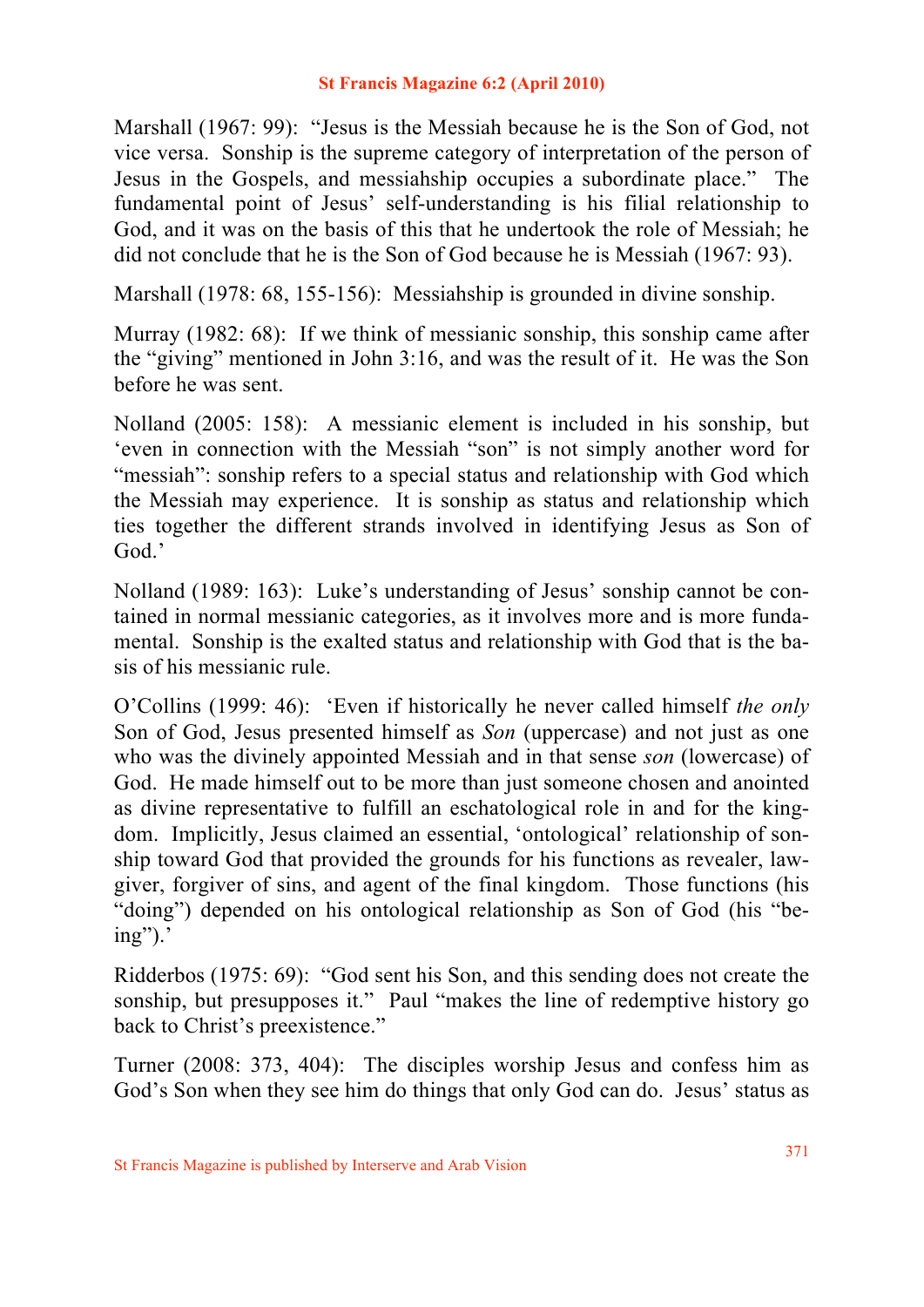Messiah is *linked* to his divine sonship, but that would imply that there is a distinction.

Vos (1953: 190): Jesus' role as Messiah is predicated upon the fact of his divine sonship. He is not the Son of God by virtue of being the Messiah; he is Messiah precisely because he is the divine Son, and only someone who is the Son in the highest sense could fulfill the messianic office. His messiahship is based on a prior sonship.

Vos (1953: 163): "Jesus carries into his messianic life much of the content of his filial life, and yet this does not justify the complete identification of the two relationships. His filial status covers the whole extent of his messianic function, but we cannot say *vice versa* that his filial status, as to content and dignity, is exhausted by his messiahship so that 'Son of God' would here figure as a mere messianic title."

## **Sonship as archetype or prototype**

Bavinck (1977: 305, 307): God's fatherhood is the archetype of human fatherhood, and pertains to his very eternal essence; he is Father in the most real and complete sense of the term. With him fatherhood is a primary attribute, whereas with men it is derived or secondary. Likewise, the sonship of the Son is essential and eternal, because the eternal character of the divine fatherhood implies the eternal character of the divine sonship.

Hurtado (1993): Jesus as the divine Son is both the prototype and the agent of granting others the right to be God's Sons as well; the sonship of the redeemed is patterned after his (1993: 905). The sonship of Christians is derived whereas, "Jesus is the original prototype, whose sonship is not derived from another" (906). (Here Hurtado is talking about spiritual sonship, but could be logically extended to natural sonship as well.)

## **Sonship the foremost category for understanding Jesus**

Bauer (1992: 772): Each of the four gospels gives much attention to Jesus' divine sonship, and it may be that "Son of God" is the most pre-eminent christological title.

Ladd (1974: 168): In the early church "Son of God" could be freely used to indicate the supreme place occupied by Jesus.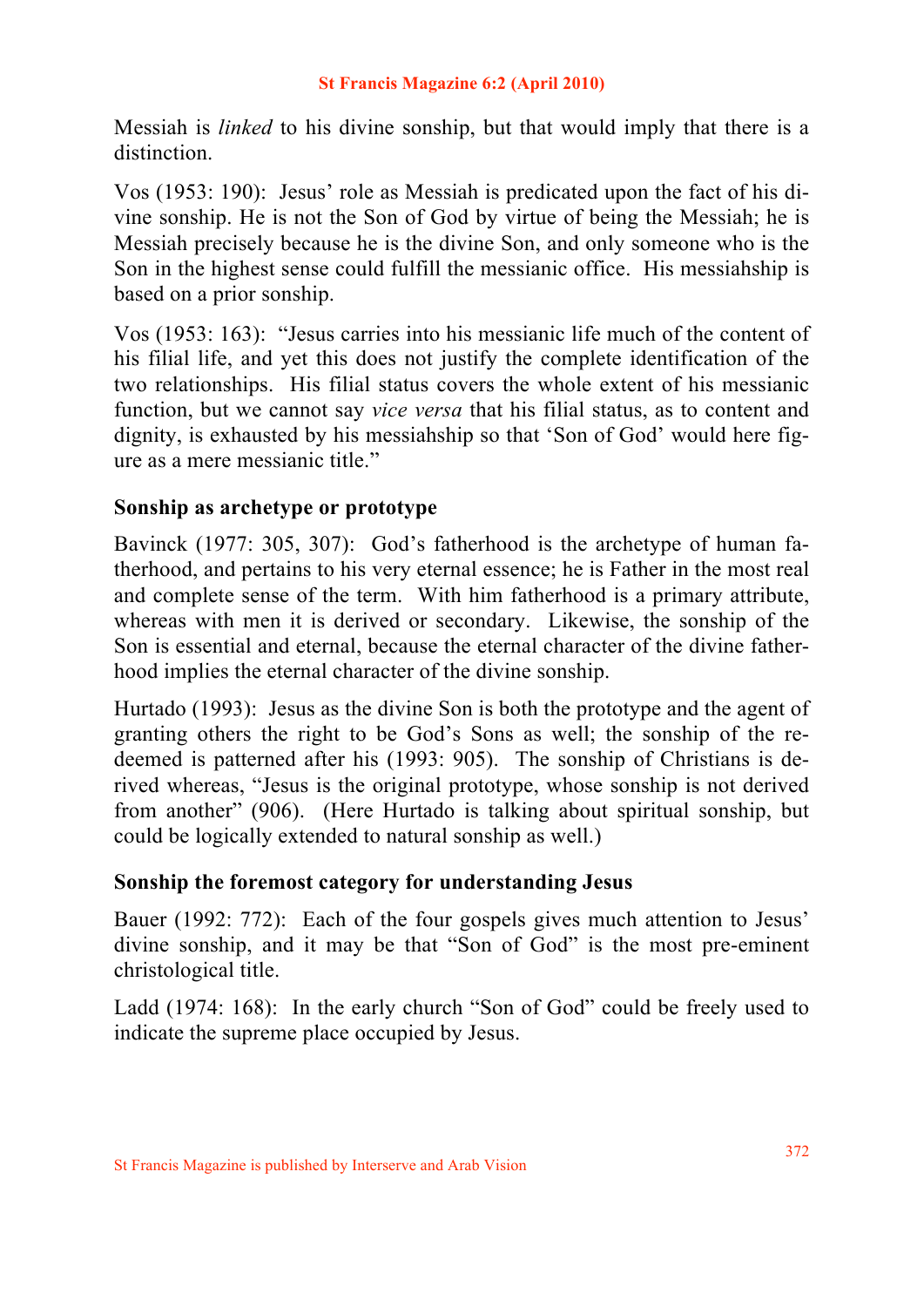Marshall (1967: 99): In the Gospels sonship is the paramount category by which to interpret who Jesus is and one to which his role as Messiah is subordinate.

Marshall (1980: 774): It is in the title "Son of God" that we find the fullest expression of who Jesus is.

Meier (1985: 188): In the epistle to the Hebrews, Son is *the* title of Jesus which embraces all the rest; all other statements about him are rooted in the idea that he is the Son of God.

Murray (1982: 80): A faith and confession that is not "conditioned by the faith of God as trinity, and by the intra-divine and intrinsic relations involved in Jesus' identity as the eternal Son, does not provide the Christology the biblical revelation demands. The true Christology is one that has its starting point and finds its basis in Christ's intrinsic sonship and therefore in its Trinitarian correlatives."

Warfield (1916: 371): In Hebrews the exalted name that he inherits is Son, and "God" and "Lord" are "explications of the content of that one more excellent name"

## **Sonship is associated with deity**

Bauckham (2008: 265): For Mark the title "Son of God" "indicates Jesus' unique relationship to God as one who participates in the divine identity." (2008: 106) "The divine identity comprises the relationship in which the Father is who he is only in relation to the Son and vice versa."

Bloesch (1978: 126): "His sonship is rooted in the fundamental nature as uncreated and eternal."

Blomberg (1992): In Mt. 27:54, Matthew sees in the centurion's confession "further support for Jesus as the unique Son of God, in some way on a par with deity" (422). Blomberg contrasts the high priest, who sees "Christ" and "Son of God" as synonymous (402), with Peter who grasps Jesus' unique relationship with the Father (251).

Blomberg (1997: 408): The ontological aspect of Jesus' sonship becomes apparent after the resurrection, and is especially articulated in Mat 28:19. Of the term "Son of God" he says that after the resurrection the term is used "approximately as in later Trinitarian formulas in which Jesus becomes Son of God in the sense of God's ontological equal and one part of the Godhead it-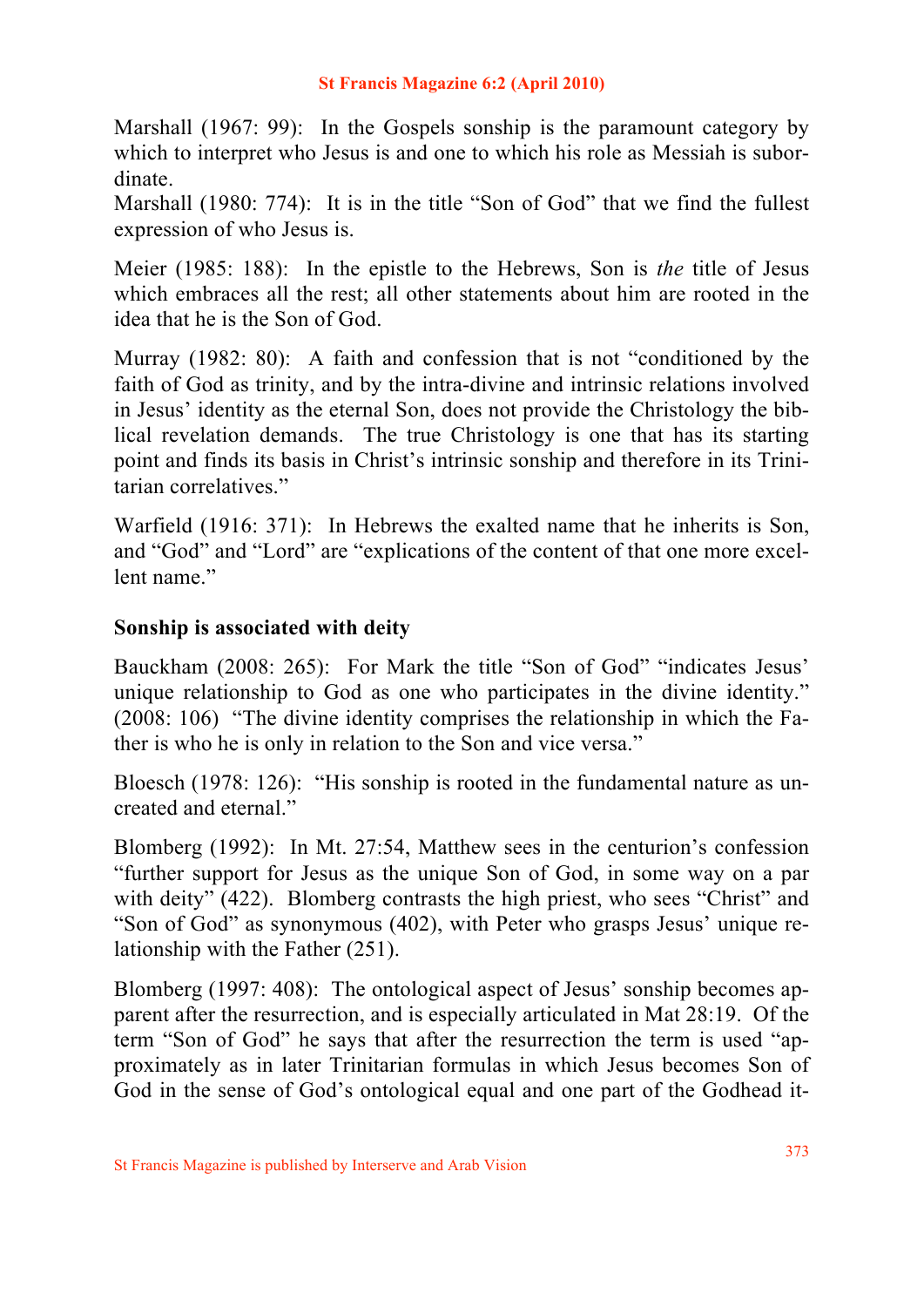self". In other words, even in the New Testament, the term Son of God is used in an ontological sense, showing equality with deity. It is *not* merely a title for the Messiah.

Blomberg (1992: 432): On Mat 28:19 Blomberg says, 'The singular "name" followed by the threefold reference to "Father, Son, and Holy Spirit" suggests both unity and plurality in the Godhead. Here is the clearest Trinitarian "formula" anywhere in the Gospels.'

Brown, Raymond (1966: 88): It appears John intends to give the title "Son of God" a more profound meaning than others of his day, and certainly the readers of his gospel would have already become more accustomed to a more profound meaning. He seems to intend to include a confession of the divinity of Jesus.

Brown, Raymond (1970): John's approval of Thomas' "Lord and God" statement shows how John understood "Son of God" (1061). In John 20:31 he states that his purpose is that people would believe that Jesus is the Christ, the Son of God, and thereby have eternal life in his name. Coming as it does after Thomas' confession of Jesus as Lord and God, he would not then state that his purpose in writing was to bring about faith in Jesus only as Messiah. John's use of Thomas' profession that Jesus is Lord and God shows how John understood "Son of God" (1060).

Bruce (1986: 159): As the Son, he is the very expression of the Father, because "he shares the essence and nature of that one living and true God."

Bruce (1983: 14): "The relationship which the Father and the Son eternally bear to each other is declared to be a co-inherence or mutual indwelling of love. Jesus is in the Father; the Father is in him. And the purpose of Jesus' coming to reveal the Father is that men and women may…be drawn into this divine fellowship of love, dwelling in God as God dwells in them."

Burke in Elwell, Evangelical Dictionary of Theology (1984: 1034): "The major theological point brought out by Jesus' divine sonship is his own divinity."

Carson (1984: 109): Christ's virginal conception hints at ontological sonship.

Ellis (1974: 263): In Luke 22:70, "Son of God may have the connotation of deity", since a messianic claim would not carry the charge of blasphemy.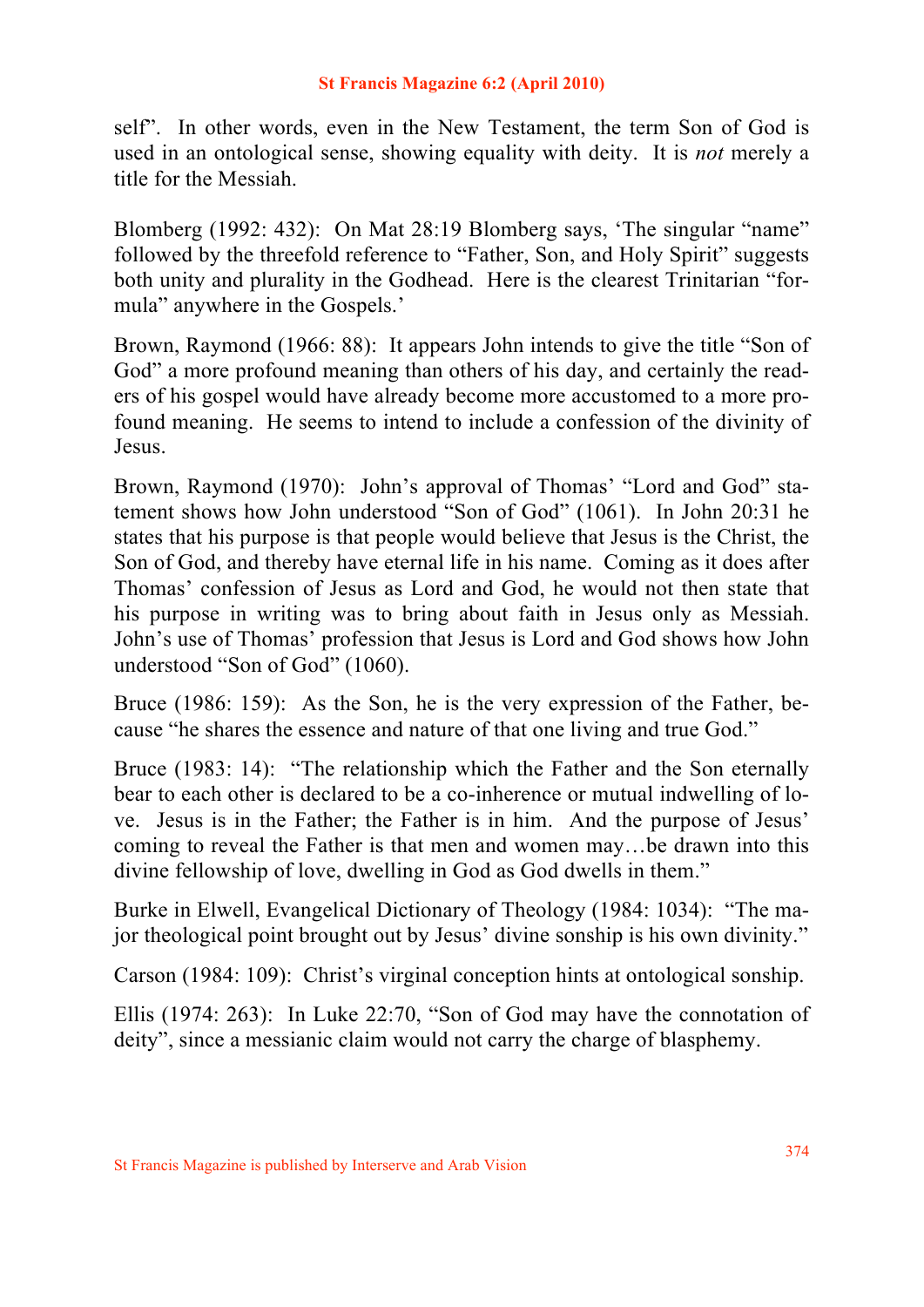Erickson (1991: 231): The scribes and Pharisees did not see Jesus' use of the term "Son of God" and his claim to forgive sin to be a functional claim only, but as blasphemy.

Erickson (2009: 116): "The Jews saw Jesus' self-designation as the Son of God as a claim to deity or equality with God."

Erickson (1991: 35): "He is uniquely God's son. He is God's own son (Rom 8:3, 32), and the Son of his love (Col 1:13). He was not merely a man in history, but a divine person. He pre-existed and was active with the Father in creation (1 Cor 8:6)."

Erickson (1991: 627): "Jesus believed himself to be, and was affirmed by the New Testament writers to be, the Son of God, fully divine in the same sense and to the same degree as God the Father."

Frame (2002: 660-61): "Clearly, Jesus' unique sonship implies his ontological deity." "Jesus' sonship describes his eternal nature."

Grudem (1994: 547): In the NT the 'title "Son of God" when applied to Christ strongly affirms his deity as the eternal Son in the Trinity, one equal to God the Father in all his attributes.'

Gundry (1993: 34): Although "Son of God" can mean no more than Christ, as with the high priest, Mark uses the phrase to prompt thoughts of divinity in his Roman audience, augmented by the accounts of healing, miracles, exorcisms, powerful teaching, forgiving sins, by the supernatural events that accompanied his death, and of course, by the resurrection.

Gundry (1982: 330): Though many Jews may have considered "Son of God" no more than a purely human messiah, Matthew's use of "Immanuel…God with us" and the account of the virgin birth "demand in Matthew the stronger connotation of essential deity."

Harris (1992: 102-103): The Son possesses the divine nature, and is God by nature, and that intimate and eternal knowledge of God qualifies him to reveal God's nature and character. The acknowledgement that Jesus is Messiah spoken of in John 20:31 necessarily involves belief in his deity.

Hendriksen (1973: 178, 215, 216): Jesus is God's Son in the deepest, Trinitarian sense of the term. He is the Son by eternal generation, fully sharing the divine essence. The Son has been the Son for all eternity.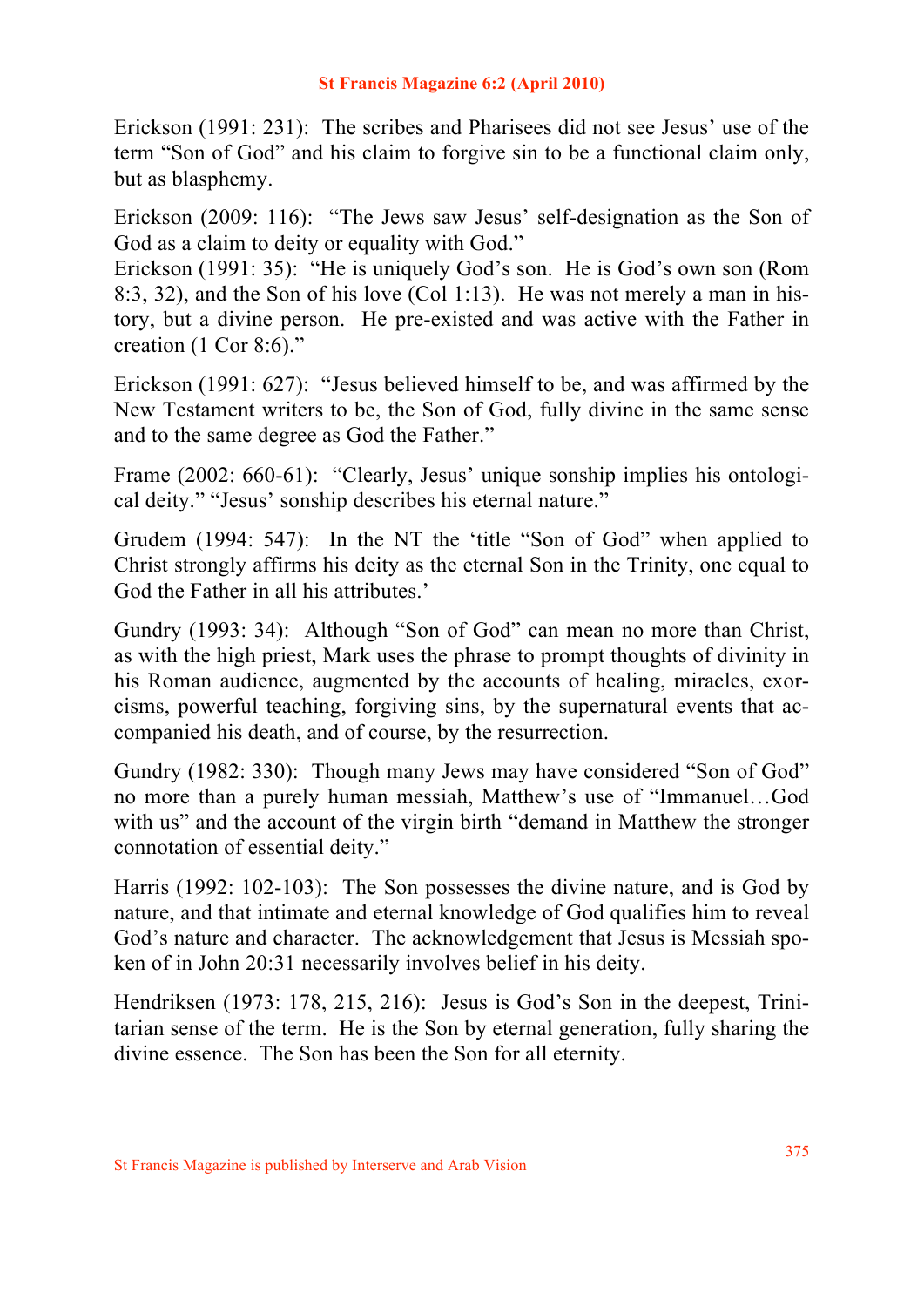Hendriksen (1981: 473): When Paul speaks of the "God and Father of our Lord Jesus Christ" in Rom 15:6, "God" emphasizes Christ's human nature, but "Father" focuses on his divine nature, his Trinitarian sonship in which he is on a par with the Father and the Holy Spirit.

Hodge (1886: 18): '"Son" designates the divine nature of Christ…Christ is called the Son of God because he is consubstantial with the Father, and therefore equal to him in power and glory. The term expresses the relation of the second to the first person in the Trinity, as it exists from eternity. It is therefore, as applied to Christ, not a term of office, nor expressive of any relation assumed in time. He was and is the Eternal Son.'

Hodge (1872-73: Part One, Chapter VI, sec. 6c): "His being the Son of God proves he is God...If sonship implies equality with God, it implies participation of the divine essence."

Hurtado (1993: 902): In John the term "Son of God" was the preferred way of referring to Jesus as divine and of heavenly origin and, as Jesus himself used it, was a claim to divinity.

Keener (1999: 716-717): The baptismal formula in Mat 28:19 calling for baptism in the name of the Father, Son, and Holy Spirit placed Jesus on the same level with the Father and the Holy Spirit. Biblical and Jewish tradition considered them divine, making explicit what is implicit in the accounts in Acts that describe people being baptized in Jesus' name: "that is, that Jesus is divine." The implication is that Jesus is divine, which climaxes Matthew's emphasis on the deity of Jesus that began with him being called Immanuel in 1:23. Then in footnote 341 Keener says, "Jesus' divinity is explicit in Luke's theology of baptism in Jesus' name."

Keener (2003: 297): The term "Son of God" in John's gospel means much more than messiah; it has at least some implications of deity.

Ladd (1974): As Son of God, he partakes of deity (286). He is Son of God because he is God and partakes of the divine nature (160).

Marshall, cited in Michel (1986: 644-46): Since Paul sees Jesus as God's Son during his earthly life, and that it was as God's Son that he died, it is apparent he did not give up his divine nature when he assumed human nature. That is, he retained his divine nature on earth as being the Son of God. In John's Christology the Son is preexistent, and his sonship describes a metaphysical or essential relationship between him and his Father. It is also a relationship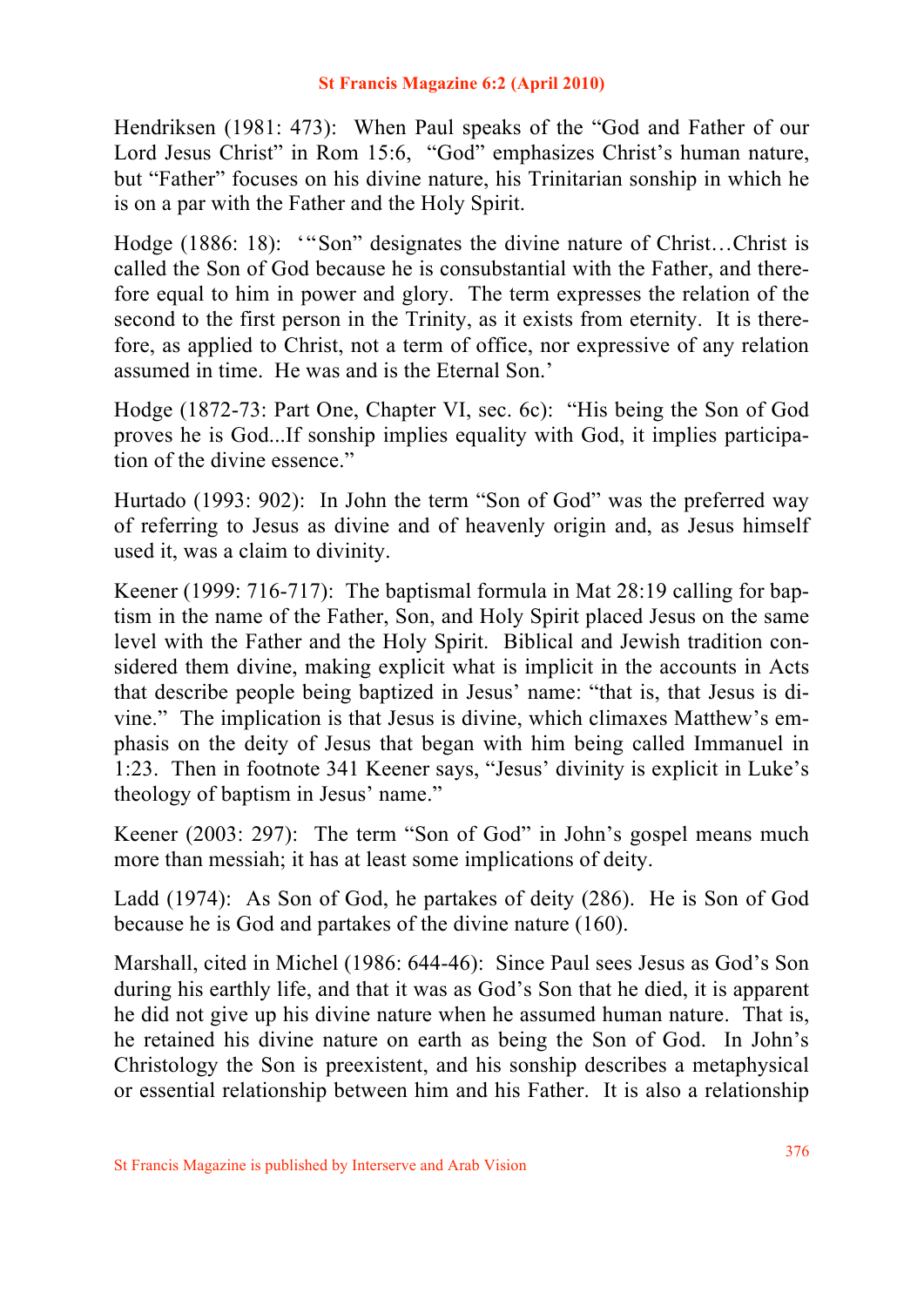of mutual love and filial obedience. The term "Son" also expresses that Jesus is the savior, but for John, he is Messiah and savior because of his metaphysical relationship with God.

McRay (1996: 411): "Son of God" is used to indicate that he is divine in nature.

Mounce (1991: 160-161): Peter's confession that Jesus is the Son of the living God is not just a christological confession. Mounce agrees with Gundry that "Son of God" connotes essential deity, and a unique and intimate relationship to his heavenly Father.

Murray (1982: 71, 77, 79): When Jesus speaks in Mat 11:27 about the knowledge the Father and Son have of one another, he is claiming to have an exclusive and intensive knowledge that only deity can have, and that it is in his identity of Son that he has this knowledge. 'The title "Son" is charged with deity and it is that import that gives character to the confession of Jesus as the Son of God.' His intrinsic sonship constitutes equality and identity with God.

Nolland (2005: 603): When in Mat 14:33 the disciples confess that Jesus is the Son of God and "worship" him (here it is not just giving obeisance), they know they are in the presence of God, and are encountering God; so they worshipped God in worshipping the Son of God.

Osborne (2002: 153): For John the term "Son of God" in Rev 2:18 emphasizes the unique filial relationship between the Father and the Son, but also connotes majesty and divinity.

Ridderbos (1975: 77): For Paul, "Christ's being the Son of God is none other than being God himself."

Tasker (1960: 87): In John, "Son of God" means "God the Son."

Tenney (1981: 196, 38): In John sonship "expresses the unity of nature, close fellowship, and unique intimacy between Jesus and the Father. Human fatherhood and sonship are only a faint copy of the relation between God the Father and God the Son." As Son of God, sharing the nature of the Father, he is able to reveal God.

Turner, David L. (2008: 81): "Throughout Matthew, Jesus is presented as the Son of God, Immanuel. Thus it is not surprising that Jesus is frequently worshiped as God the Son."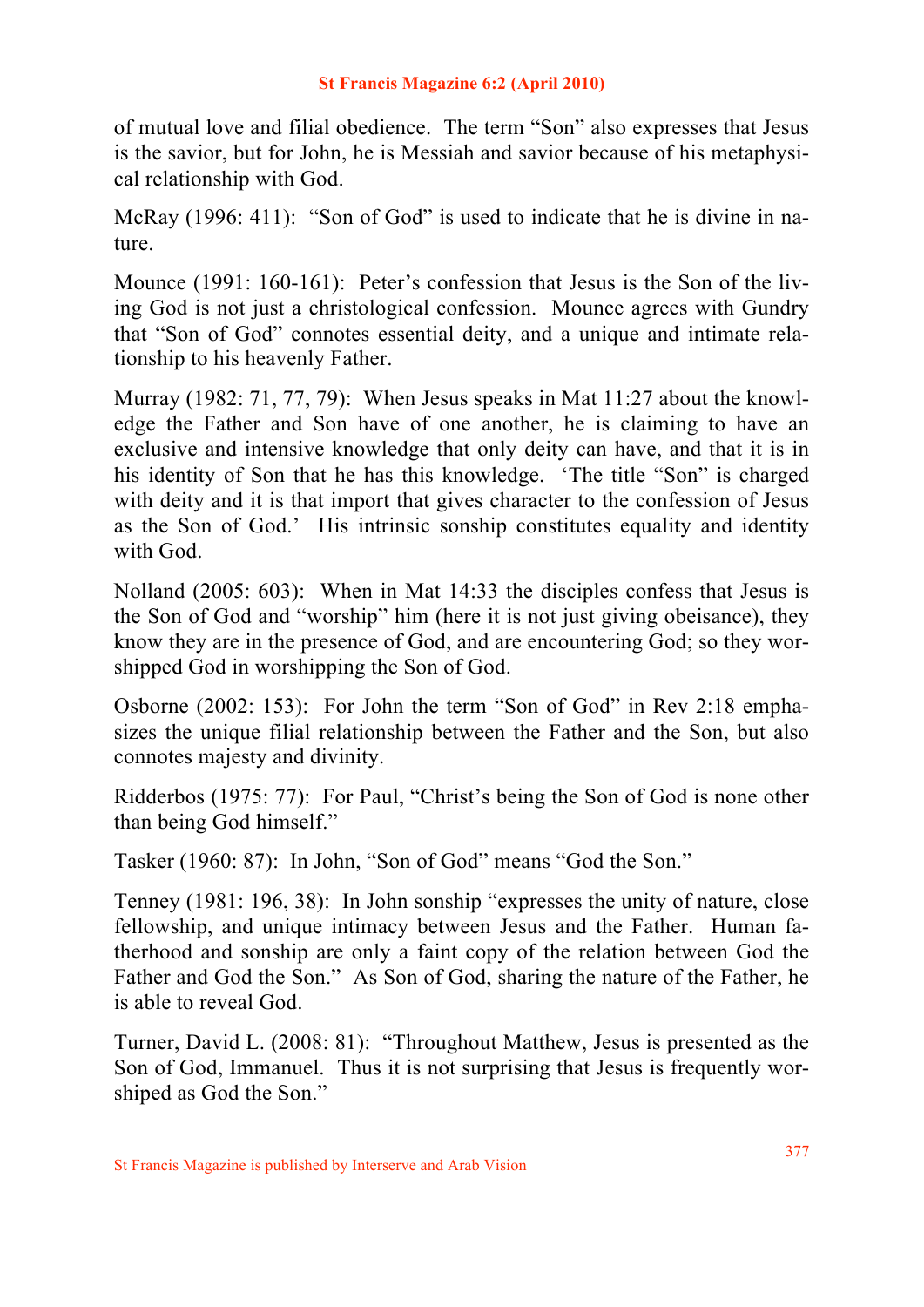Wessel (1984: 657): In Mark 5:7 when the demon calls Jesus the Son of the Most High God, the title implies that the demon recognized Jesus' deity.

Yarborough (2008: 180): In Revelation "Son of God" refers to Jesus' divinity and oneness with God. It is a divine sonship.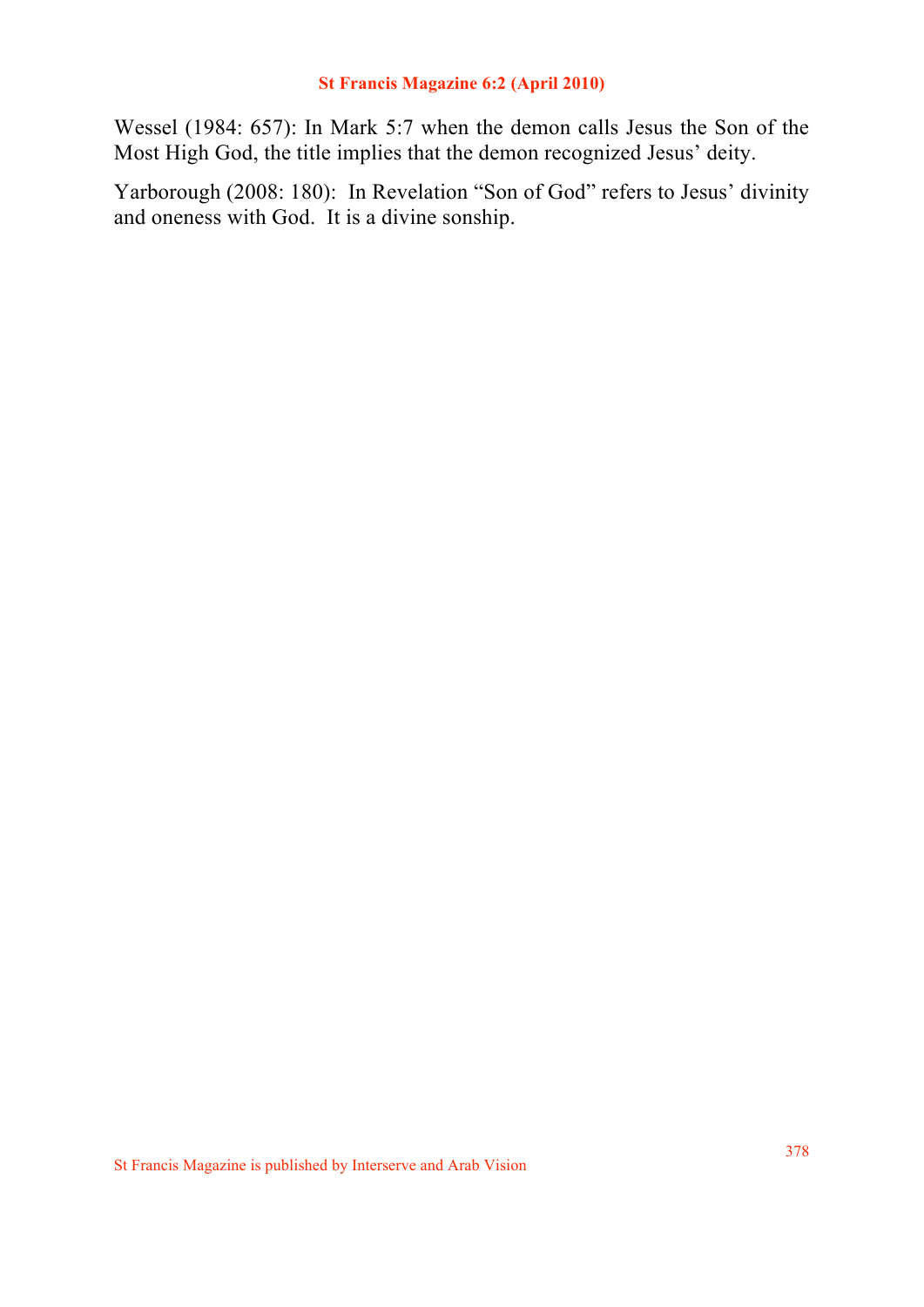# **APPENDIX TWO NICENE, CONSTANTINOPOLITAN, AND CHALCEDONIAN CREEDS**

Note: square brackets [ ] indicate the portions of the 325 text that were omitted or moved in 381, and *italics* indicate what phrases, absent in the 325 text, were added in 381

### **Nicene Creed AD 325**

http://en.wikipedia.org/wiki/Nicene\_Creed

We believe in one God, the Father Almighty, Maker of all things visible and invisible. And in one Lord Jesus Christ, the Son of God, begotten of the Father [the only-begotten; that is, of the essence of the Father, God of God], Light of Light, very God of very God, begotten, not made, being of one substance with the Father; by whom all things were made [both in heaven and on earth]; who for us men, and for our salvation, came down and was incarnate and was made man; he suffered, and the third day he rose again, ascended into heaven; from thence he shall come to judge the quick and the dead. And in the Holy Ghost.

#### **Constantinopolitan Creed AD 381**

http://en.wikipedia.org/wiki/Nicene\_Creed

We believe in one God, the Father Almighty, Maker *of heaven and earth, and* of all things visible and invisible. And in one Lord Jesus Christ, the only-begotten Son of God, *begotten of the Father before all worlds (æons)*, Light of Light, very God of very God, begotten, not made, being of one substance with the Father; by whom all things were made; who for us men, and for our salvation, came down from heaven, and was incarnate *by the Holy Ghost of the Virgin Mary*, and was made man; *he was crucified for us under Pontius Pilate*, and suffered, *and was buried*, and the third day he rose again, *according to the Scriptures, and ascended into heaven, and sitteth on the right hand of the Father*; from thence he shall come again, *with glory*, to judge the quick and the dead; *whose kingdom shall have no end*. And in the Holy Ghost, *the Lord and Giver of life, who proceedeth from the Father, who with the Father and the Son together is worshiped and glorified, who spake by the prophets. In one holy catholic and apostolic Church; we acknowledge one baptism for the remission of sins; we look for the resurrection of the dead, and the life of the world to come. Amen*.

## **Chalcedonian Creed AD 451**

We, then, following the holy Fathers, all with one consent, teach people to confess one and the same Son, our Lord Jesus Christ, the same perfect in Godhead and also perfect in manhood; truly God and truly man, of a reasonable [rational] soul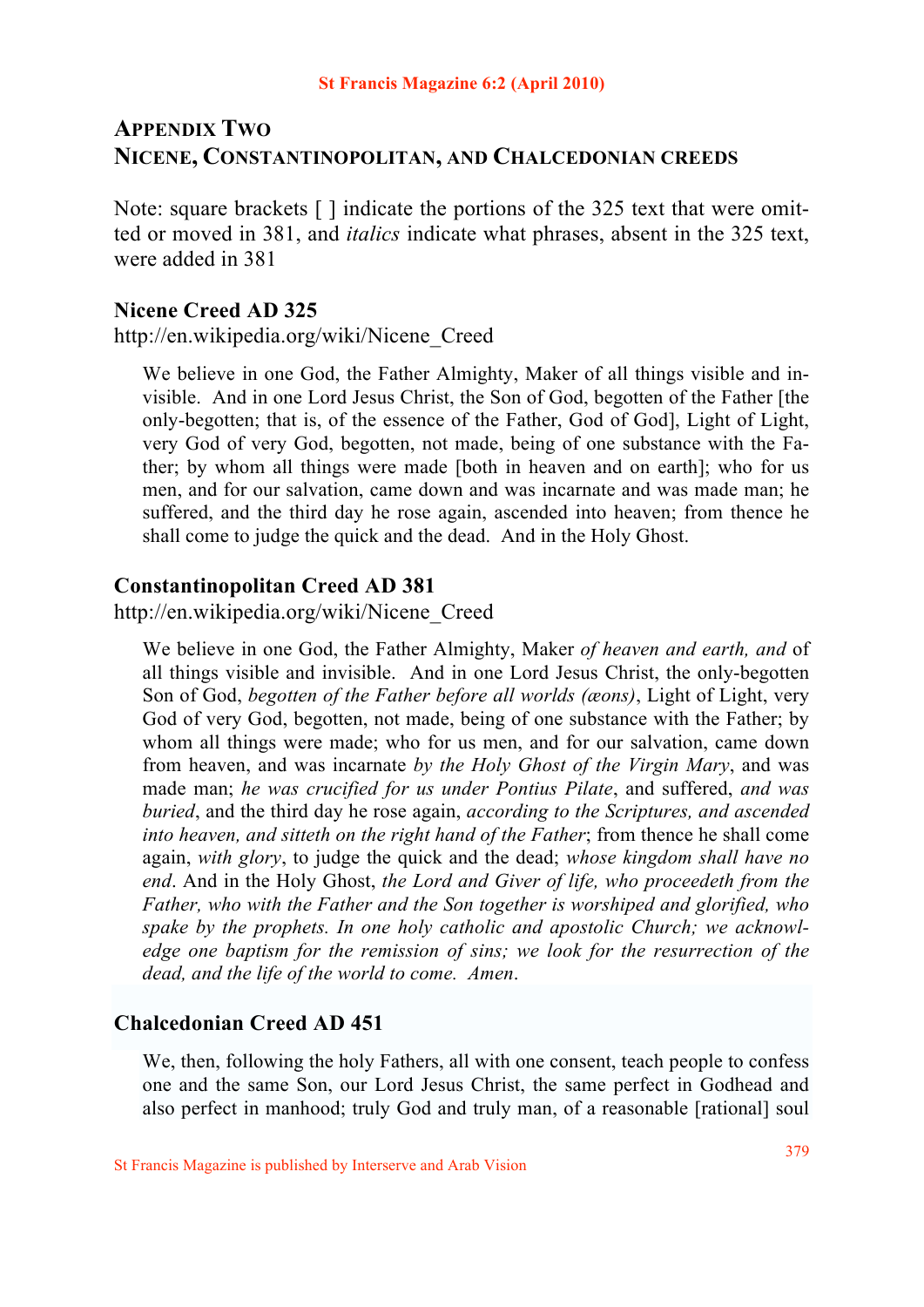and body; consubstantial with the Father according to the Godhead, and consubstantial with us according to the Manhood; in all things like unto us, without sin; begotten before all ages of the Father according to the Godhead, and in these latter days, for us and for our salvation, born of the Virgin Mary, the Mother of God, according to the Manhood; one and the same Christ, Son, Lord, only begotten, to be acknowledged in two natures, inconfusedly, unchangeably, indivisibly, inseparably; the distinction of natures being by no means taken away by the union, but rather the property of each nature being preserved, and concurring in one Person and one Subsistence, not parted or divided into two persons, but one and the same Son, and only begotten, God the Word, the Lord Jesus Christ; as the prophets from the beginning [have declared] concerning Him, and the Lord Jesus Christ Himself has taught us, and the Creed of the holy Fathers has handed down to us.

## **Athanasian Creed (Quicumque Vult)**

- 10. The Father eternal, the Son eternal, and the Holy Spirit eternal.
- 30. For the right faith is that we believe and confess that our Lord Jesus Christ, the Son of God, is God and man.
- 31. God of the substance of the Father, begotten before the worlds; and man of substance of His mother, born in the world.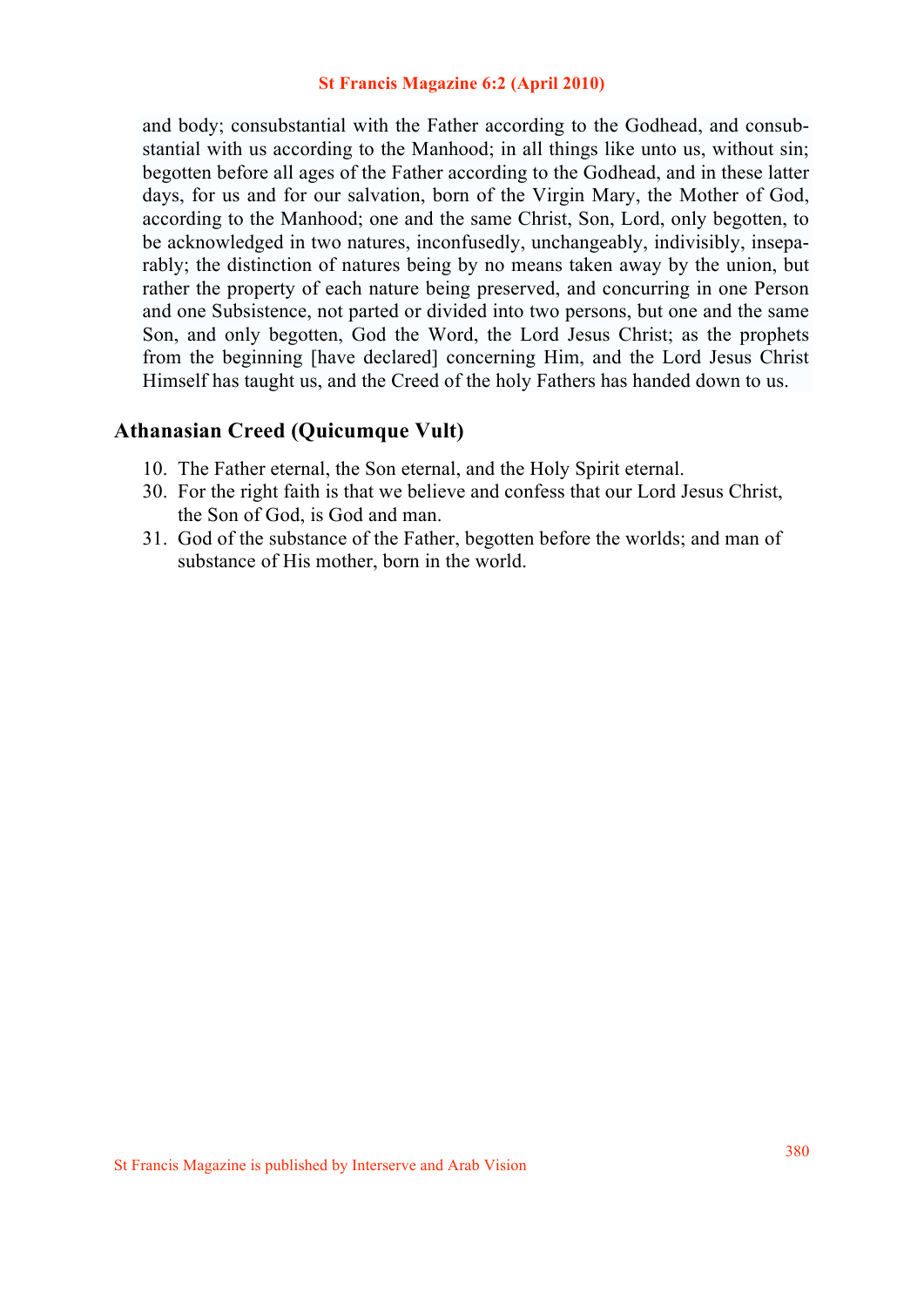# **APPENDIX THREE EXCERPTS FROM DOCTRINAL STATEMENTS**

## **Abstract of principles of the Southern Baptist Theological Seminary, 2008** (where Robert Stein and Thomas Schreiner teach)

The Trinity: God is revealed to us as Father, Son and Holy Spirit each with distinct personal attributes, but without division of nature, essence or being. The Mediator: Jesus Christ, the only begotten Son of God, is the divinely appointed mediator between God and man.

## **Southern Baptist doctrinal statement (a.k.a. "The Baptist Faith and Message")**

God: The eternal triune God reveals Himself to us as Father, Son, and Holy Spirit, with distinct personal attributes, but without division of nature, essence, or being. God the Son: Christ is the eternal Son of God. In His incarnation as Jesus Christ He was conceived of the Holy Spirit and born of the virgin Mary.

## **Denver Seminary Statement of Faith** (where Craig Blomberg teaches)

Denver Seminary is committed to the great truths and abiding fundamentals of the Christian faith. Each year trustees, administration and faculty are required to affirm and sign Denver Seminary's doctrinal statement without mental reservation.

THE TRINITY - We believe in one God, Creator and Sustainer of all things, eternally existing in three persons, Father, Son, and Holy Spirit. JESUS CHRIST - We believe that Jesus Christ is God's eternal Son.

## **Doctrinal statement of Fuller Theological Seminary**

I. God has revealed himself to be the living and true God, perfect in love and righteous in all his ways, one in essence, existing eternally in the three persons of the Trinity: Father, Son, and Holy Spirit.

V. The only mediator between God and humankind is Christ Jesus our Lord, God's eternal son.

## **Doctrinal statement of Ridley Theological College in Melbourne, Australia** (of which Leon Morris was principal from 1964 to 1979)

As an Anglican evangelical college, we uphold the fundamental truths of the Christian faith, including: The unity of the Father, the Son and the Holy Spirit in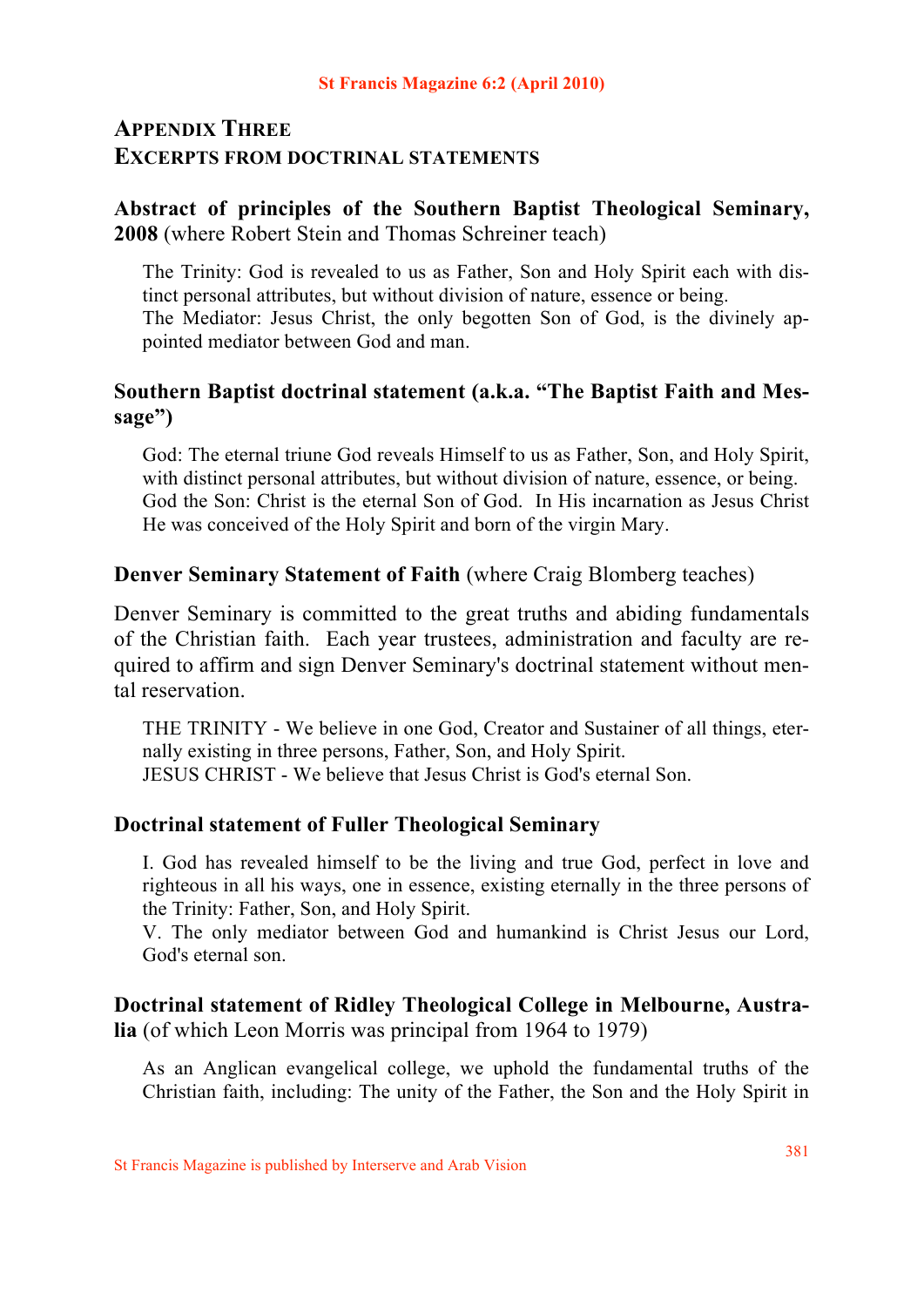the Godhead. God's gracious provision of redemption from the guilt, penalty and power of sin only though the sacrificial death, as our representative and substitute, of Jesus Christ, the incarnate Son of God.

## **Doctrinal Statement of Dallas Theological Seminary** (where Darrell Bock teaches)

We believe that the Godhead eternally exists in three persons—the Father, the Son, and the Holy Spirit—and that these three are one God, having precisely the same nature, attributes, and perfections, and worthy of precisely the same homage, confidence, and obedience.

**Doctrinal statement of London School of Theology** (Max Turner, Peter Cotterell, Donald Guthrie, R. T. France, John Balchin and others have taught there).

We believe that the Lord our God is eternally one God: Father, Son and Holy Spirit.

We believe that the Father's holy love is shown supremely in that he gave Jesus Christ, his only Son, for us… We confess Jesus Christ as Lord and God, the eternal Son of the Father.

**Trinity International University Statement of Faith** (Don Carson and Grant Osborne would hold to this as members of the faculty)

We believe in one God, Creator of all things, infinitely perfect and eternally existing in three persons, Father, Son and Holy Spirit.

**Westminster Seminary** holds to the Westminster Confession, and also the system of doctrine confessed in the Three Forms of Unity (the Belgic Confession, the Heidelberg Catechism, and the Canons of Dort).

## **Wycliffe Bible Translators USA**

We believe in one God, who exists eternally in three persons, the Father, the Son and the Holy Spirit.

## **Wycliffe Bible Translators UK**

We believe in one God, who exists eternally in three persons, the Father, the Son, and the Holy Spirit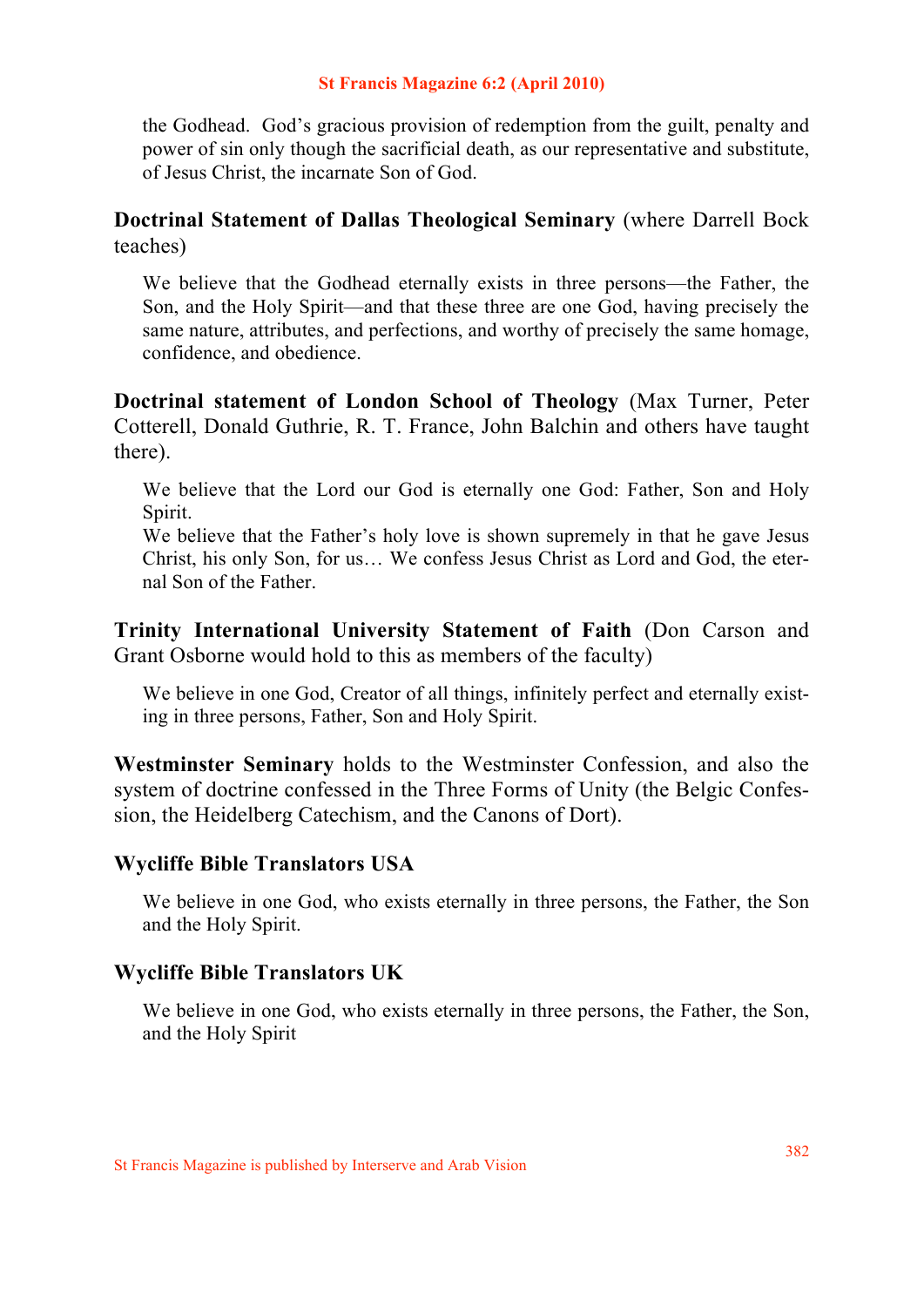**Wycliffe Bible Translators Canada** (From statement of The Evangelical Fellowship of Canada)

There is one God, eternally existent in three persons: Father, Son and Holy Spirit. **Wycliffe International**

We believe in one God, who exists eternally in three persons, the Father, the Son and the Holy Spirit.

## **Statement of Faith for SIM**

There is one God who exists eternally in three persons: Father, Son, and Holy Spirit.

### **New Tribes Mission**

We believe in one God, eternally existing in three persons: Father, Son and Holy Spirit.

**The Lausanne Covenant** (to which various evangelical organizations subscribe)

We affirm our belief in the one-eternal God, Creator and Lord of the world, Father, Son and Holy Spirit, who governs all things according to the purpose of his will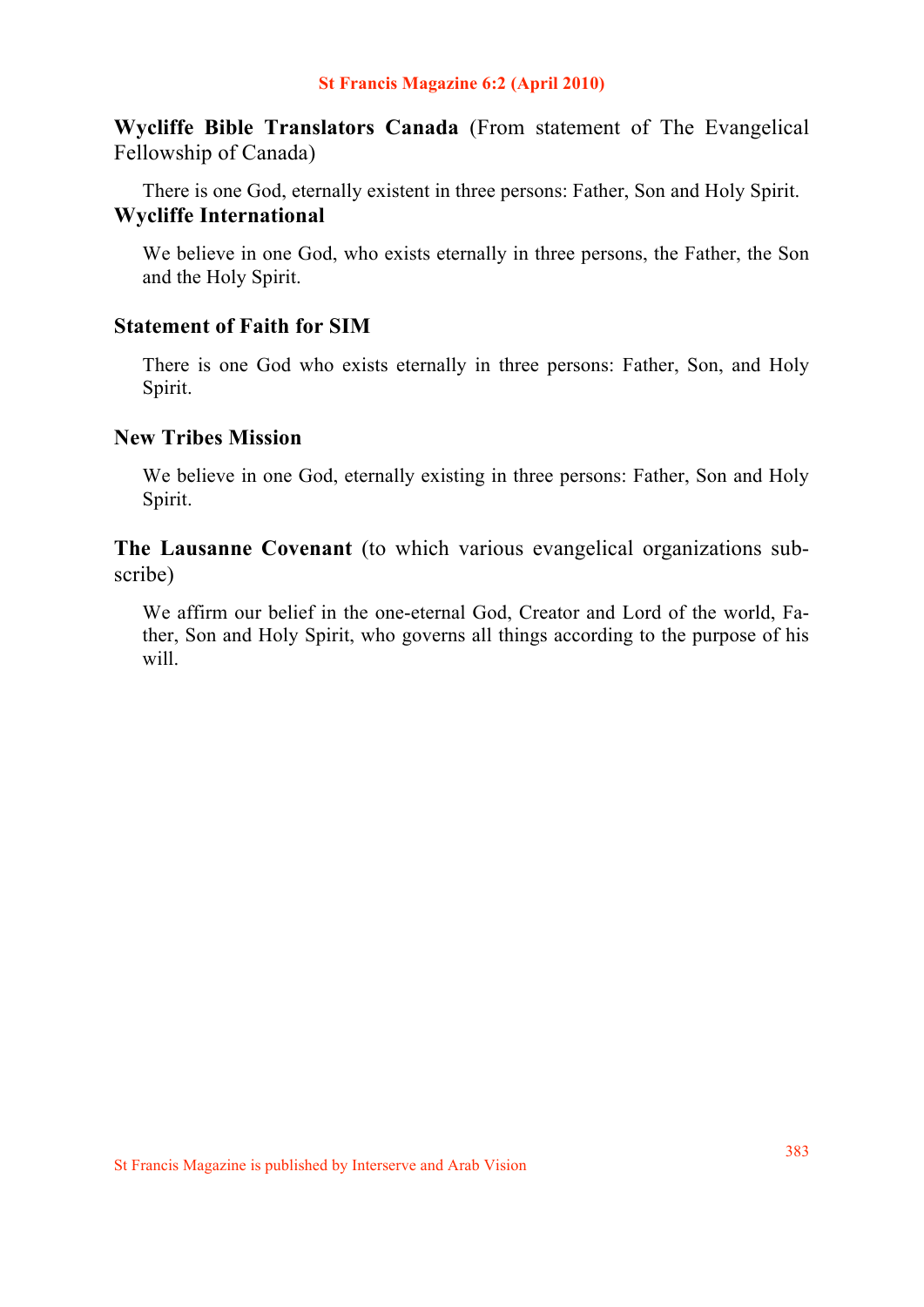## **REFERENCES**

- Abernathy, David. 2004. God has spoken through his Son: The theology of sonship in Hebrews 1. *DavarLogos* 3(1):23–35.
- Abernathy, David. 2001. The favorable year of the Lord: the Spirit of the Lord and the Messiah in Luke 4. *Bible Bhashyam* 27/3 223-236.
- Akin, Daniel. 2001. *1, 2, 3 John.* Vol. 38 of The New American Commentary. Nashville: Broadman and Holman Publishers.
- Balchin, John. F. 1982. Paul, Wisdom, and Christ. In: Rowdon 1982: 204- 219.
- Barclay, William. 1958. *The Mind of St. Paul.* New York: Harper and Row, Publishers.
- Barrett, C. K. 1987. *New Testament backgrounds: Selected documents.* Rev. ed. San Francisco: Harper and Row.
- Bauckham, Richard. 2008. *God crucified and other studies on the New Testament's Christology of divine identity*. Grand Rapids: Eerdmans.
- Bauer, D. R. 1992. Son of God. In *Dictionary of Jesus and the Gospels,* ed. Joel B. Green and Scot McKnight. Downers Grove: InterVarsity Press.
- Bavinck, Herman. 1977. *The doctrine of God*. Carlisle, Pa.: Banner of Truth **Trust**
- Beasley-Murray, George. 1987. *John.* Vol. 36 of Word Biblical Commentary. Waco, Tex.: Word Books, Publisher.
- Bjork, David E. 1997. *Unfamiliar paths: The challenge of recognizing the work of Christ in strange clothing.* Pasadena: William Carey Library.
- Bloesch, Donald G. 1978. *Essentials of evangelical theology, vol 1: God, authority, and salvation*. San Francisco: Harper and Row.
- Blomberg, Craig L. 1997. *Jesus and the Gospels.* Nashville: Broadman and Holman.
- Blomberg, Craig L. 1992. *Matthew*. The New American Commentary, vol. 22. Nashville: Broadman and Holman.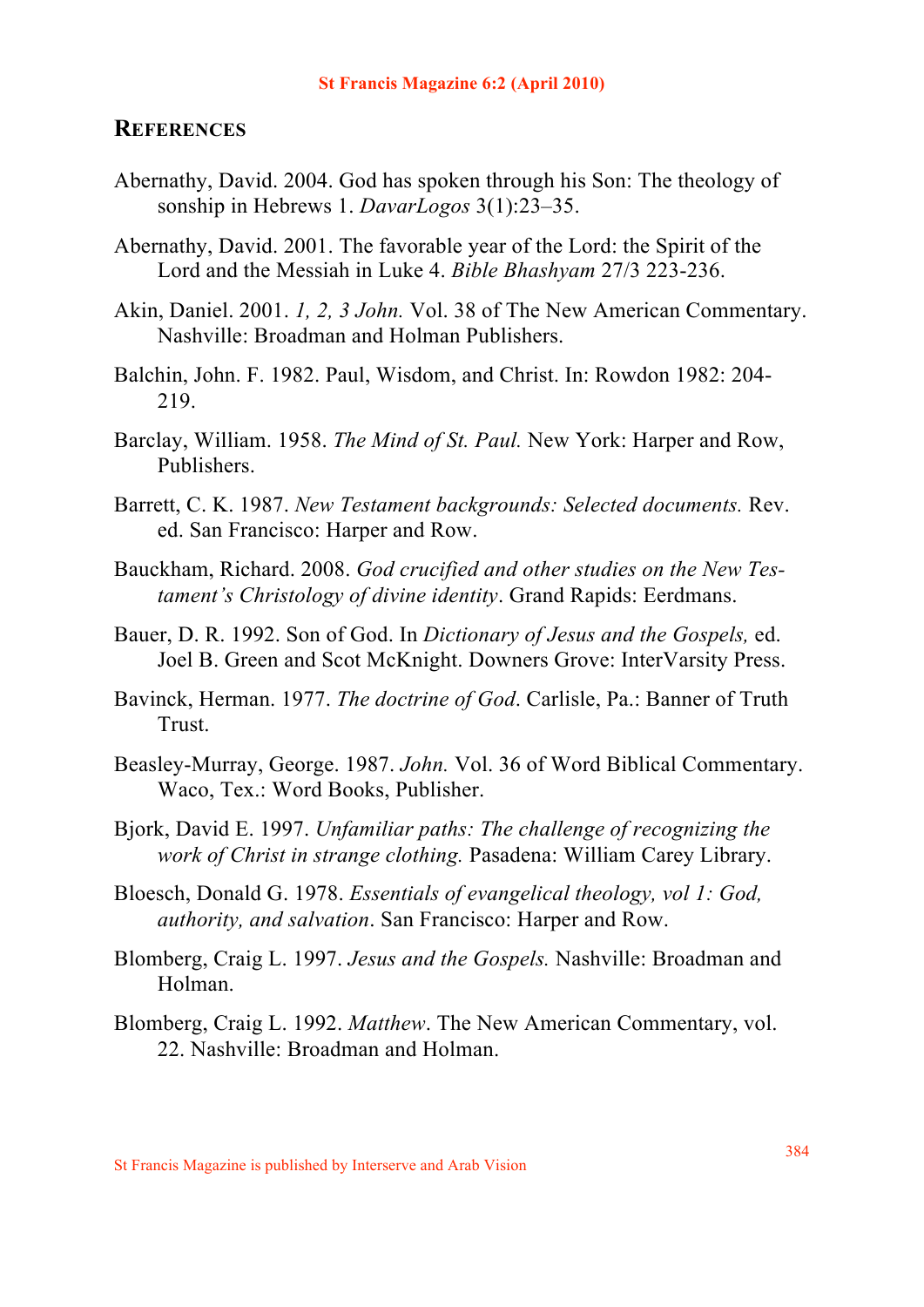- Bock, Darrell L. 1994a. *Luke. vol. 1: 1:1-9:50.* Baker Exegetical Commentary on the New Testament. Grand Rapids: Baker Books.
- Bock, Darrell L. 1994b. A theology of Luke-Acts. In *A Biblical Theology of the New Testament,* ed. Roy B. Zuck, Chicago: Moody Press. 87-166.
- Bock, Darrell L. 1996. *Luke, vol 2: 9:51-24:53.* Baker Exegetical Commentary on the New Testament. Grand Rapids: William B. Eerdmans Publishing Co.
- Bock, Darrell L. 2007. *Acts.* Baker Exegetical Commentary on the New Testament. Grand Rapids: Baker Academic.
- Brown, Harold O. J. 1984. *Heresies: Heresy and orthodoxy in the history of the Church.* Peabody, Mass.: Hendrickson Publishers.
- Brown, Raymond. 1966. *The Gospel according to John I–XII*. Vol. 29 of Anchor Bible. New York: Doubleday.
- Brown, Raymond. 1970. *The Gospel according to John XIII-XXI*. Vol. 29A of Anchor Bible. New York: Doubleday.
- Bruce, F. F. 1964. *The epistle to the Hebrews*. New International Commentary on the New Testament. Grand Rapids: Eerdmans.
- Bruce, F. F. 1977. *Paul: Apostle of the heart set free*. Grand Rapids: Eerdmans.
- Bruce, F. F. 1982. *The epistle to the Galatians: A commentary on the Greek text*. The New International Greek Testament Commentary. Grand Rapids: Eerdmans.
- Bruce, F. F. 1983. *The Gospel of John.* Grand Rapids: Eerdmans.
- Bruce, F. F. 1986. *Jesus: Lord and Savior*. Downers Grove: InterVarsity Press.
- Burke, G. T. 1984. Son of God. In *Evangelical dictionary of theology*, ed. Walter A. Elwell. Grand Rapids: Baker Academic.
- Burton, Ernest De Witt. 1977. *A critical and exegetical commentary on the epistle to the Galatians*. Edinburgh: T. and T. Clark.
- Carson, D. A. 1982. Christological ambiguities in Matthew. In Rowdon, 97– 114.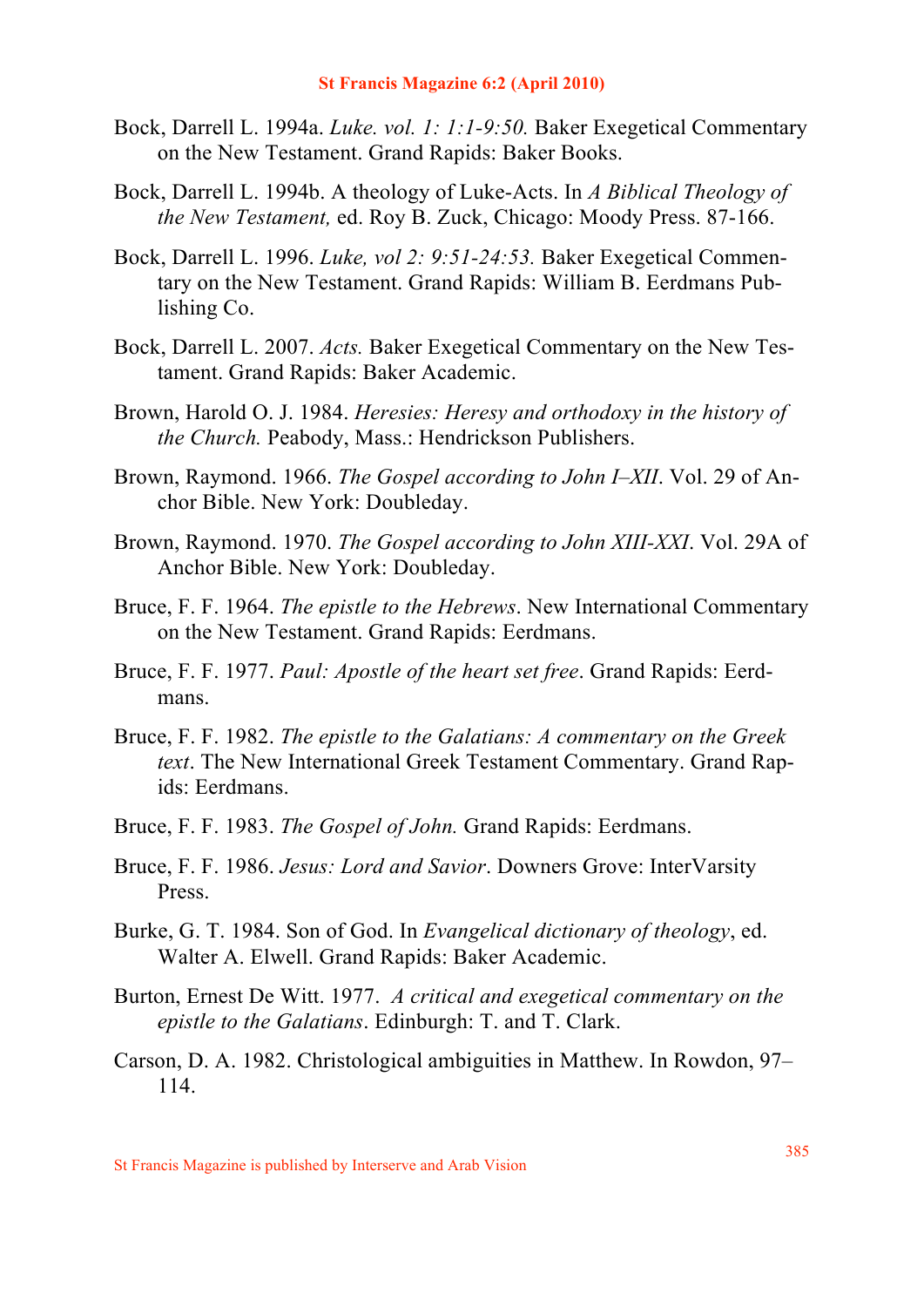- Carson, D. A. 1984. *Matthew*. Vol. 8 of The Expositor's Bible Commentary. Grand Rapids: Zondervan.
- Carson, D. A. 1991. *The Gospel according to John*. Pillar New Testament Commentary Series*.* Grand Rapids: Eerdmans.
- Charles, J. Daryl. 1990. The angels, sonship and birthright in the letter to the Hebrews. *Journal of the Evangelical Theological Society* 33:171–178.
- Collins, John J. 1993. A pre-Christian "Son of God" among the Dead Sea Scrolls. *Bible Review* 9(3):34–38.
- Collins, John J. and Adela Yarbro Collins. 2008. *King and Messiah as Son of God: Divine, human, and angelic messianic figures in biblical and related literature.* Grand Rapids: Eerdmans.
- Cranfield, C. E. B. 1955. A study of St. Mark 1:9–11. *Scottish Journal of Theology* 8:53–63 (cited in Ladd 1974: 164).
- Cranfield, C. E. B. 1975. *A critical and exegetical commentary on the epistle to the Romans*, vol. 1. The International Critical Commentary, ed. J. A. Emerton and C. E. B. Cranfield. Edinburgh: T. & T. Clark.
- De Kuiper, Arie and Barkley M. Newman Jr. 1977. Jesus, Son of God a translation problem. *The Bible Translator* 28(4): 432–438.
- De Silva, David A. 1994. Paul's sermon in Antioch of Pisidia. *Bibliotheca Sacra* 151: 32–44.
- Edwards, James R. 2002. *The Gospel according to Mark.* Grand Rapids: William B. Eerdmans Publishing Co.
- Ellingworth, Paul. 1993. *The epistle to the Hebrews: A commentary on the Greek text*. *New International Greek Testament Commentary*. Grand Rapids: Eerdmans.
- Ellis, E. Earle. 1974. *The Gospel of Luke*. *The New Century Bible Commentary*. Rev. ed. Grand Rapids: William B. Eerdmans Publishing Co.
- Erickson, Millard. 1991. *The Word became flesh.* Grand Rapids: Baker Books.
- Erickson, Millard. 2000. *Making sense of the Trinity: three crucial questions*. Grand Rapids: Baker Books.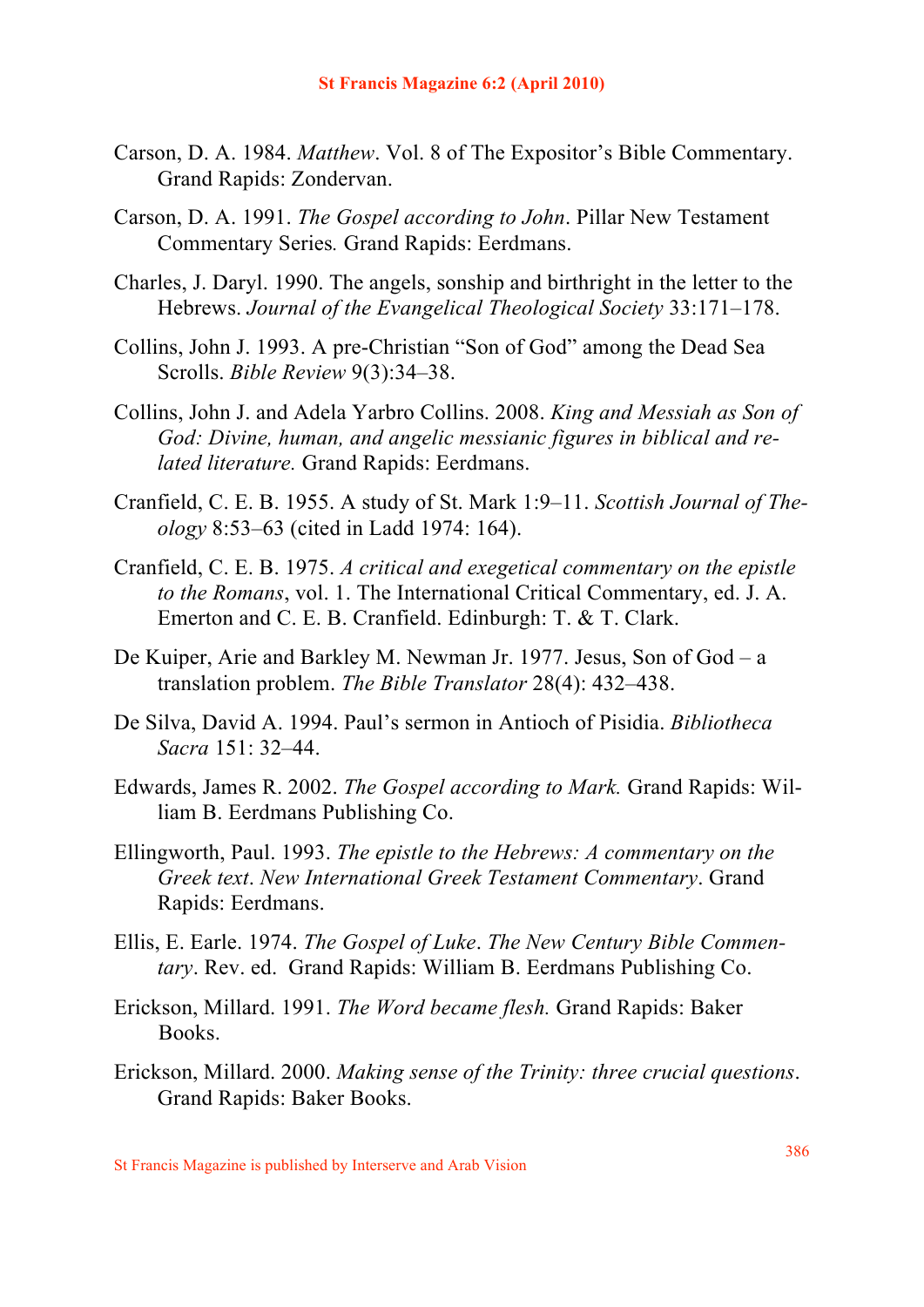- Erickson, Millard. 2009. *Who's tampering with the Trinity? An assessment of the subordination debate.* Grand Rapids: Kregel Publications.
- Fee, Gordon D. 1987. *The first epistle of Paul to the Corinthians.* Grand Rapids: William B. Eerdmans Publishing Co.
- Fitzmyer, Joseph A. 1993. *Romans.* The Anchor Bible, ed. W. F. Albright and D. N. Freedman. Garden City, N.Y.: Doubleday.
- Fossum, Jarl. 1992. Son of God. In Vol. 6 of *The Anchor Bible Dictionary*, ed. David Noel Freedman. New York: Doubleday.
- Frame, John M. 2002. *The doctrine of God*. Phillipsburg NJ: P and R Publishing.
- France, R. T. 1982. The worship of Jesus: A neglected factor in christological debate? In Rowdon 1982: 17-36.
- France, R. T. 1985. *The Gospel according to Matthew: An introduction and commentary*. Grand Rapids: Eerdmans.
- France, R. T. 2002. *The Gospel of Mark: A commentary on the Greek text*. The New International Greek Testament Commentary. Grand Rapids: Eerdmans.
- Fuller, Reginald H. 1996. Son of God. The Harper Collins Bible Dictionary. San Francisco: HarperSanFrancisco.
- Fung, Ronald Y. K. 1988. *The epistle to the Galatians.* The New International Commentary on the New Testament*,* ed. Gordon D. Fee. Grand Rapids: Eerdmans.
- Garland, David. 1999. *2 Corinthians.* Vol. 29 of The New American Commentary. Nashville: Broadman and Holman Publishers.
- Garland, David. 2001. *Reading Matthew: A Literary and Theological Commentary.* Macon, Ga: Smyth and Helwys.
- Garland, David. 2003. *1 Corinthians*. Baker Exegetical Commentary on the New Testament. Grand Rapids: Baker Academic.
- Garlington, Don B. 1994. Jesus, the unique Son of God: Tested and faithful. *Bibliotheca Sacra* 151: 284–308.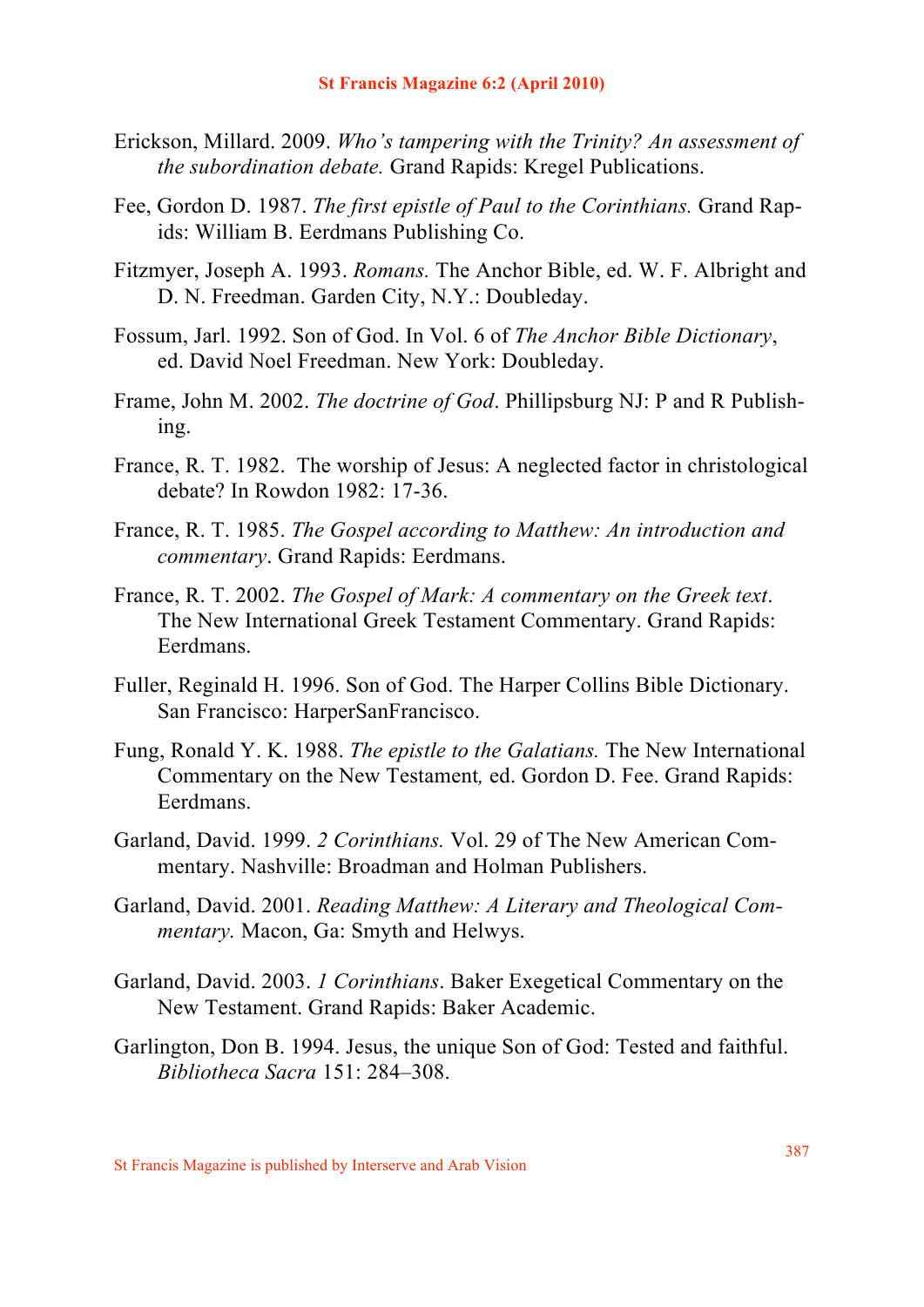- Geisler, Norman. 2003. *Systematic theology: God/Creation, vol. 2*. Minneapolis: Bethany House.
- Geldenhuys , Norval. 1977. *Commentary on the Gospel of Luke: The English text with introduction , exposition, and notes.* Grand Rapids: William B. Eerdmans Publishing Co.
- George, Timothy. 1994. *Galatians*. Vol. 30 of The New American Commentary*.* Nashville: Broadman and Holman Publishers.
- Giles, Kevin. 2006. *Jesus and the Father: Modern evangelicals reinvent the doctrine of the Trinity*. Grand Rapids: Zondervan.
- Godet, F. 1969. *Commentary on the epistle to the Romans*. Trans. A. Cusin. Rev. and ed. Talbot W. Chambers, 1883. Grand Rapids: Zondervan.
- Green, Joel B. 1997. *The Gospel of Luke*. New International Commentary on the New Testament. Grand Rapids: William B. Eerdmans Publishing Co.
- Green, Joel B. 1995. *The theology of the Gospel of Luke*. Cambridge: Cambridge University Press.
- Grudem, Wayne. 1994. *Systematic theology: An introduction to biblical doctrine*. Grand Rapids: Zondervan.
- Guelich, Robert. 1989. *Mark 1-8:26*. Vol. 34a of Word Biblical Commentary. Dallas: Word Books, Publisher.
- Gundry, Robert H. 1982. *Matthew: A commentary on his literary art.* Grand Rapids: Eerdmans.
- Gundry, Robert H. 1993. *Mark: A commentary on his apology for the cross.*  Grand Rapids: William B. Eerdmans Publishing Co.
- Guthrie, Donald. 1981. *New Testament theology*. Downers Grove: InterVarsity Press.
- Guthrie, Donald. 1983. *Hebrews.* New International Biblical Commentary. Peabody, Mass: Hendrickson.
- Hagner, Donald A. 1983. *Hebrews*. *New International Biblical Commentary.* Peabody, Mass.: Hendrickson Publishers.
- Hagner, Donald. 1993. *Matthew 1–13.* Vol. 34a of Word Biblical Commentary. Dallas: Word Books, Publisher.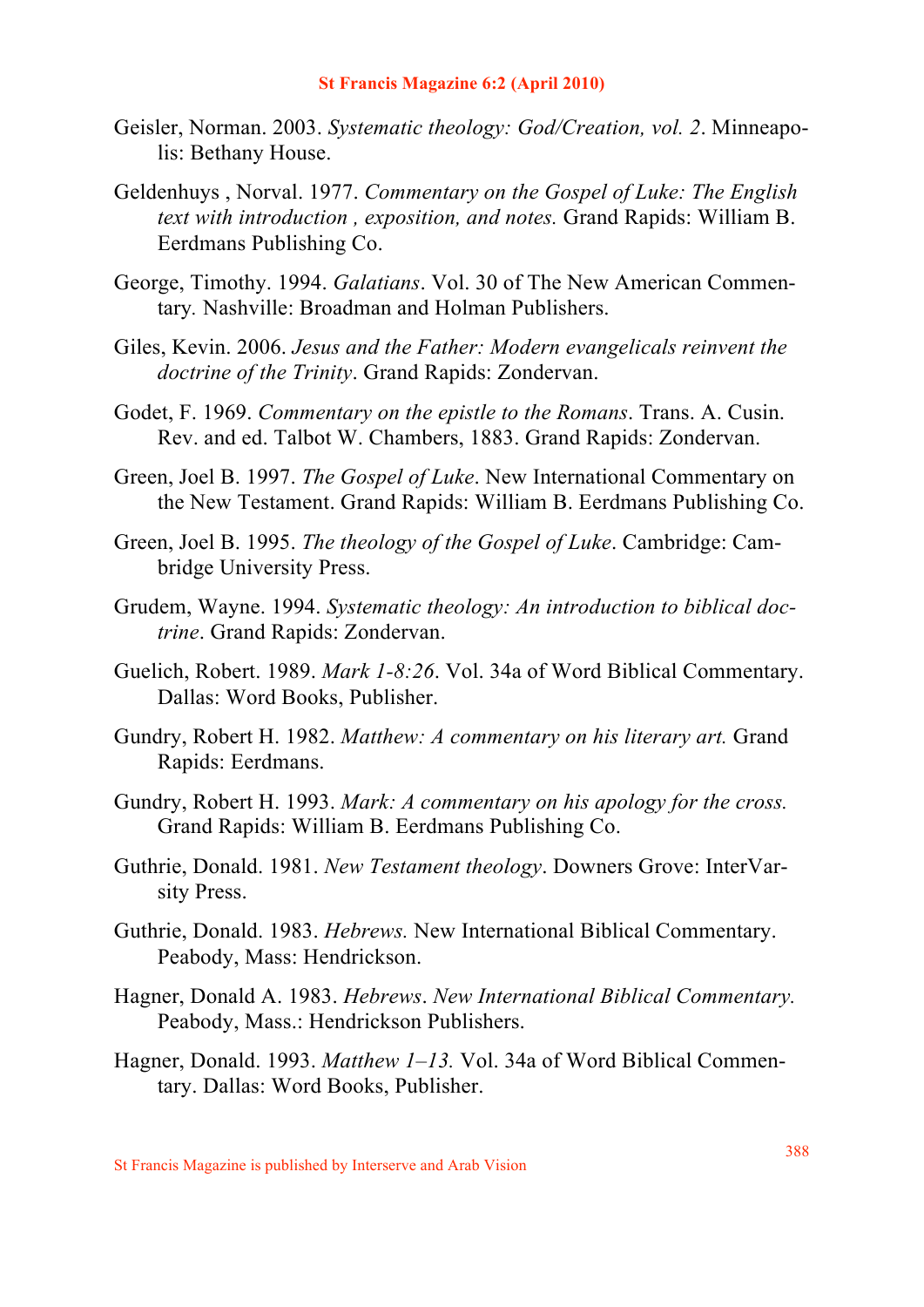- Hardon, S.J., John A. Catholic doctrine on the Holy Trinity. Inter Mirifica. http://www.therealpresence.org/archives/Trinity/Trinity\_001.htm
- Harris, Murray J. 1992. *Jesus as God: The New Testament use of Theos in reference to Jesus.* Grand Rapids: Baker Book House.
- Harrison, Everett. 1976. Romans*.* In *Romans Through Galatians*. Vol. 10 of Expositor's Bible Commentary*,* ed. Frank E. Gaebelein. Grand Rapids: Zondervan.
- Hendricksen, William. 1973. *Exposition of the Gospel according to Matthew*. New Testament Commentary. Grand Rapids: Baker Book House.
- Hendricksen, William. 1981. *Exposition of Paul's epistle to the Romans, volume 2, chapters 9–16.* New Testament Commentary. Grand Rapids: Baker Book House.
- Hodge, Charles. 1872-73. *Systematic Theology*. http://www.ccel.org/ccel/hodge/theology1.html
- Hodge, Charles. 1878. *Exposition of the first epistle to the Corinthians*. New York: Robert Carter.
- Hodge, Charles. 1886. *Commentary on the epistle to the Romans.* Repr., Grand Rapids: Eerdmans, 1953.
- Hughes, Philip Edgcumbe. 1977. *A commentary on the epistle to the Hebrews.* Grand Rapids: Eerdmans.
- Hurtado, Larry W. 1993. Son of God. In *Dictionary of Paul and His Letters,*  ed. Gerald F. Hawthorne and Ralph P. Martin. Downers Grove: InterVarsity Press.
- Jenson, Robert. 2004. The Trinity in the Bible. *Concordia Theological Quarterly*. 68(3–4):195–206.
- Keener, Craig S. 1999. *A Commentary on the Gospel of Matthew*. Grand Rapids: William B. Eerdmans Publishing Co.
- Keener, Craig S. 2003. *The Gospel of John: A commentary, vol. 1*. Peabody, Mass.: Hendrickson Publishers.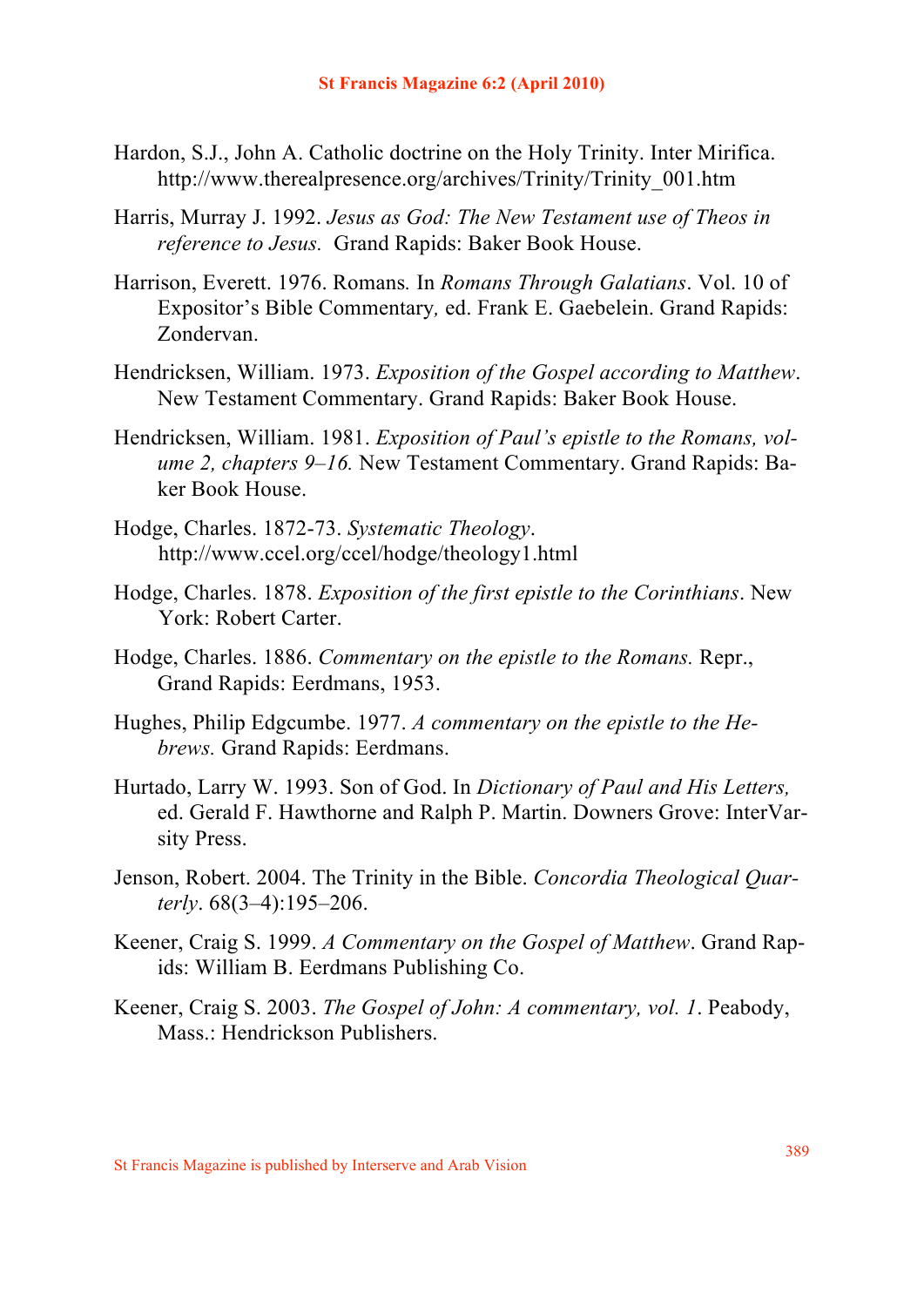- Kelly, Douglas F. 2008. *Systematic theology, vol 1: Grounded in Holy Scripture and understood in the Light of the Church.* Fearn, Ross-shire, Scotland: Mentor.
- Kelly, J. N. D. 1972. *Early Christian creeds.* Essex, England: Longman/Pearson Education Ltd.
- Kistemaker, Simon. 1984. *Exposition to the epistle to the Hebrews*. *New Testament Commentary*. Grand Rapids: Baker Book House.
- Köstenberger, Andreas J. 2004. *John.* Baker Exegetical Commentary on the New Testament. Grand Rapids: Baker Academic.
- Ladd, George Eldon. 1974. *A theology of the New Testament,* ed. Donald A. Hagner*.* Rev. ed. Grand Rapids: Eerdmans.
- Lane, A. N. S. 1982. Christology beyond Chalcedon. In Rowdon, 257–281.
- Lane, William L. 1974. *The Gospel according to Mark*. The New International Commentary on the New Testament, ed. Gordon D. Fee. Grand Rapids: Eerdmans.
- Lane, William L. 1991. *Hebrews 1-8.* Vol. 47 of Word Biblical Commentary. Dallas: Word Books, Publisher.
- Latourette, Kenneth Scott. 1997. *A history of Christianity, volume 1: To A.D. 1500.* Peabody Mass.: Prince Press.
- Lenski, R. C. H. 1936. *The interpretation of St. Paul's epistle to the Romans.* Minneapolis: Augsburg Publishing House.
- Liefeld, Walter L. 1984. *Luke.* Vol. 8 of The Expositor's Bible Commentary, ed. Frank E. Gaebelein. Grand Rapids: Zondervan.
- Longenecker, Richard N. 1970. *The Christology of early Jewish Christianity: Studies in biblical theology, second series, no. 17.* London: SCM Press Ltd.
- Longenecker, Richard N. 1994. The foundational conviction of New Testament Christology: The obedience/faithfulness/sonship of Christ. In *Jesus of Nazareth: Lord and Christ: Essays on the historical Jesus and New Testament Christology*, ed. Joel B. Green and Max Turner. Grand Rapids: Eerdmans.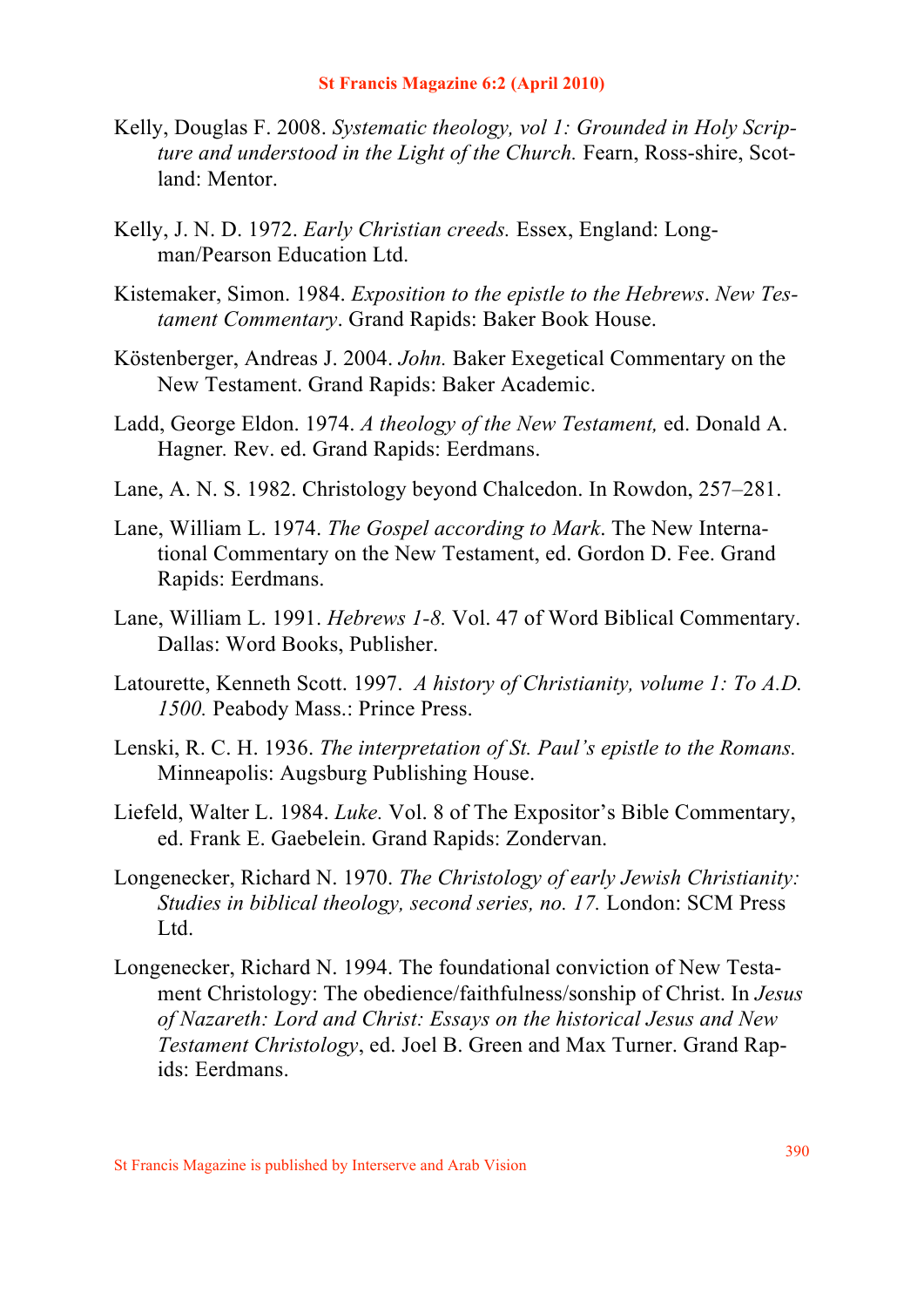- Marshall, I. Howard. 1967. The divine sonship of Jesus. *Interpretation* 21: 87–103.
- Marshall, I. Howard. 1978. *The Gospel of Luke: A commentary on the Greek text*. The New International Greek Testament Commentary. Grand Rapids: Eerdmans.
- Marshall, I. Howard. 1980. Titles of Jesus Christ. In *The Illustrated Bible Dictionary*, part 2, ed. J. D. Douglas. Downers Grove: InterVarsity Press.
- Martin, Ralph. 1964. *Worship in the early Church.* Grand Rapids: Eerdmans.
- McRay, John. 1996. Son of God. In *Evangelical dictionary of biblical theology*, ed. Walter A. Elwell. Grand Rapids: Baker Academic.
- Meier, J. P. 1985. Structure and theology in Heb. 1:1–14. *Biblica* 66: 168– 189.
- Michel, O. 1986. Son of God. In *The New International dictionary of New Testament theology*, ed. Colin Brown. Grand Rapids: Zondervan.
- Miller, Neva. 1988. *The epistle to the Hebrews: An analytical and exegetical handbook*. Dallas: Summer Institute of Linguistics.
- Moffatt, Samuel Hugh. 1998. *A history of Christianity in Asia*, v*ol. 1: Beginnings to 1500.* Maryknoll, N.Y.: Orbis Books.
- Moo, Douglas J. 1996. *The epistle to the Romans*. The New International Commentary on the New Testament, ed. Gordon D. Fee. Grand Rapids: Eerdmans.
- Morris, Leon. 1981. *Hebrews.* The Expositor's Bible Commentary, ed. Frank E. Gaebelein. Grand Rapids: Zondervan.
- Morris, Leon. 1988. *The epistle to the Romans.* Pillar New Testament Commentary Series*.* Grand Rapids: Eerdmans.
- Morris, Leon. 1995. *The Gospel According to John.* Rev. ed. Grand Rapids: William B. Eerdmans Publishing Co.
- Mounce, Robert H. 1991. *Matthew*. New International Biblical Commentary, ed. H. Ward Gasque. Peabody, Mass.: Hendrickson Publishers, Inc.
- Mounce, William D., ed. 2006. *Mounce's complete expository dictionary of Old and New Testament words*. Grand Rapids: Zondervan.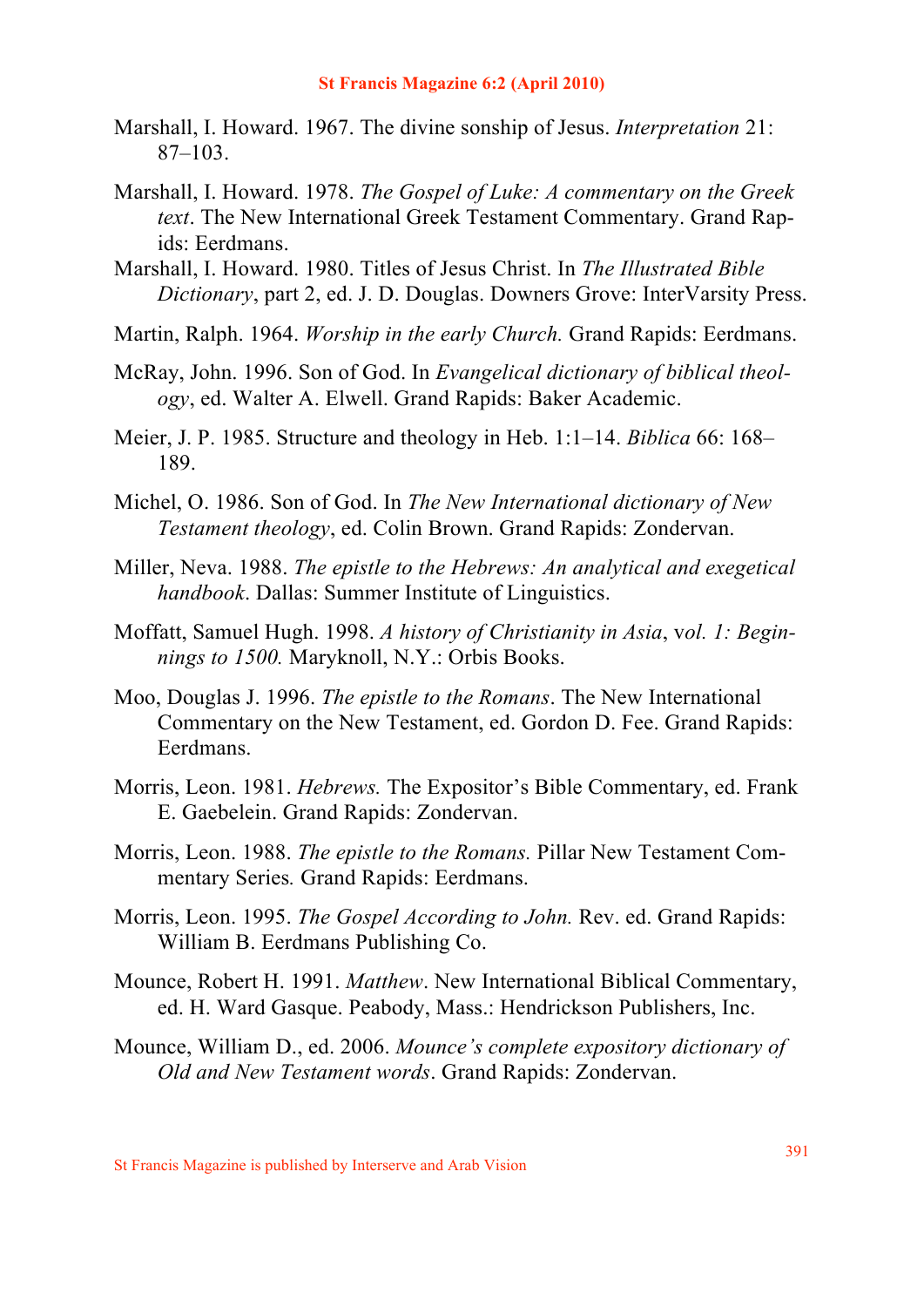- Müller, Mogens. 1993. Son of God. In *The Oxford companion to the Bible*, ed. Bruce M. Metzger and Michael D. Coogan. New York: Oxford Press.
- Murray, John. 1968. *The epistle to the Romans: The English text with introduction, exposition and Notes.* Grand Rapids: Eerdmans.
- Murray, John. 1982. *Collected writings of John Murray,volume 4: Studies in theology.* Carlisle, Pa.: Banner of Truth Trust.
- Newman, Barclay, and Stine, Philip C. 1988. *A translator's handbook on the Gospel of Matthew.* New York: United Bible Societies.
- Nolland, John. 1989. *Luke 1–9:20*. Vol. 35a of Word Biblical Commentary*.* Dallas: Word Books.
- Nolland, John. 1993. *Luke 9:21-18:34*. Vol. 35b of Word Biblical Commentary, vol. 35b, Word Books, Publisher, Dallas, Tx.
- Nolland, John. 2005. *The Gospel of Matthew*. The New International Greek Testament Commentary*.* Grand Rapids: Eerdmans.
- Oberholtzer, Thomas Kem. 1988. The eschatological salvation of Hebrews 1:5–25. *Bibliotheca Sacra* 145: 83–97.
- O'Collins, Gerald. 1999. *The tripersonal God: Understanding and interpreting the Trinity.* New York: Paulist Press.
- Osborne, Grant R. 2002. *Revelation*. Baker Exegetical Commentary on the New Testament. Grand Rapids: Baker Academic.
- Richardson, Cyril, trans. and ed. 1970. *Early Christian Fathers.* N.Y.: The Macmillan Company.
- Ridderbos, Herman. 1975. *Paul: An outline of his theology*, trans. John Richard de Witt. Grand Rapids: Eerdmans.
- Rowdon, Harold H. (ed.). 1982. *Christ the Lord; Studies in Christology presented to Donald Guthrie*. Downer's Grove: Inter-Varsity Press.
- Sanday, William, and Arthur C. Headlam. 1971. *A critical and exegetical commentary on the epistle to the Romans.* The International Critical Commentary*.* Ed. by S. R. Driver, A. Plummer, and C. A. Briggs. Reprint of 1902 edition. Edinburgh: T. & T. Clark.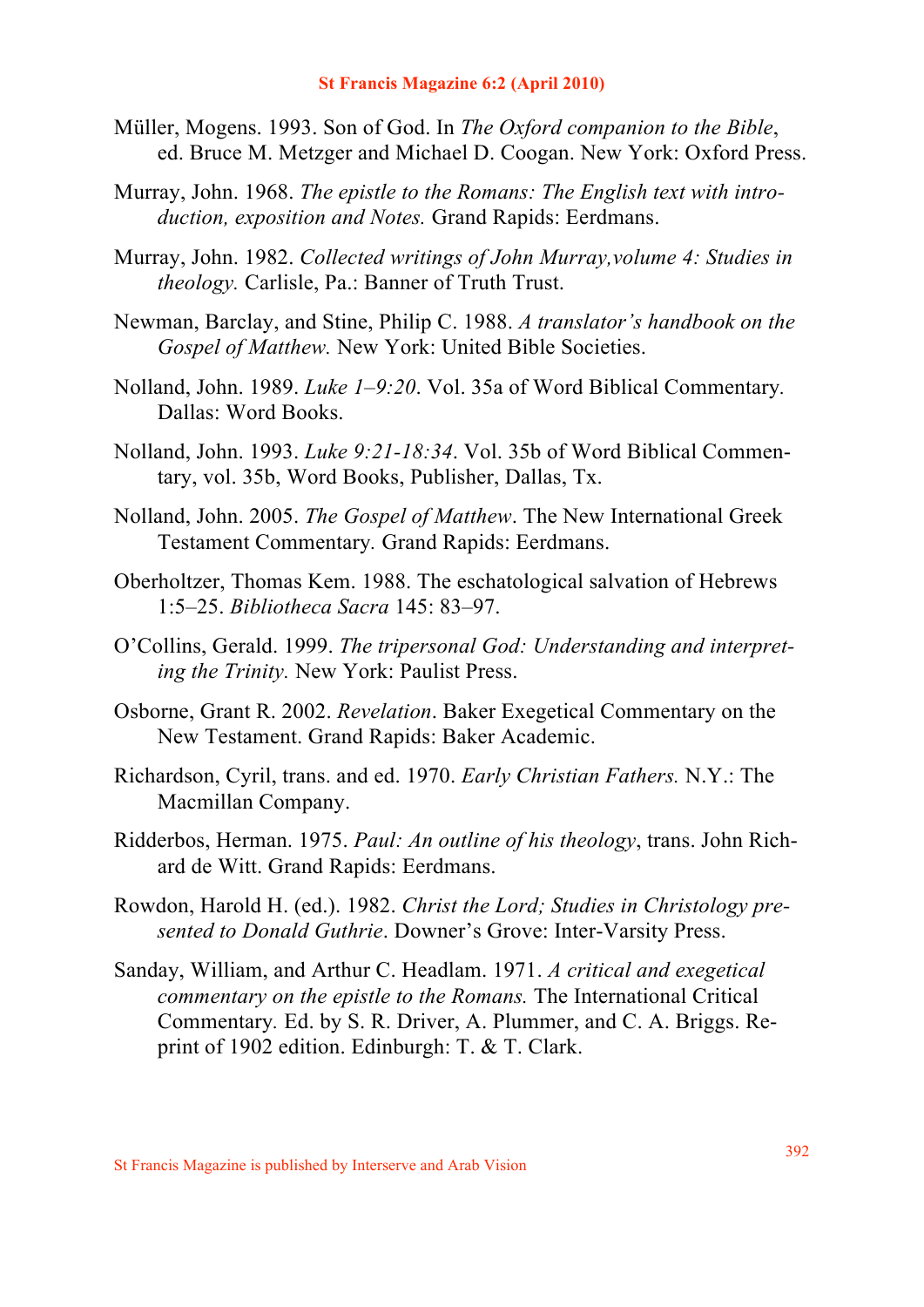- Schaff, Philip. 1905. Creeds of Christendom, with a history and critical notes. Vol 2. The Greek and Latin creeds, with translations. The history of creeds. www.ccel.org/ccel/schaff/creeds2.iii.i.x.html. Harper and Row.
- Schaff, Philip. NPNF2-04. Athanasius: Select Works and Letters. Edinburgh: T. & T. Clark. http://www.ccel.org/ccel/schaff/npnf204.html
- Schenk, Kenneth. 1997. Keeping his appointment: Creation and enthronement in Hebrews. *Journal for the Study of the New Testament* 66: 91–117.
- Schnackenburg, Rudolph. 1995. *Jesus in the Gospels: A biblical Christology*, trans. O. C. Dean, Jr. Louisville: Westminster John Knox Press.
- Schreiner, Thomas R. 1998. *Romans*. Baker Exegetical Commentary on the New Testament. Grand Rapids: Baker.
- Sproul, R. C. 1986. *Who is Jesus?* Wheaton: Tyndale House Publishers.
- Staniloae, Dumitru. 1994. Orthodox Dogmatic Theology: The Experience of God. Holy Cross Orthodox Press, Brookline, Ma. translated by Ioan Ionita and Robert Barringer. Cited in Douglas F. Kelly, 2008, *Systematic theology, vol 1: Grounded in Holy Scripture and understood in the Light of the Church.* Fearn, Ross-shire, Scotland: Mentor.
- Stein, Robert H. 1992. *Luke*. Vol. 24 of The New American Commentary*.* Nashville: Broadman Press.
- Stern, David H. 1992. *Jewish New Testament commentary*. Clarksville, Md.: Jewish New Testament Publications Inc.
- Stott, John. 1994. *Romans: God's Good News for the world*. Downers Grove, Ill.: InterVarsity Press.
- Talbert, Charles H. 2002. *Reading Luke: A literary and theological commentary*. Macon, Ga.: Smyth and Helwys Publishing, Inc.
- Tasker, R. V. G. 1960. *The Gospel according to St. John: An introduction and commentary.* Grand Rapids: Eerdmans.
- Tenney, Merrill C. 1981. *The Gospel of John*. Vol. 9 of The Expositor's Bible Commentary, ed., Frank E. Gaebelein. Grand Rapids: Zondervan.
- Toom, Tarmo. 2007. *Classical Trinitarian theology: A textbook.* New York: T. & T. Clark.
- Torrance, T. F. 1991. *The Trinitarian faith.* London: T and T Clark. Cited in D. Kelly, 2008.